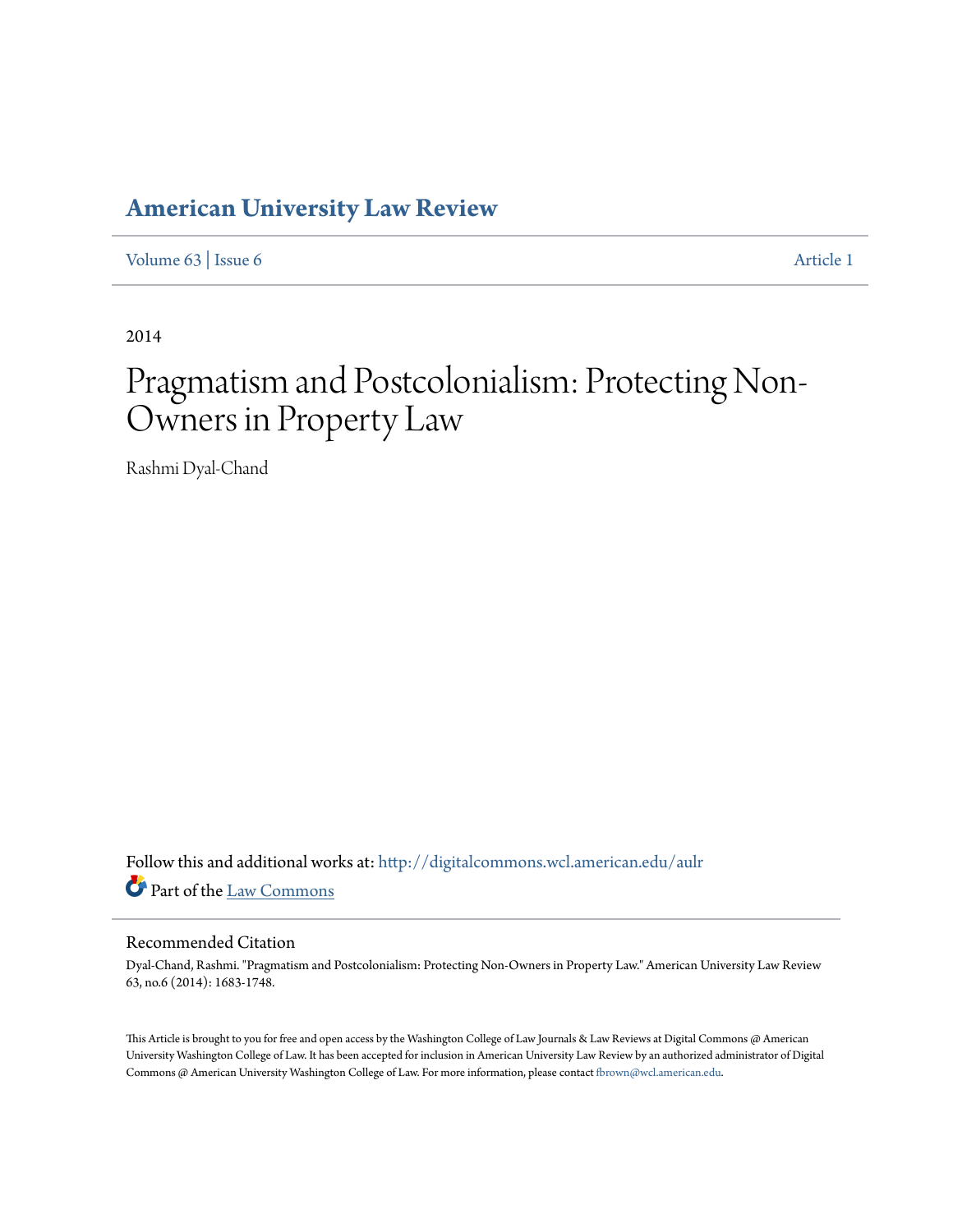Pragmatism and Postcolonialism: Protecting Non-Owners in Property Law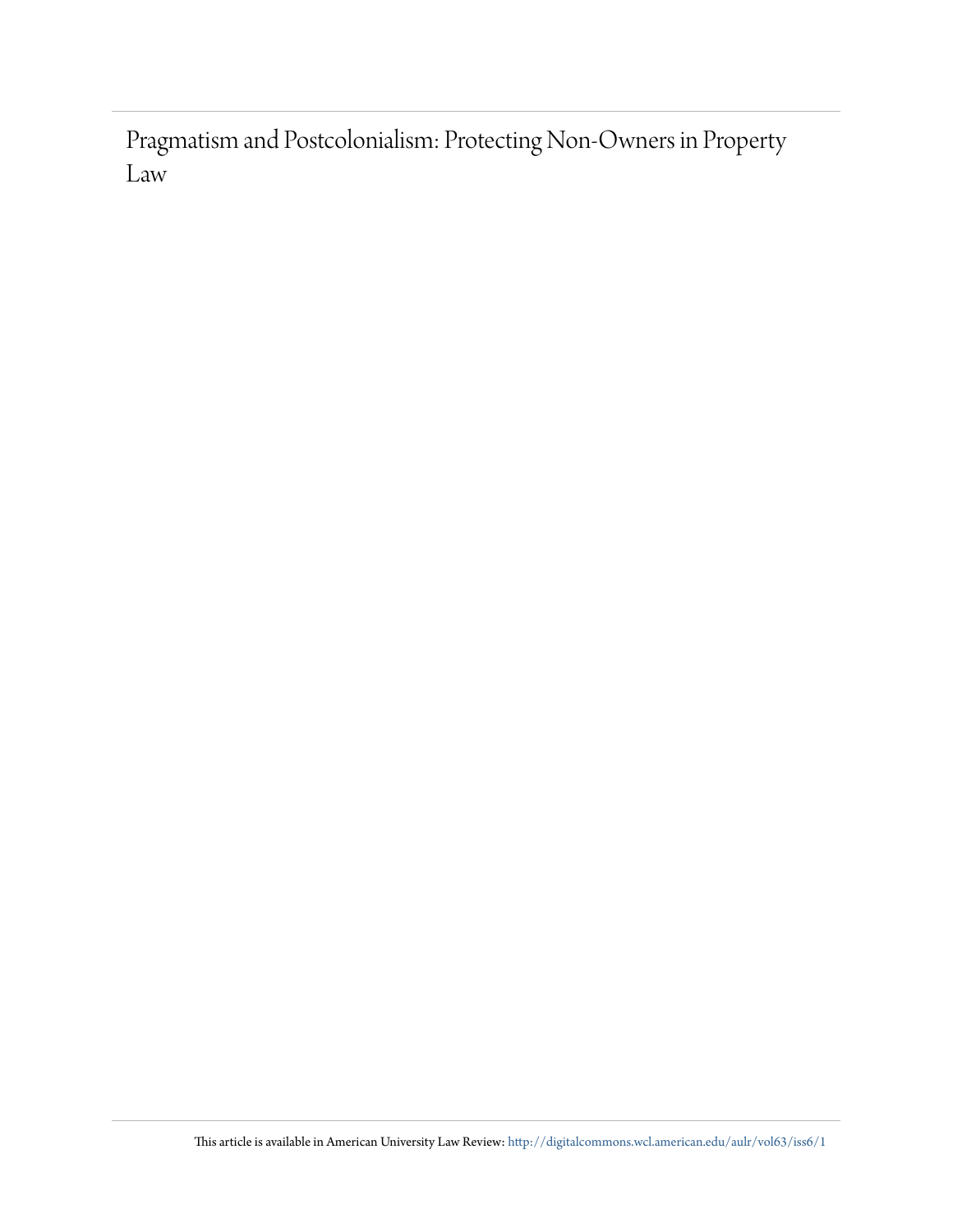# ARTICLES

# PRAGMATISM AND POSTCOLONIALISM: PROTECTING NON-OWNERS IN PROPERTY LAW

# RASHMI DYAL-CHAND

*Property law has a particular problem with non-owners. Although property law clearly identifies the rights of property "owners," the rights of "non-owners" are vague. This problem is significant because modern property law is often called upon to balance the rights and needs of owners and non-owners. Property law cannot adequately perform this function without clearly establishing both sets of rights. The New Jersey Supreme Court case* State v. Shack *exemplifies this problem because it purports to be a case about protecting non-owners. This Article examines both the case and the texts upon which the court relied to argue that the New Jersey Supreme Court could not adequately protect the non-owners in the case because the court could not understand their rights. Instead, in its effort to evince a set of rights powerful enough to overcome the property owner's rights, the court eliminated the voices of the migrant workers it claimed to protect.*

*This Article draws upon postcolonialist theory both in examining the problem and in prescribing a solution. In its prescription, the Article proposes a pragmatic form of postcolonialist inquiry as a theoretical foundation for protecting non-owners in property law. Relying on the less iconic case of*  Hilder v. St. Peter*, this Article proposes three devices within the common law* 

Professor, *Northeastern University School of Law*. I am grateful to Libby Adler, Muneer Ahmad, Gregory Alexander, Benjamin Ericson, Daniel Medwed, Mark Poirier, Joseph William Singer, and participants in the Progressive Property Conference at Loyola University New Orleans College of Law and the American Association of Law Schools (AALS) Midyear Meeting Workshop on Poverty, Immigration and Property. Seth Purcell provided superb research assistance, and Elliott Hibbler of the Northeastern University Law Library provided indispensable research support.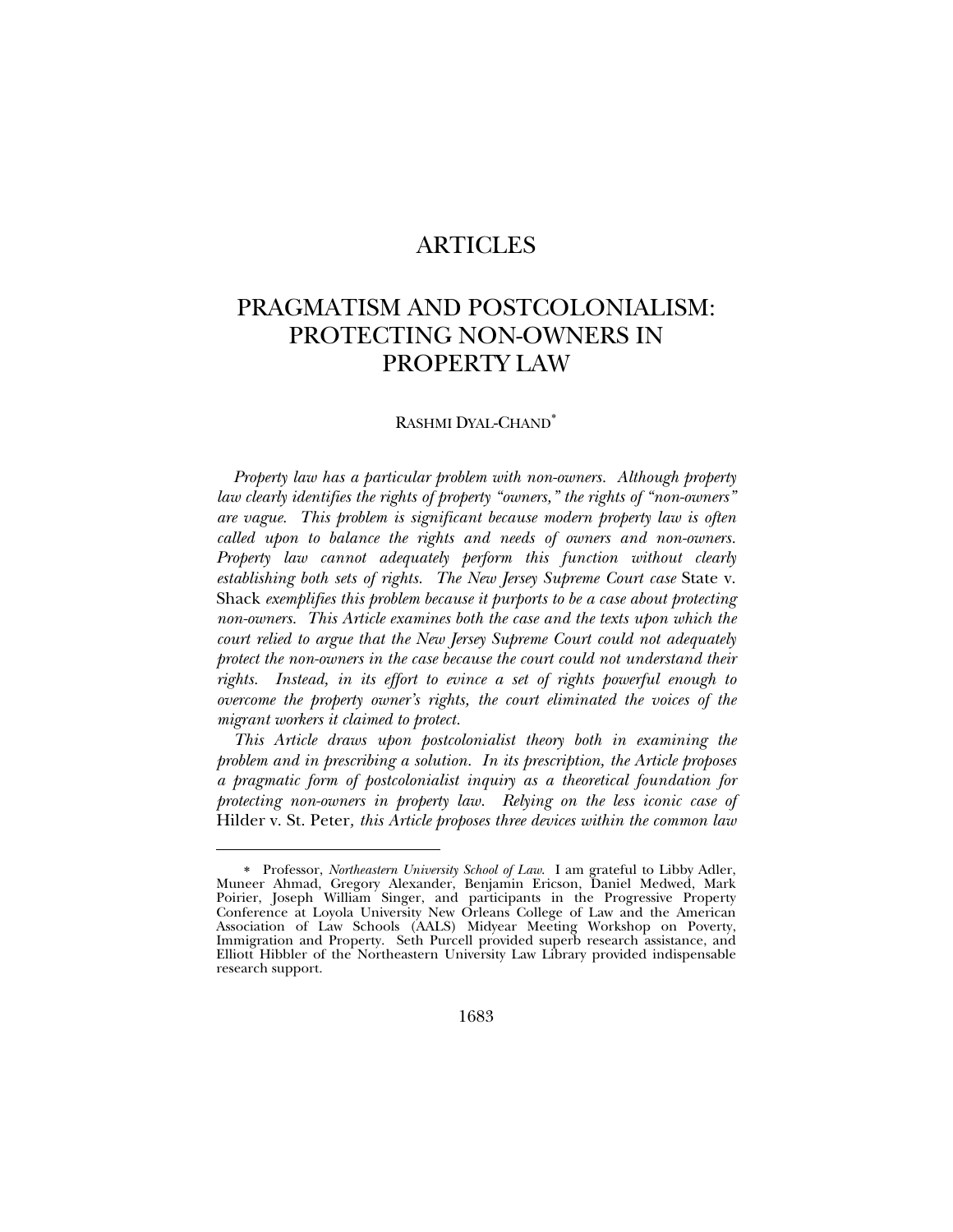*tradition that are well suited to the task of representing and protecting nonowners. As* Hilder *demonstrates, legal decision-makers can more fully consider and protect the rights and needs of non-owners through the pragmatic use of storytelling, the personalization of claims, and the precise matching of remedies to harms and needs.*

# TABLE OF CONTENTS

|      | A.                                                                   |
|------|----------------------------------------------------------------------|
|      | B. A Case about Self-Restraint, but Not Self-Expression1693          |
| Н.   | Postcolonialism in Critical and Pragmatic Forms1696                  |
|      |                                                                      |
|      | The Existentialist Challenge to Law Posed by<br>В.                   |
|      |                                                                      |
|      | Theorizing Pragmatic Postcolonialism1706<br>C.                       |
| III. | A Postcolonialist Critique of State v. Shack 1710                    |
|      |                                                                      |
|      |                                                                      |
|      |                                                                      |
|      |                                                                      |
|      |                                                                      |
|      |                                                                      |
|      | b. State and federal labor and employment laws  1722                 |
|      | The New Jersey Supreme Court's Opinion1725<br>В.                     |
|      | Subaltern Voices: Why Did They Matter in State v. Shack?  1727<br>C. |
| IV.  | Pragmatic Postcolonialism in Rational Lawmaking1731                  |
|      | <i>Hilder v. St. Peter</i> as an Example of Pragmatic<br>A.          |
|      |                                                                      |
|      |                                                                      |
|      |                                                                      |
|      | b. Vermont landlord-tenant law1735                                   |
|      | 2. The Supreme Court of Vermont's opinion 1737                       |
|      | Three Devices for Protecting Subaltern Voices in<br>B.               |
|      |                                                                      |
|      | C.<br>Reconsidering State v. Shack from a Pragmatic                  |
|      |                                                                      |

#### INTRODUCTION

In 1971, the New Jersey Supreme Court enhanced its well-deserved reputation as a progressive and "activist" court $^1$  with its holding in the

 <sup>1.</sup> For discussions of the New Jersey Supreme Court's "activism" and "progressive" ideals, *see, e.g.*, John B. Wefing, *The New Jersey Supreme Court 1948–1998: Fifty Years of Independence and Activism*, 29 RUTGERS L.J. 701, 701–06, 710 (1998) (reviewing examples that typify the court's "activist tradition" and listing "factors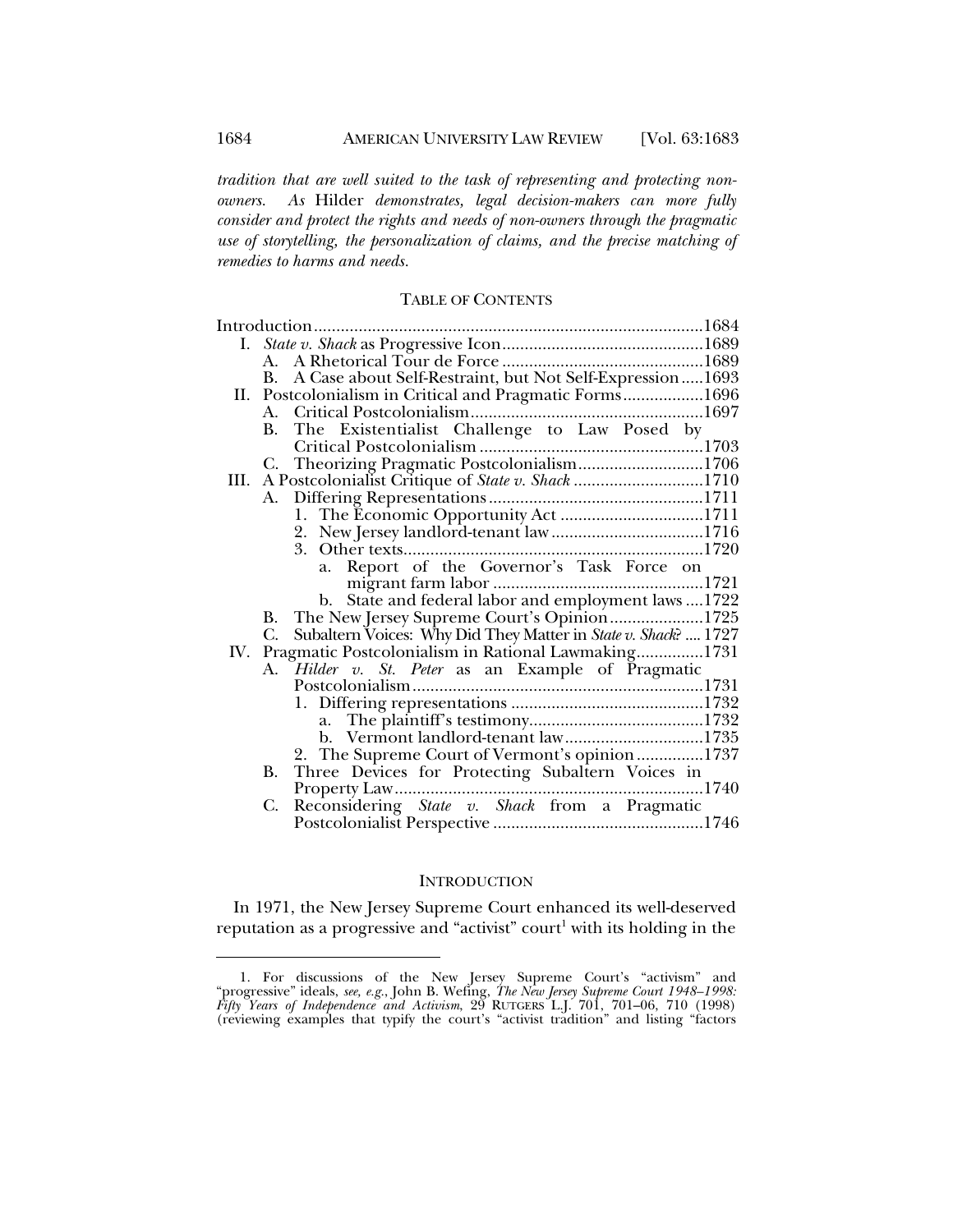famous property case of *State v. Shack*. 2 In that case, the court held that a legal services attorney and a field worker for a non-profit organization providing services to migrant workers were not guilty of criminal trespass.3 The defendants were charged with criminal trespass after they refused to leave the property of a landowner who employed and housed migrant workers on his large farm.<sup>4</sup> In the course of creating a broad exception from the venerable property right to exclude, the court stated: "Property rights serve human values. They are recognized to that end, and are limited by it."5 With this statement, the court reaffirmed its commitment to making important decisions on the basis of rights and needs in context, even if doing so meant abandoning the comfort and stability of precedent.6 In *Shack*, the rights at issue were the civil and political rights of *non-owners* of property, namely the migrant workers to whom the two defendants were attempting to provide legal and other important services.<sup>7</sup> For many property scholars, the decision is a thrilling example of a legal decision-maker working hard to strike a balance between property and other rights upon recognizing the extraordinary distributive effects of exclusionary rights in property.<sup>8</sup>

2. 277 A.2d 369 (N.J. 1971).

3. *Id.* at 374–75.

l

7. *Shack*, 277 A.2d at 371.

 8. *See, e.g.*, Alexander, *The Social-Obligation Norm*, *supra* note 6, at 808–09 (analyzing the role of health and affiliation rights in allowing a limited form of public access to private land); Curtis J. Berger, Pruneyard *Revisited: Political Activity on Private Lands*, 66 N.Y.U. L. REV. 633, 663–67 (1991) (exploring the *Shack* "balancing analysis" as well as how common law courts might apply the *Shack* publicforum doctrine to private lands); Eduardo M. Peñalver, *Land Virtues*, 94 CORNELL L. REV. 821, 883–84 (2009) (concluding that the court's decision upheld the farmworkers' rights to receive visitors on the farmer's land without disregarding or unduly intruding on the farmer's autonomy over his land); Joseph William Singer, *The Reliance Interest in Property*, 40 STAN. L. REV. 611, 675–77 (1988) [hereinafter Singer, *Reliance Interest*] (surveying different situations in which members of the public have a right to access private property); Madhavi Sunder, *IP3* , 59 STAN. L. REV. 257, 291–94, 296–97 (2006) (calling *Shack* "property law's 'social enlightenment'—

<sup>[</sup>that] have led to the court's reputation as a leading liberal, activist, and reformist court"); Kevin M. Mulcahy, Comment, *Modeling the Garden: How New Jersey Built the Most Progressive State Supreme Court and What California Can Learn*, 40 SANTA CLARA L. REV. 863, 865–79 (2000) (explaining that the New Jersey Supreme Court has afforded criminal defendants "greater rights to those accused of crime than under the federal Constitution" and that it has been progressive in such areas as the right to refuse medical care, rape shield laws, and education reform).

 <sup>4.</sup> *Id.* at 370.

 <sup>5.</sup> *Id.* at 372.

 <sup>6.</sup> *See* Gregory S. Alexander, *The Social-Obligation Norm in American Property Law*, 94 CORNELL L. REV. 745, 809 (2009) [hereinafter Alexander, *The Social-Obligation Norm*] (observing that the *Shack* court took the migrant workers' precarious situation into account when deciding that their enjoyment of basic rights such as medical care were deeply connected to their employer's property rights); Eric R. Claeys, *Virtue and Rights in American Property Law*, 94 CORNELL L. REV. 889, 940 (2009) (arguing that "*Shack* departs substantially from foundational principles of trespass").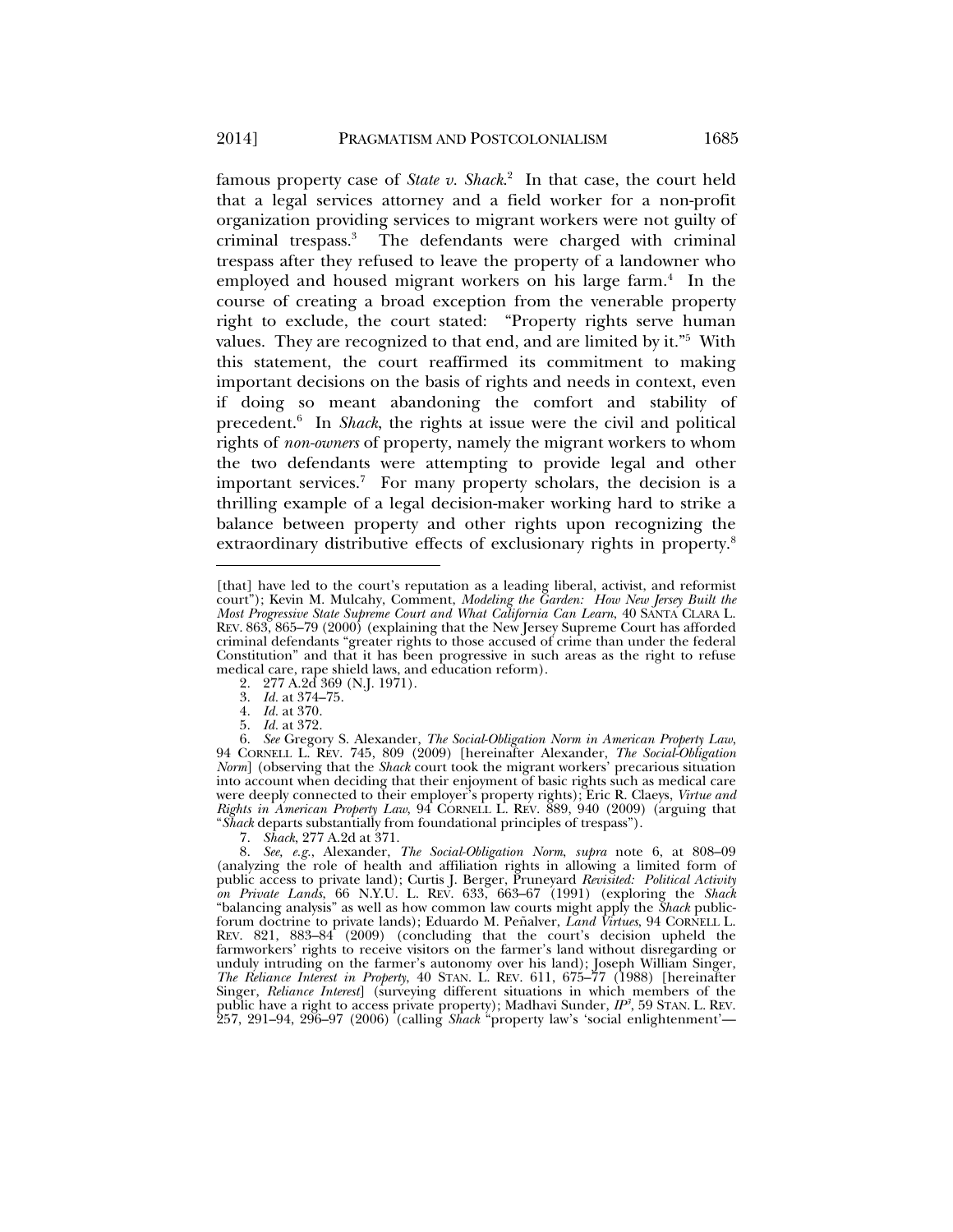*Shack* stands out in these respects. It is justifiably a famous case in the property canon.

But while *Shack* gives property lawyers much to admire, it also exemplifies a core problem in property law. Behind the grandeur of the statement that property serves human values lies the question of whose values property serves, and moreover, of who determines what those values are. In *Shack*, the court claimed that it was upholding the rights of a particular group of unprivileged individuals,<sup>9</sup> and many legal scholars agree.<sup>10</sup> But both as a technical matter, because no migrant workers were parties to the case, $11$  and more importantly as an analytical matter, the opinion of the New Jersey Supreme Court prevented those individuals from speaking. The court's inattention to the individual voices of the migrant workers in the case should lead readers to ask how much those workers really mattered to the decision. In this respect, *Shack* also ought to be the subject of a powerful critique.

The purpose of this Article is to mount that critique. I argue that in the process of constructing a set of rights powerful enough to overcome the property owner's right to exclude, the court effectively eliminated the voices of the migrant workers it claimed to protect. As I discuss, this analytical approach is a quintessential example of the

the recognition that in a complex and increasingly interconnected society, property rights will inevitably conflict with other vital interests, from . . . health, to speech, to civil rights," and analogizing the New Jersey Supreme Court's balancing of property rights and other vital rights with the international social movement to limit intellectual property rights to guarantee access to affordable medicine); A.J. Van Der Walt, Property and Marginality, in PROPERTY AND COMMUNITY 81, 81 (Gregory S. Alexander & Eduardo M. Peñalver eds., 2010) (contending that the centrality society gives to property condemns certain individuals to the margins of society and of the law); Joan Williams, *The Rhetoric of Property*, 83 IOWA L. REV. 277, 343, 345–46 (1998) (suggesting that in referencing human dignity, the court was utilizing religious language to articulate its intuition about limits on property rights); *cf.* Helen Hershkoff, *"Just Words": Common Law and the Enforcement of State Constitutional Social and Economic Rights*, 62 STAN. L. REV. 1521, 1566, 1568 (2010) (arguing that, while some view *Shack* as "iconic," the *Shack* court should have looked to the state constitution in promulgating the rule that it announced).

 <sup>9.</sup> The following statements exemplify the court's assumptions in this regard: "[A] decision in nonconstitutional terms is more satisfactory, because the interests of migrant workers are more expansively served in that way[.]" *Shack*, 277 A.2d at 372. "Here we are concerned with a highly disadvantaged segment of our society." *Id.* "The quest is for a fair adjustment of the competing needs of the parties, in the light of the realities of the relationship between the migrant worker and the operator of the housing facility." *Id.* at 374.

 <sup>10.</sup> *See, e.g.*, Alexander, *The Social-Obligation Norm*, *supra* note 6, at 809 (explaining that the court's decision was an effective way to protect the "rootless," "isolated," and "fragile" migrants' rights); Peñalver, *supra* note 8, at 883–84 (explaining that recognizing the migrants' visitation rights "enhance[d] their ability to flourish").

 <sup>11.</sup> The case is a prosecution for violation of a criminal trespass statute. *Shack*, 277 A.2d at 370.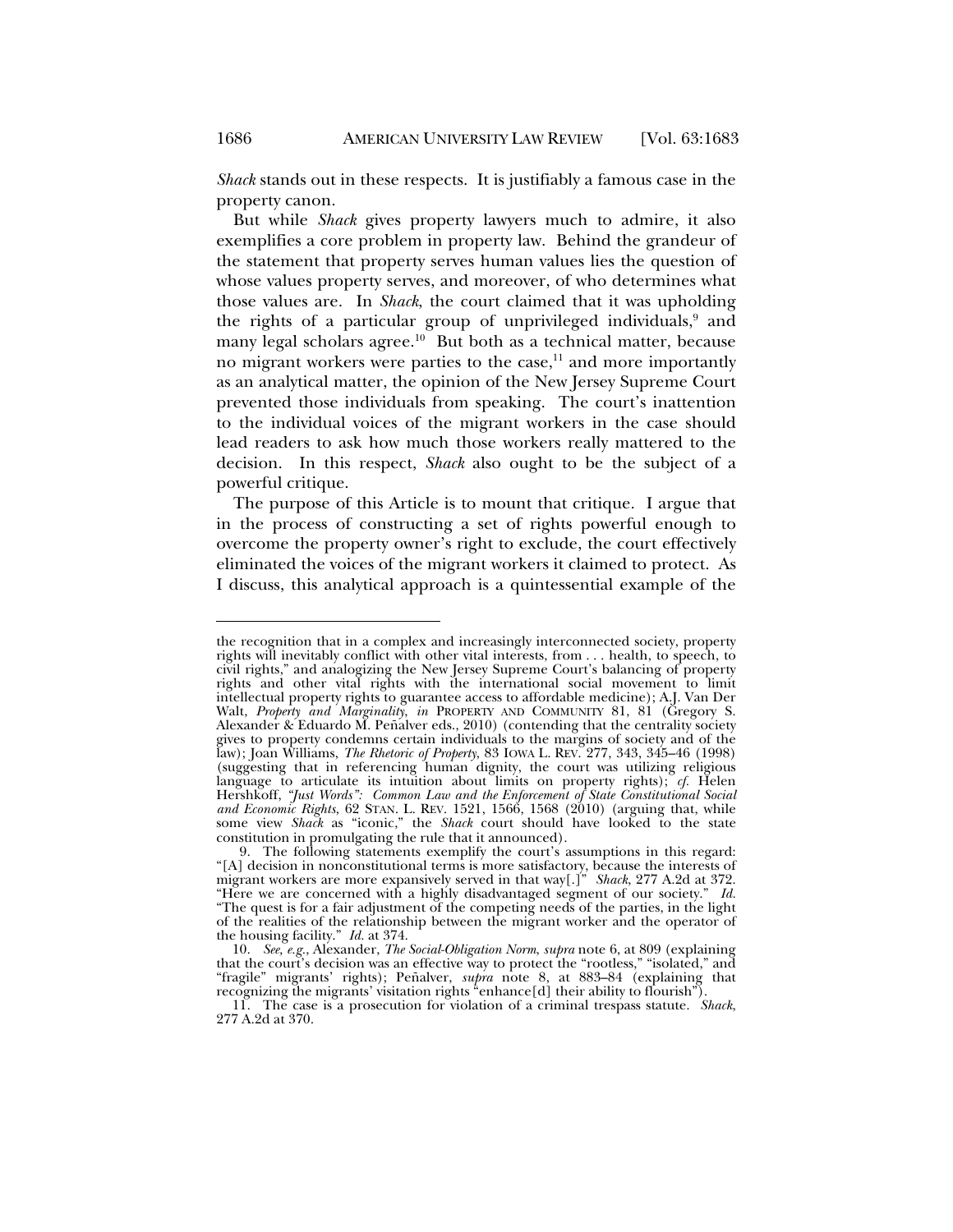dilemma identified by postcolonialist scholar Gayatri Chakravorty Spivak.<sup>12</sup> In attempting to understand and indeed protect the postcolonial subject (or as Spivak says, the "subaltern"), $^{13}$  the court "represented" the subject in a unified portrait that eliminated the fragmented space in which the subject could genuinely speak.14 In so doing, the court skillfully deployed an analytic that lies at the heart of precedential decision-making in Western law. The court unified strands of factual information and policy analysis in such a way as to build a cohesive argument. Indeed, the court's skill was indispensible given its challenge of finding a legitimate means by which to curtail the venerable property right to exclude.<sup>15</sup> But the court's very proficiency in achieving this result was the mechanism by which it so completely eliminated the voices of the non-owners in the case. Simply put, their voices were not helpful to making the case. This failure in *postcolonial* representation is associated with its own significant costs, which the literature on *Shack* has thus far failed to recognize.

The lack of genuine representation in a progressive icon such as *Shack* highlights the expansiveness and depth of the problem of representation in property law. In this sense, *Shack* is a particularly troubling example of a foundational problem in property law. Property law cannot claim to be about, for, or available to a broad range of subjects—immigrants, the poor, racial minorities, and other socially or economically marginalized communities—unless and until it can provide more robust and meaningful approaches to representing them. It cannot evaluate and protect rights unless it obtains a more grounded sense of what those rights are. And it is simply wrong, as this Article shows, to assume that the basic values addressed by property law are so universally shared as to be obvious to legal decision-makers without the need to listen to the voices of subaltern subjects.

The imperative of genuine representation is thus a precondition for the application of economic and other analyses of the law. Progressive scholars have already explicated the dangers of monism in property law.<sup>16</sup> It is only by recognizing that property rights are

 <sup>12.</sup> Gayatri Chakravorty Spivak, *Can the Subaltern Speak?*, *in* MARXISM AND THE INTERPRETATION OF CULTURE 271, 271 (Cary Nelson & Lawrence Grossber eds., 1988) [hereinafter Spivak, *Can the Subaltern Speak?*] (defining the dilemma as involving "the discourses of the West and the possibility of speaking of (or for) the subaltern woman").

 <sup>13.</sup> *Id.*

 <sup>14.</sup> *Id.* at 277–78.

 <sup>15.</sup> *Shack*, 277 A.2d at 374–75.

 <sup>16.</sup> *See, e.g.*, Gregory S. Alexander, *Pluralism and Property*, 80 FORDHAM L. REV. 1017, 1035–42 (2011) [hereinafter Alexander, *Pluralism and Property*] (discussing the value monist and value pluralist approaches of property theorists, and criticizing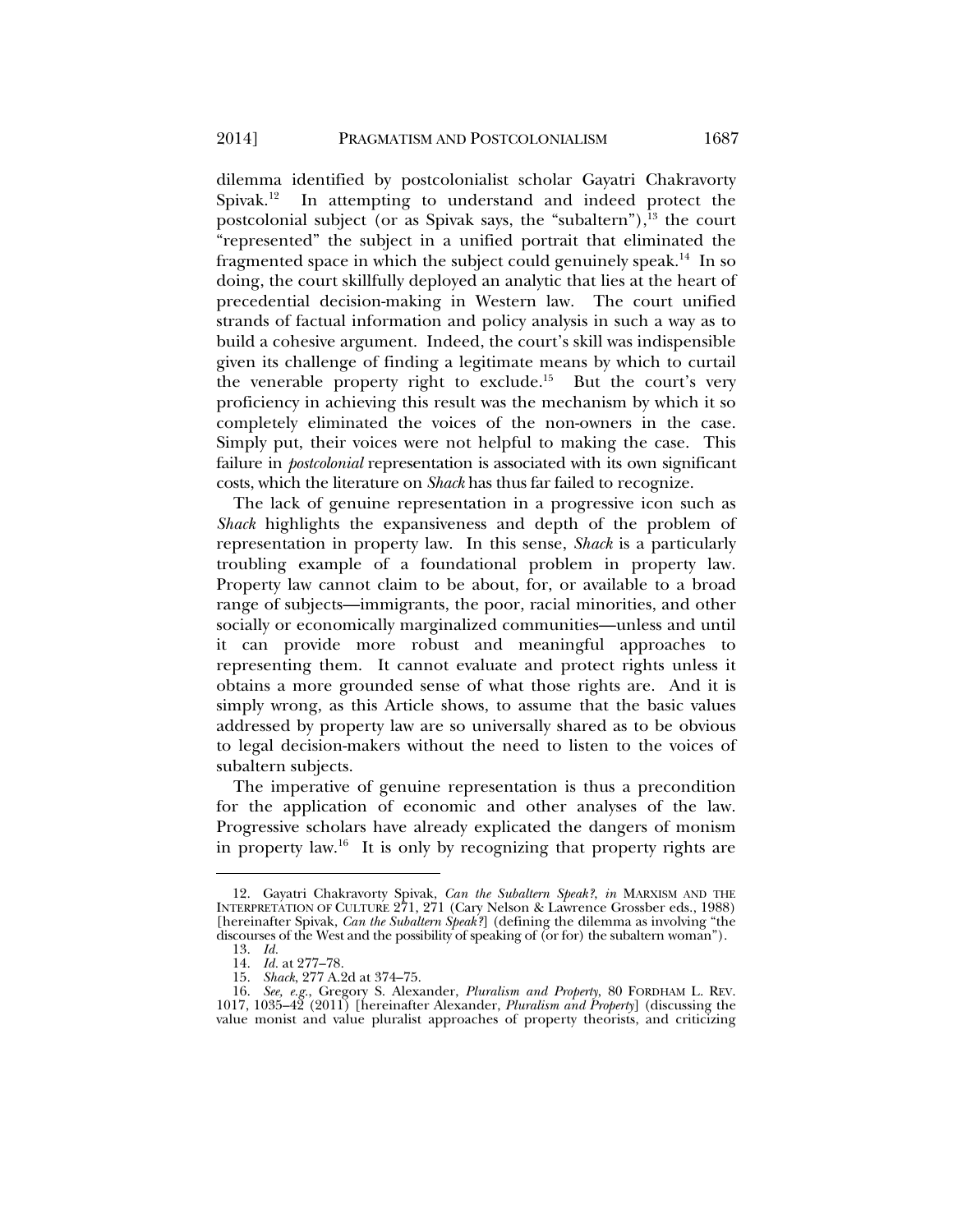rivalrous that we can understand the extent to which property rights have distributional consequences.<sup>17</sup> But, as this Article argues, property law cannot stop there. The inquiry must extend also to understanding what those pluralistic rights are in any given case. Property law must develop the capacity to accept, protect, and respond to the inevitable conflicts and fragmentation that will result from carefully listening to the voices of non-owners. Without doing so, we cannot accurately define and apply such basic analytical devices as welfare maximization or distributional justice.

But responding to subaltern voices in property law also requires adapting postcolonialist inquiries to the process of legal decisionmaking and, in particular, to the process of precedential decisionmaking as it is generally used within property law. Decision-making in property law cases must change to permit better listening to subaltern voices, but postcolonialist critiques must also be altered to work within our system of lawmaking. In recognition of this reality, this Article proposes a modified version of postcolonialist inquiry pragmatic postcolonialism—that actively investigates and creates space for subalternity and recognizes that, at the end of the dispute, courts must make rational decisions about the allocation of important resources. Taking the much less famous property case of *Hilder v. St. Peter*<sup>18</sup> as its example, this Article proposes three devices to achieve this critical balance. All three have the beauty of tradition: they have long been important conventions in the common law. But they also are well-suited to the task of exposing and protecting subaltern voices, often those of non-owners.

Part I describes *Shack*'s contributions to property law as well as its limitations. Part II lays out the theoretical frameworks both for critiquing the case and for more fully incorporating subaltern perspectives into property lawmaking. The theoretical basis for the critique is postcolonialism as developed by Spivak. The theoretical basis for the prescription is pragmatic postcolonialism, my own adaptation of the postcolonialist inquiry designed to operate effectively within our system of precedential decision-making. In Parts III and IV, I apply both theoretical frameworks. In Part III, I critique *Shack* as a problem of representation. In doing so, I analyze

value monism for attempting to reduce all moral goods to a single standpoint that does not reflect reality).

 <sup>17.</sup> *Id.* at 1035–36, 1042; *see also* Gregory Alexander et al., *A Statement of Progressive Property*, 94 CORNELL L. REV. 743, 744 (2009) [hereinafter Alexander et al., *Progressive Property*] (arguing that property law "should establish the framework for a kind of social life appropriate to a free and democratic society").

 <sup>18. 478</sup> A.2d 202 (Vt. 1984).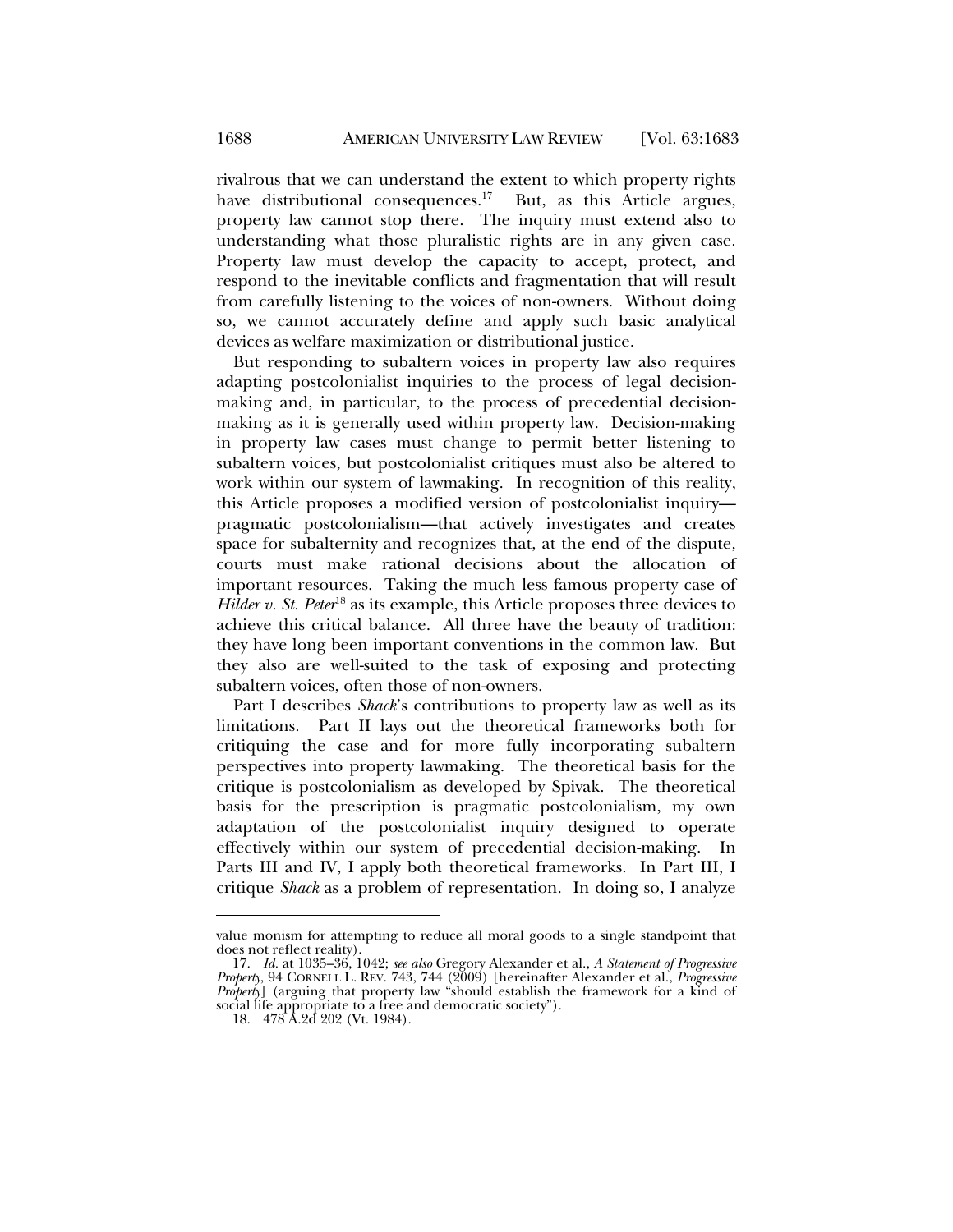the main writings relied upon by the New Jersey Supreme Court in constructing a unified and powerful image of the workers whom it sought to protect. I also expose the costs associated with the court's detachment from subaltern perspectives. In Part IV, I develop the pragmatic postcolonialist mode of inquiry by examining *Hilder v. St. Peter* as a more successful treatment of the subaltern voice. In particular, I use *Hilder* to develop three devices for exposing and protecting non-owners within property law. These devices, all master achievements of the common law tradition, are the custom of storytelling, the personalization of claims, and the precise matching of remedies to harm and need. I conclude by reconsidering *Shack* from a pragmatic postcolonialist perspective to demonstrate the radical effect of such a perspective on the way the case was decided.

#### I. *STATE V. SHACK* AS PROGRESSIVE ICON

#### *A. A Rhetorical Tour de Force*

It is no small wonder that *State v. Shack* has achieved iconic status in property law, particularly among property scholars who identify (or are identified) as progressives.<sup>19</sup> Even the most abbreviated description of the case communicates its rather extraordinary perspective on the traditional law of trespass. *Shack* is a criminal case that arose after Tedesco (a landowner in New Jersey who employed migrant workers to work on his land) demanded that Shack (a legal services attorney) and Tejeras (a field worker for a poverty relief organization) leave his property.20 Shack and Tejeras had entered Tedesco's land to find two migrant workers who they claimed required legal and medical services. $21$  As the two were making their way to the campsite where Tedesco provided housing for the migrant workers who worked on his farm, Tedesco confronted them, asked their intentions, and ultimately demanded that they leave his property.<sup>22</sup>

As many a first-year law student has come to understand in the somewhat hapless search for precedent to support the court's holding in *Shack*, the case is doctrinally noteworthy because it created such a broad exception to the traditional law of trespass when narrower grounds for decision were quite tenable. The court

 <sup>19.</sup> *See* Ezra Rosser, *The Ambition and Transformative Potential of Progressive Property*, 101 CALIF. L. REV. 107, 117–18 (2013) (discussing the interest in the case among several progressive property scholars).

 <sup>20.</sup> *Shack*, 277 A.2d at 370–71.

 <sup>21.</sup> *Id.* at 370.

 <sup>22.</sup> *Id.* at 370–71.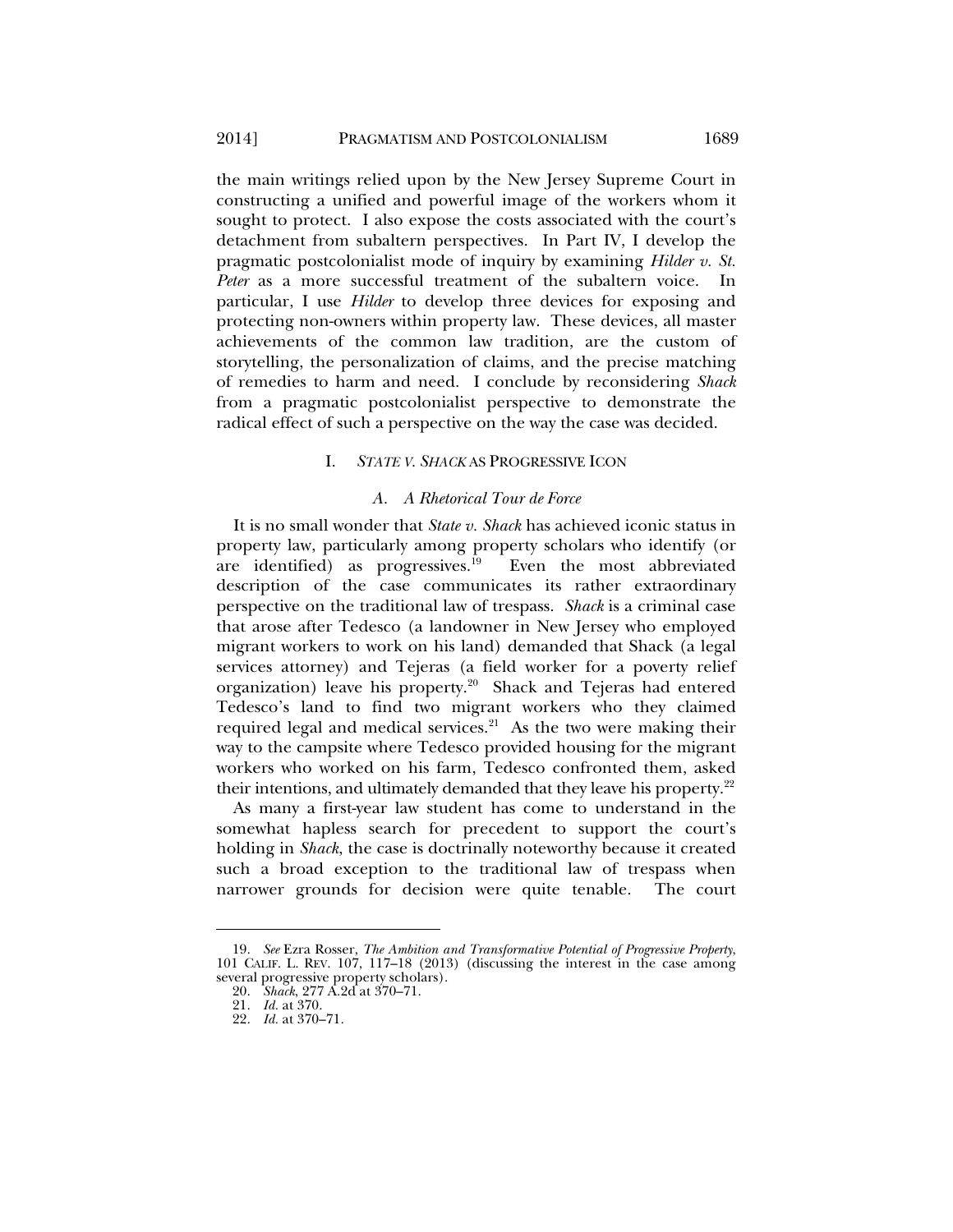rejected both an argument grounded in state landlord-tenant law (that tenants have the right to receive visitors)<sup>23</sup> and federal constitutional arguments (involving the First Amendment freedom of association and the supremacy of certain federal statutes protecting migrant farm workers) $24$  in favor of a broadly worded limitation on the right to exclude founded on "a maxim of the common law."25 Even without resort to constitutional claims or landlord-tenant law, narrower exceptions to trespass law were available. The court could reasonably have concluded that the medical needs of one of the migrant workers whom the defendants were trying to find necessitated the defendants' intrusion. The court laid a foundation for this conclusion<sup>26</sup> but did not rely on it in its holding.<sup>27</sup> Alternatively, the court could have held that, by choosing to house workers on his property, Tedesco implicitly consented to entry by his workers' visitors as well.<sup>28</sup>

Instead, the court used the general doctrine that "one should so use his property as not to injure the rights of others<sup>"29</sup> as an instrumental, doctrinal constraint on the right to exclude. Using its equitable powers $30$  in a very full sense of that term and with a view towards standard setting,<sup>31</sup> the court held in its broadest statements:

[T]he employer may not deny the worker his privacy or interfere with his opportunity to live with dignity and to enjoy associations customary among our citizens. These rights are too fundamental to be denied on the basis of an interest in real property and too fragile to be left to the unequal bargaining strength of the parties. $32$ 

l

 26. *See id.* (stating, "it has long been true that necessity, private or public, may justify entry upon the lands of another").

 27. *See id.* at 374 (holding that there was "no legitimate need for a right in the farmer to deny the worker the opportunity for aid available from federal, State, or local services, or from recognized charitable groups seeking to assist him").

 28. Indeed, Professor Singer has argued that the broad public policy exception to trespass on which the court relied in the case was grounded on the principle of consent: "The court held that once the farmowner had opened his property to migrant farmworkers, he effectively waived part of his right to exclude non-owners from his property. The court therefore created a public policy exception to the right to exclude under trespass doctrine." Singer, *Reliance Interest*, *supra* note 8, at 675–76.

29. *Shack*, 277 A.2d at 373.

 30. *See* Carol M. Rose, *Crystals and Mud in Property Law*, 40 STAN. L. REV. 577, 578 (1988) (examining how courts have blurred and complicated property rules that were previously clear and distinct).

 31. *See* Duncan Kennedy, *Form and Substance in Private Law Adjudication*, 89 HARV. L. REV. 1685, 1695–96 (1976) (discussing the merits of standards versus rules and commenting that strictly applied rules may be over or under inclusive while standards may risk arbitrary or uncertain results).

32. *Shack*, 277 A.2d at 374–75.

 <sup>23.</sup> *Id.* at 374.

 <sup>24.</sup> *Id.* at 371.

 <sup>25.</sup> *Id.* at 373.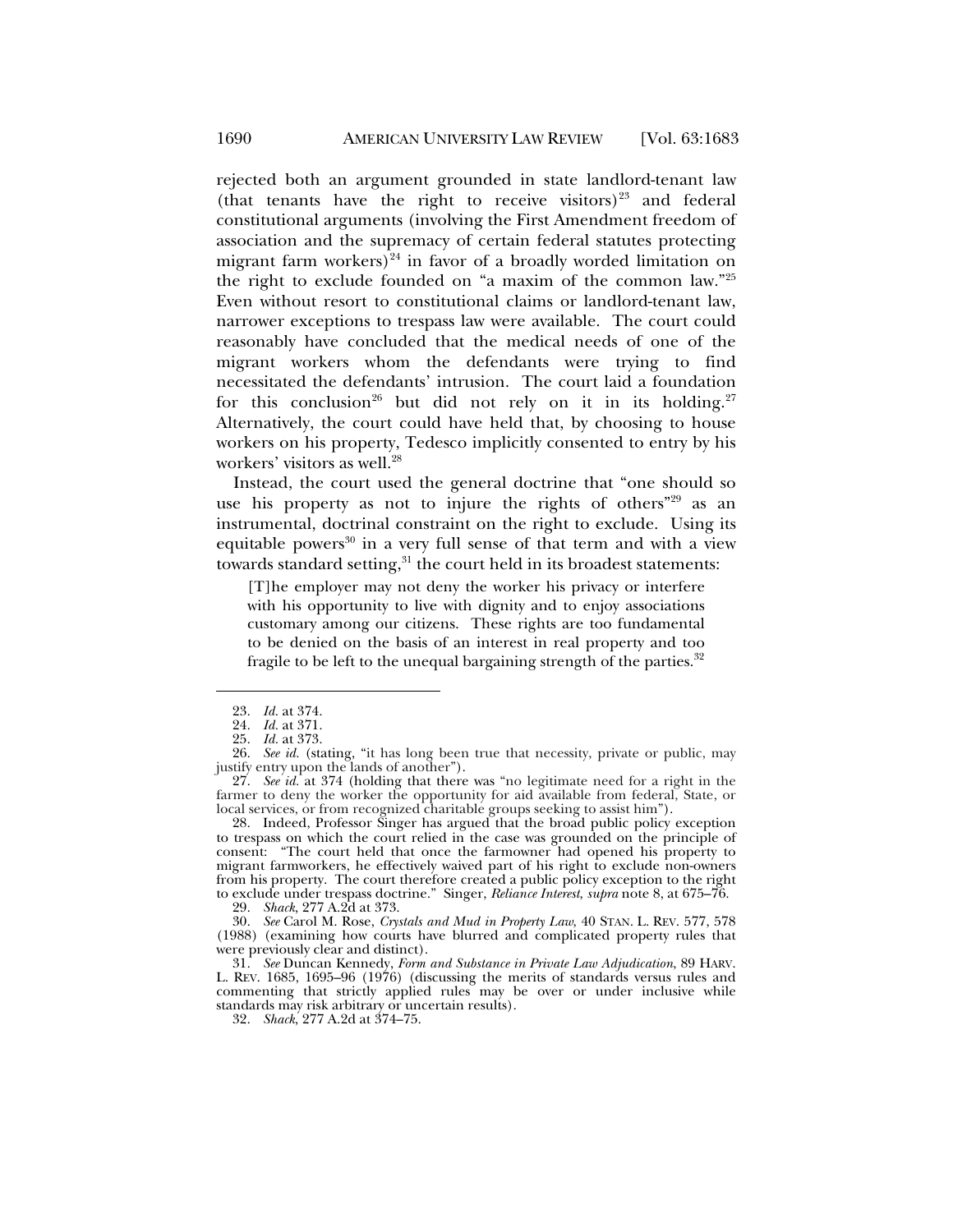It was, as the court said, "unthinkable that the farmer-employer can assert a right to isolate the migrant worker in any respect significant for the worker's well-being."33

But *Shack*'s greater influence has been on property norms rather than on property doctrine.34 In generalized form, *Shack* is a doctrinal symbol that the right to exclude in property law is anything but absolute. To the extent that the law of trespass is the purest manifestation of the right to exclude, *Shack* demonstrates that there are numerous and critical limitations on that right and, moreover, that some of these can be so broad as to reflect and preserve the "human values" of "health, welfare, [and] dignity."35 In essence, *Shack* exemplifies what Professor Singer has described as the "public interest" exception to trespass.<sup>36</sup> *Shack* thus epitomizes that strain of American property law that resists the Blackstonian view of property as exclusionary. In this view, which has seen a tremendous groundswell of active scholarship in the last five years, property law's critical function(s) cannot be reduced to the erection of boundaries that protect the private space required for individuals to act in pursuit of individualized gains.<sup>37</sup>

Instead, according to this view, the essential function of property law is to provide a framework for the pursuit of relationships and interconnection.38 Viewed in this light, *Shack*'s value is in highlighting several sets of relationships. The most obvious, perhaps, is the connection between the migrant workers and those who sought to provide them with services that the court, Congress, and others

 <sup>33.</sup> *Id.* at 374.

 <sup>34.</sup> Rosser, *supra* note 19, at 154 (noting the limited doctrinal impact of the case); *see* Claeys, *supra* note 6, at 939–40 (suggesting that the legal issue in *Shack* was narrower than other legal scholars suggest); Henry E. Smith, *Mind the Gap: The Indirect Relation Between Ends and Means in American Property Law*, 94 CORNELL L. REV. 959, 984 (2009) (arguing that the generalized balancing test the *Shack* court claimed it was establishing was more of a rhetorical strategy than one applied literally).

 <sup>35.</sup> *Shack*, 277 A.2d at 372.

 <sup>36.</sup> Singer, *Reliance Interest*, *supra* note 8, at 675–76 (noting that the legal system has a variety of rules allowing members of the public access to private property based on need or "on some other important public policy").

 <sup>37.</sup> Professor Singer has used Sir. Edward Coke's castle powerful tendency in property law. Joseph William Singer, *The Ownership Society and Takings of Property: Castles, Investments, and Just Obligations*, 30 HARV. ENVTL. L. REV. 309 (2006) [hereinafter Singer, *Ownership Society*] (internal quotation marks omitted).

 <sup>38.</sup> *See* JOSEPH WILLIAM SINGER, ENTITLEMENT: THE PARADOXES OF PROPERTY 203– 04 (2000) [hereinafter SINGER, ENTITLEMENT] (suggesting that "[p]roperty is a paradox" because in order to protect the rights of others, a limit must be imposed on property rights); Nestor M. Davidson & Rashmi Dyal-Chand, *Property in Crisis*, 78 FORDHAM L. REV. 1607, 1638–39 (2010) (highlighting the "interconnected nature of property"); Joseph L. Sax, *Takings, Private Property and Public Rights*, 81 YALE L.J. 149, 152 (1971) (arguing that the use of one's own parcel of property is simultaneously the use of property beyond the user's border).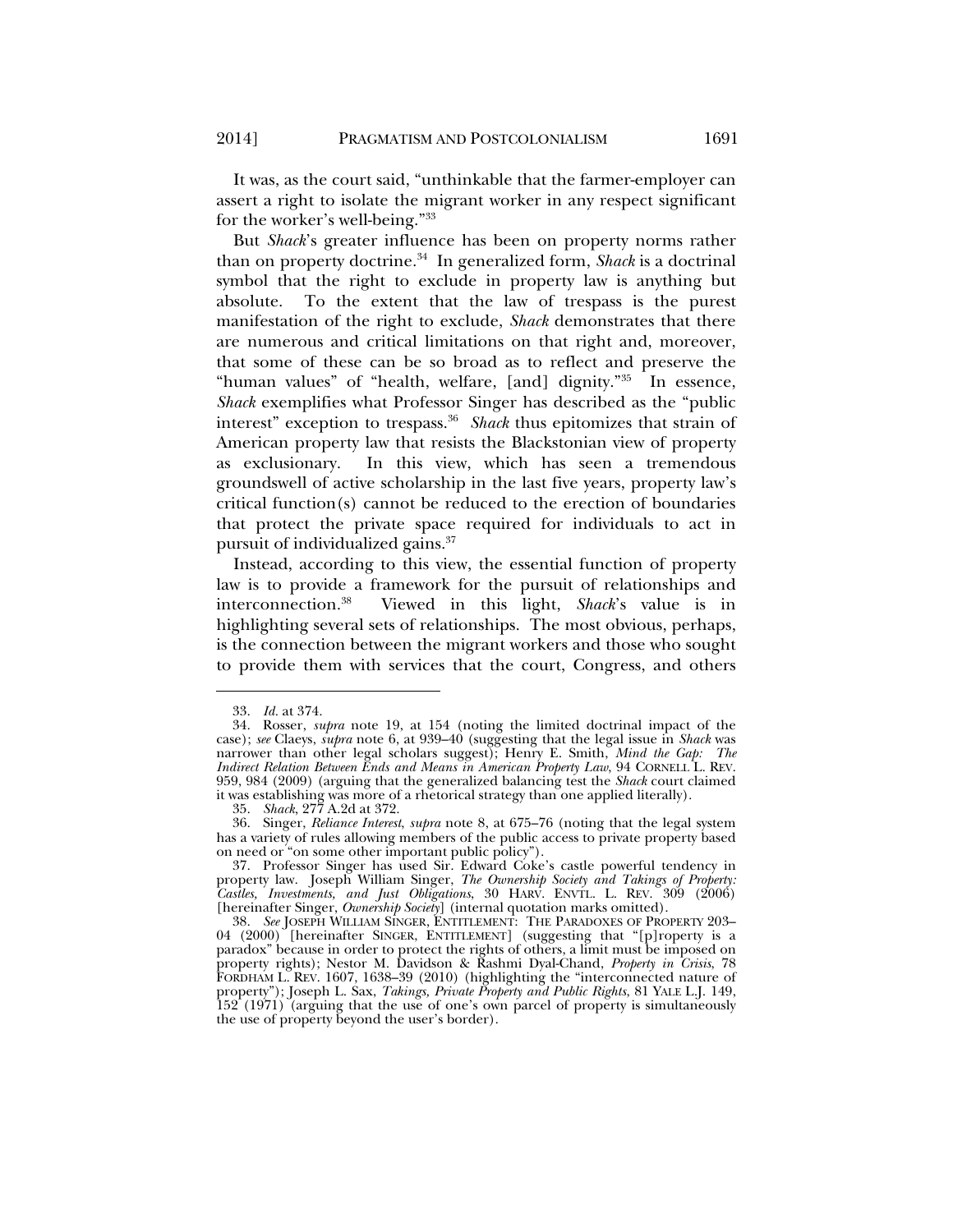deemed necessary to improve their lives.<sup>39</sup> The court's concern over this connection was in promoting the migrant workers' greater integration with the surrounding community so that they could take advantage of the opportunities that existed there.<sup> $40$ </sup> A second set of relations that seemed important to the court, but about which it made only general statements, were the interactions among the workers themselves.<sup>41</sup> Finally, there was the interdependence of Tedesco and the migrant workers in a web of economic activity. Each required the other, with Tedesco providing the land and financing to work the land and the workers providing the labor on the land to yield marketable products at a competitive price.<sup>42</sup> For each, the value of the land was greater as a result of the contributions of the other. The court acknowledged this relationship in its resistance to the idea that the relationship was one solely of "dominion" by the owner over the non-owners.<sup>43</sup> Ultimately, although the court failed to capture these relationships in a doctrine of lasting precedential value, it succeeded in powerfully articulating the normative import of some of the interconnections (and more broadly, the context) underlying the case. $44$ 

*Shack* also serves as a high point in property jurisprudence for scholars who argue that property law imposes social obligations on landowners vis-à-vis non-landowners. In developing the idea that the duties of ownership play an important role in property law, Professor Alexander has used *Shack* to demonstrate the quite specific ways in which the court defined the owner's duty to promote the "flourishing" of property non-owners:

The property right to receive visitors to the farms where they work and live was virtually the only effective means of providing them with access to such basic necessities as medical care, which are constitutive of the capability of life.

 Affiliation will also enter into the analysis. In the context of *Shack*, affiliation takes on a more fundamental meaning, literally grounding the capability of life . . . . Affiliation is, moreover, the foundation for creating just social relations in the migrant farm

 <sup>39.</sup> *Shack*, 277 A.2d at 372 (discussing federal and state statutes enacted to provide support and services to migrant workers).

 <sup>40.</sup> *Id.* at 372–73.

 <sup>41.</sup> *Id.* at 372 (explaining that migrant workers are a distinct community that is isolated from the local community).

 <sup>42.</sup> *Id.* at 370. 43. *Id.* at 372.

 <sup>44.</sup> Rosser, *supra* note 19 at 154–55.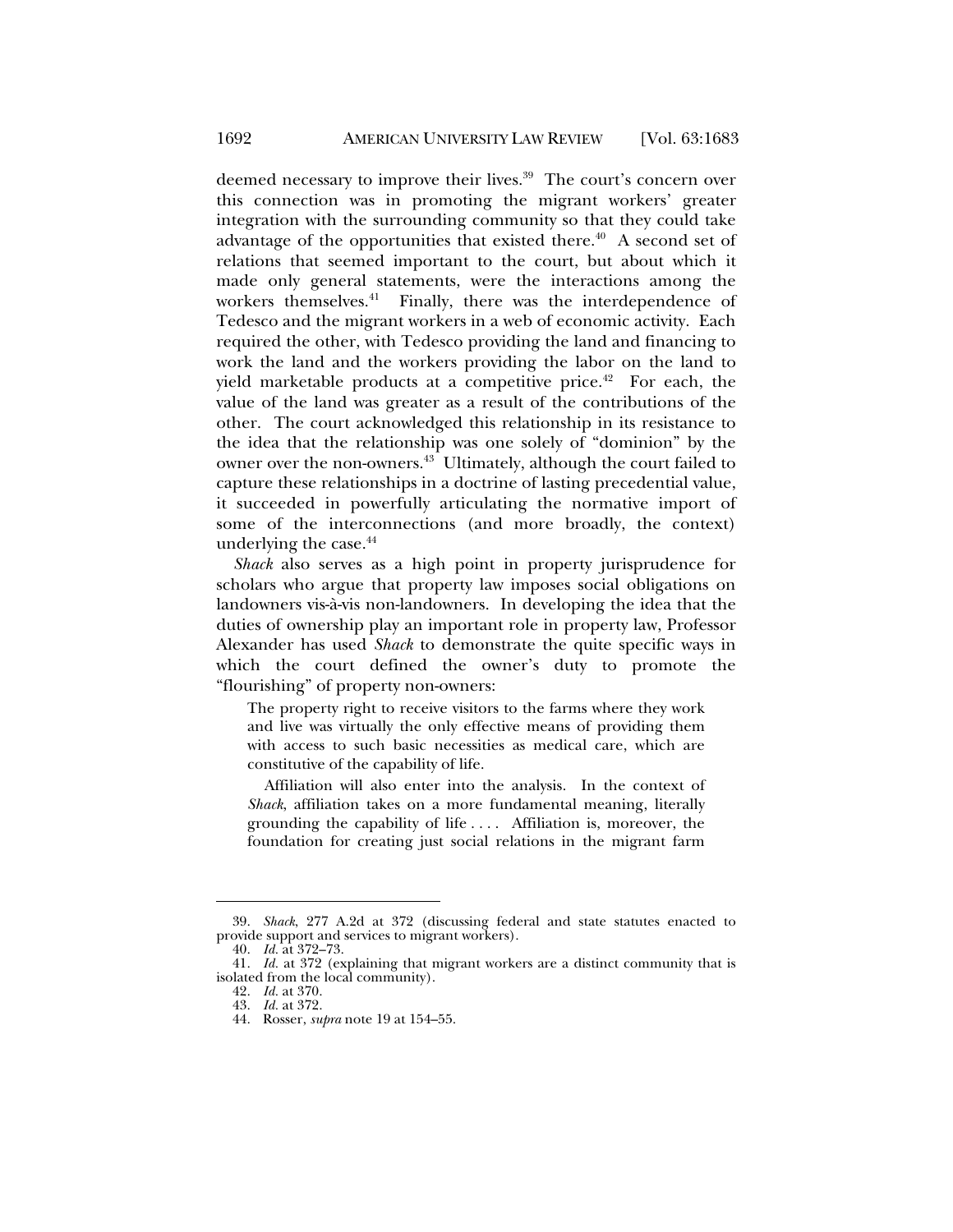community by providing the workers with equality and dignity otherwise denied them by their employer's treatment.<sup>45</sup>

According to Alexander, the social-obligation norm in property law requires owners to create physical space for non-owners to engage in the "socializing activity" of affiliation. $46$  He demonstrated this point using both *Shack* and a number of public trust doctrine cases. Interestingly, in describing modern public trust doctrine cases, Alexander was able to identify the activities associated with affiliation (baseball games and beachcombing) with specificity, $47$  while in describing the need of affiliation in *Shack*, he was more basic and abstract in his assumptions about the role affiliation plays in that particular community of migrant workers.<sup>48</sup>

Writing from a postcolonial perspective, Professor Sunder has used *Shack* to make much the same point. Sunder has argued that *Shack* represented a unique moment when property law recognized the distributional impact of property rights on non-owners.<sup>49</sup> It was, as she described it, a moment of "social enlightenment" in property law.50 Both Sunder and Alexander applauded the court's use of social context to recognize, as a legal matter, that the migrant workers on Tedesco's farm did not have access to the same things as members of the surrounding community.51 For them, *Shack* was a uniquely powerful reminder of the effect of property ownership on "Others."52

## *B. A Case about Self-Restraint, but Not Self-Expression*

The particular combination of doctrine and norms in *Shack* achieved a quite specific result in property law, although the specificity of *Shack*'s impact has receded into the shadows as it has

 <sup>45.</sup> Alexander, *The Social-Obligation Norm*, *supra* note 6, at 809.

 <sup>46.</sup> *Id.*

 <sup>47.</sup> *Id.* at 809–10.

 <sup>48.</sup> *Id.* at 809.

 <sup>49.</sup> Sunder, *supra* note 8, at 291–93, 297 (highlighting that *Shack*'s balancing of property interests vis-à-vis other fundamental values can be seen in the World Trade Organization's efforts to balance intellectual property rights with access to affordable life-saving medical treatments).

 <sup>50.</sup> *Id.* at 291 (describing *Shack* as an example of "social enlightenment" because the court recognized that, in an increasingly interconnected society, property rights will be at odds with other vital interests).

 <sup>51.</sup> *Id.*; *see also* Alexander, *The Social-Obligation Norm*, *supra* note 6, at 809 (noting that migrant workers were "unaware of the opportunities that exist[ed] for them").

 <sup>52.</sup> Spivak coined this term, too. *See* BILL ASHCROFT ET AL., POSTCOLONIAL STUDIES: THE KEY CONCEPTS 188 (3d. ed. 2013) (explaining that "othering," as coined by Spivak, refers to the process through which imperial discourse creates its colonized subjects).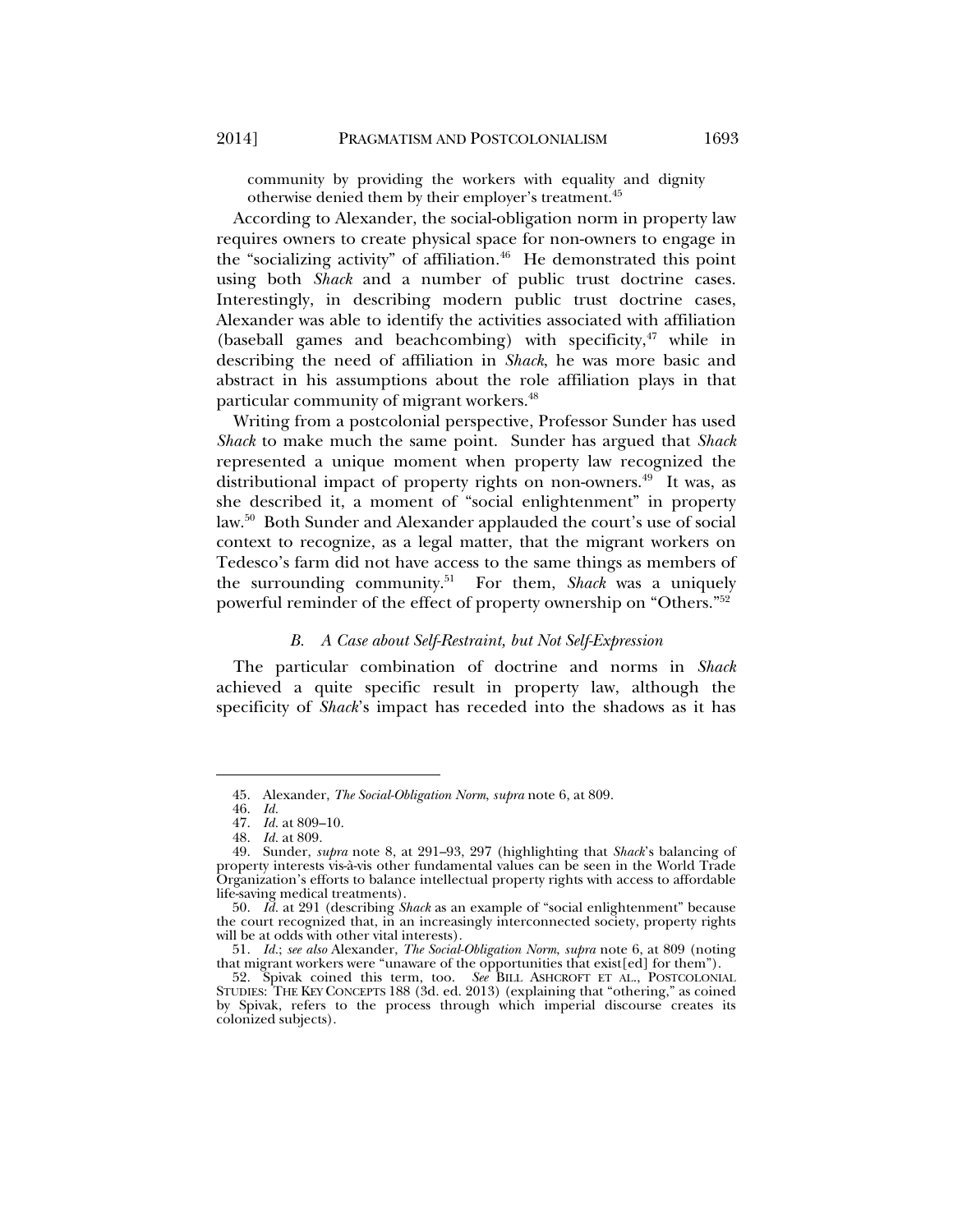become more famous and symbolic.<sup>53</sup> It is worth pausing, therefore, to consider what exactly *Shack* achieved and what it did not achieve.

Despite the astute observations by progressive scholars about values and norms that *Shack* protected on behalf of non-owners, it is important to note that the case did not really focus on the nonowners. To the extent *Shack* can be said to protect the rights of nonowners, those rights can be defined only broadly or, if the rights are defined more narrowly, only speculatively. For example, Professor Sunder observed that *Shack* is extraordinary because it recognizes the workers' poverty as a force that conflicted with the rights of property owners, ultimately requiring such rights to give way to the conflicting rights of those in poverty.54 It is difficult, though, to put a finger on a more precise vision of what poverty really meant for the class of people who were poor in *Shack*. They were described as "rootless," "isolated," "highly disadvantaged," and "without economic or political power."55 But these descriptions do not tell us what the workers felt, experienced, or understood about their impoverished situation.

Similarly, Professor Alexander picked out the value of affiliation to the non-owners in *Shack*. The affiliation right is a version of the doctrinal claims in later cases that *Shack* was a case about privacy and assembly, core civil rights protected by the First Amendment.<sup>56</sup> But again, there was no analysis or evidence in the case about the relative importance, meaning, value, or indeed relevance of these rights to the migrant workers who worked on Tedesco's farm. It could be argued that these rights were props, or class-based claims that we (and, as Part III discusses, the court<sup>57</sup>) could assume people in such a position would hold up as important. But there is no evidence that those workers did in fact hold them up as important or why they might have done so.

 <sup>53.</sup> *See* Rosser, *supra* note 19, at 154–55 (cautioning that *Shack* alone cannot transform property law as it exemplifies the challenge of converting formal rules into meaningful, substantive rights).

 <sup>54.</sup> Sunder, *supra* note 8, at 291–92.

 <sup>55.</sup> State v. Shack, 277 A.2d 369, 372 (N.J. 1971).

 <sup>56.</sup> *See, e.g.*, State v. Schmid, 423 A.2d 615, 615, 629 (N.J. 1980) (reasoning that even though a private university was not subject to First Amendment obligations, it could nevertheless be required to honor First Amendment rights if its property was sufficiently devoted to public uses); Freedman v. N.J. State Police, 343 A.2d 148, 150– 51 (N.J. Super. Ct. Law Div. 1975) (suggesting that furnishing property for dwellings is an activity that is regulated by public interest considerations under the First Amendment); *see also* N.J. Coal. Against War in the Middle E. v. J.M.B. Realty Corp., 650 A.2d 757, 760 (N.J. 1994) (holding that based on citizens' free speech rights "embodied in [the New Jersey] Constitution," regional and community shopping centers had to allow leafleting on societal issues).

 <sup>57.</sup> *See infra* Part III.A.1 (explaining that the court's perception of workers was influenced by the Federal Economic Opportunity Act).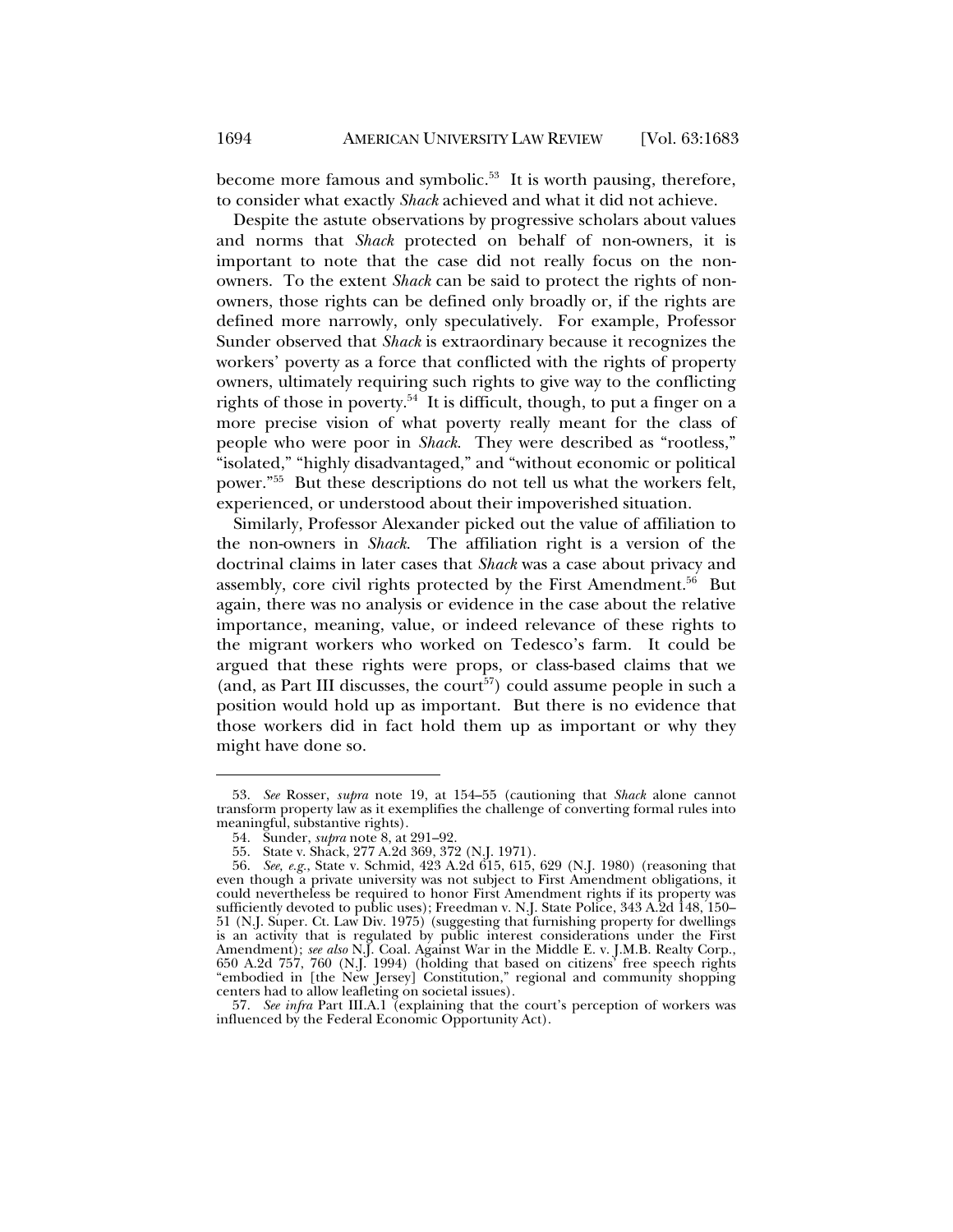The workers were not parties to the case.<sup>58</sup> Their rights and needs were voiced by the defendants, who claimed to represent them for quite narrow purposes.<sup>59</sup> Neither the particular stories of the two workers with whom the defendants sought to meet, nor the stories of those with whom those workers worked, appeared to be relevant to the New Jersey Supreme Court. We do not know what they would have said. It is thus not appropriate to understand *Shack* as a case that defined the rights, needs, and voices of the particular "Others" who were the subjects (though here, it is well to acknowledge that they were rather more the objects) of the case.

Instead, the real focus of *Shack* was on the rights of Tedesco and other property owners. The point of *Shack* was really to re-cast the image of property ownership as requiring entitled owners to fulfill certain duties. These duties might variously include the duties to share and exercise self-restraint, $60$  to act as a good host, $61$  or to balance one's personal and property needs and rights against the personal and property rights of others.62 Regardless of how these duties are described, they ultimately limit an owner's ability to build insurmountable walls around herself.

Correlatively, then, *Shack* was about the limits of property rights rather than about their expansive potential. It was a case that took very seriously the notion that rights of ownership are not boundless.<sup>63</sup> It was not, however, a case that defined which rights exactly ought always or sometimes to take priority over the right to build walls and

 <sup>58.</sup> *Shack*, 277 A.2d at 370.

 <sup>59.</sup> *Id.*

 <sup>60.</sup> *See* Peñalver, *supra* note 8, at 880–84 (arguing that because the system of private property is meant to allow members of the community to "flourish," property owners have an obligation to share their surplus property to satisfy others' fundamental needs).

 <sup>61.</sup> *See* Singer, *Reliance Interest*, *supra* note 8, at 674–77 (discussing the "public trust doctrine," which "preserves public rights of access to private property that the public *needs at the present time*," as well as other doctrines that compel landowners to host members of the public and only to exclude them from private property for "good reason . . . on a case by case basis"). *See generally* Joseph William Singer, *No Right to Exclude: Public Accommodations and Private Property*, 90 NW. U. L. REV. 1283, 1321 (1996) [hereinafter Singer, *No Right to Exclude*] (arguing that there is no good justification for limiting the common law duty to serve the public just to innkeepers and common carriers).

 <sup>62.</sup> *See* Alexander, *The Social-Obligation Norm*, *supra* note 6, at 809 (highlighting that the only way the migrant workers could have access to basic necessities, such as medical care, was by allowing them to receive visitors on the farm); Peñalver, *supra* note 8, at 880 (arguing that because the private property system is designed to facilitate the flourishing of the members of a community, property owners' rights are limited by an obligation to share surplus property with those in need).

 <sup>63.</sup> *Shack*, 277 A.2d at 373 ("A man's right in his real property of course is not absolute.").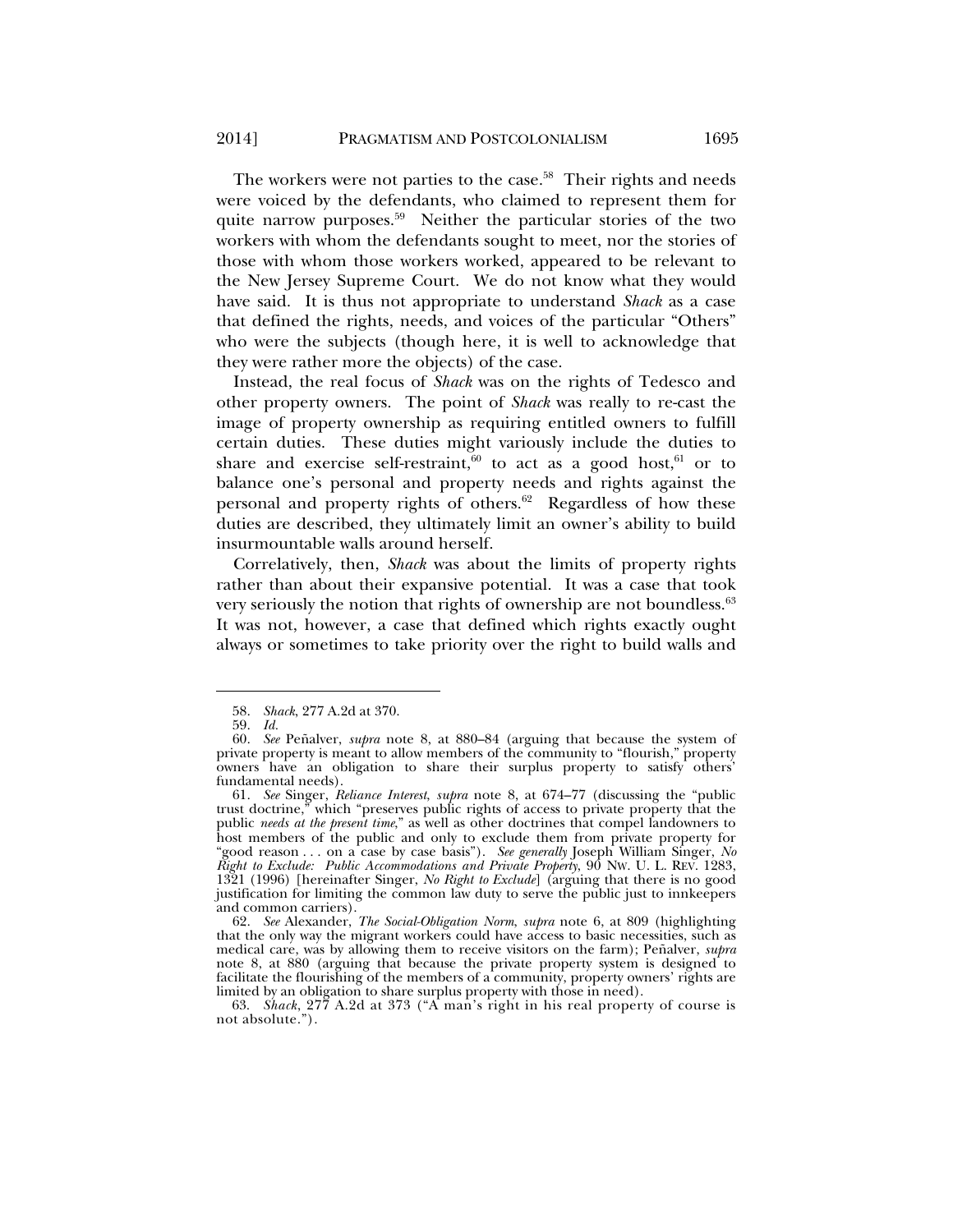exclude.64 Being true to the spirit of *Shack* would require us to acknowledge that the case was not really about affiliation or any other particular personal or property right of the migrant workers. Rather, it was about limiting the venerable right to exclude.

This description of the limitations of *State v. Shack* is by no means intended to belittle declarations of self-restraint. *Shack* was an exemplary moment of self-reflection, a commentary on what each of us can do to define and personify our duties through property ownership. It was an extraordinary example of acknowledging the effects of power through property on those who are property-less and thus, in important respects, powerless. *Shack* opened an inquiry that scholars such as Professors Alexander and Singer have undertaken into the pragmatic potential of self-restraint in property ownership.<sup>65</sup> From a Legal Realist perspective, viewing the judges on the New Jersey Supreme Court as individuals with a certain status in society, $66$ it would be difficult to imagine a more honest adjudication on the basis of personal position and experience. The adjudicators were true to themselves.

#### II. POSTCOLONIALISM IN CRITICAL AND PRAGMATIC FORMS

The problem with *State v. Shack*, then, lies not in what the case said about property ownership, but in what it said about the particular property non-owners in the case. The purpose of this Part is to present two theoretical frameworks—one for exploring that problem and a second for fixing it. Section A presents postcolonialist theory as the basis for critiquing the problem. This Section focuses on Gayatri Chakravorty Spivak's analysis of the problem of representing subaltern voices. Section B describes why Spivak's inquiry is so difficult to incorporate into common law decision-making and, in particular, into property lawmaking. In short, Spivak's understanding of representation is intensely deconstructionist, thereby threatening to paralyze the very process of rational legal decision-making. Section C presents a second theoretical framework that adapts

 <sup>64.</sup> Rosser, *supra* note 19, at 154 (cautioning that *Shack* has had limited doctrinal impact).

 <sup>65.</sup> *See* SINGER, ENTITLEMENT, *supra* note 38, at 17 (discussing the role of trust in property ownership as well as the interplay of liberty interests and property obligations that come with ownership); Alexander, *The Social-Obligation Norm*, *supra* note 6, at 809–10 (arguing that an owner's obligation to contribute to the flourishing of others requires that the owner supports rights of affiliation); Singer, *Reliance Interest*, *supra* note 8, at 675–76 (highlighting that the right of access in *Shack* rested on the farmworkers' needs and vulnerability).

 <sup>66.</sup> Roscoe Pound, *The Call for a Realist Jurisprudence*, 44 HARV. L. REV. 697, 710–11 (1931) (proposing seven characteristics of realist jurisprudence).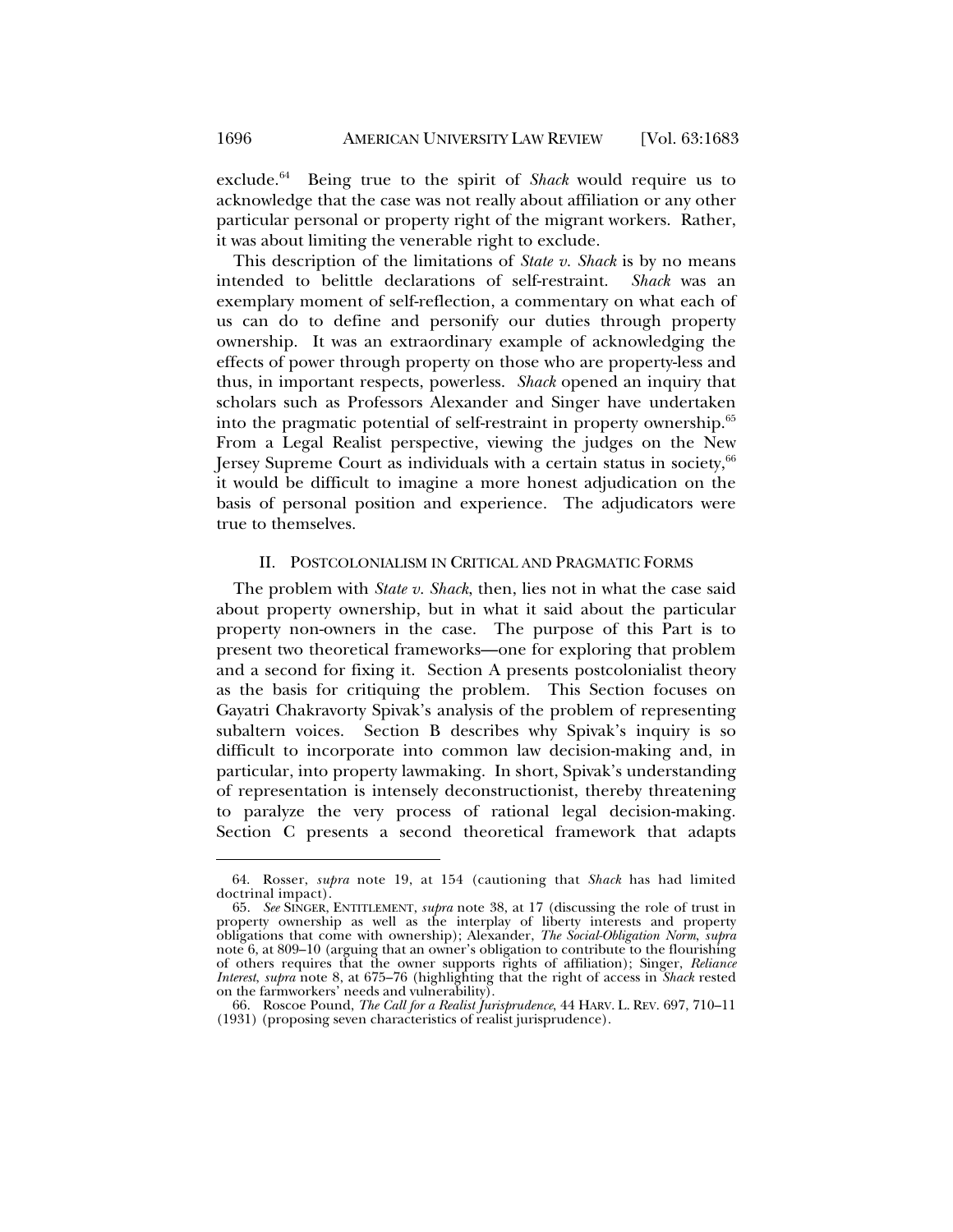Spivak's inquiry for use in legal decision-making. In doing so, it proposes a new theoretical construct: pragmatic postcolonialism.

#### *A. Critical Postcolonialism*

My critique of *State v. Shack* is that it provided no opportunity for the migrant workers described in that case to "speak" through the case. This is a problem identified by postcolonialist scholars. $67$  It is a concern with representation and voice and a recognition that certain individuals and classes of individuals who have been the objects of colonization and its postmodern effects have very little space in which to speak.

Professor Gayatri Chakravorty Spivak may well be the best narrator of the problem of representation that I claim inheres in *State v. Shack*. In 1985, Spivak published one of the defining essays of the postcolonialist movement, "Can the Subaltern Speak?"<sup>68</sup> Spivak's central inquiry in the essay concerned the problem of "represent [ing]<sup>"69</sup> the subaltern "masses"<sup>70</sup> who have experienced the effects of colonialism.71 For Spivak, the problem of representation occurs largely because of the pressure Western intellectuals feel to understand the postcolonial subject. They respond to this pressure by "conflat[ing]" two different understandings of the verb "to represent."72 These understandings are captured by Karl Marx's use of the German verbs *vertreten* and *darstellen* in *The Eighteenth Brumaire of Louis Bonaparte*. 73 Spivak interpreted *vertreten* to mean political representation and *darstellen* to mean aesthetic representation<sup>74</sup> and described the former as "proxy" and the latter as "portrait."75 Spivak insisted that it is critical to the postcolonial subject and, in particular, to the problem of giving the postcolonial subject her voice, to acknowledge that these two forms of representation expose a fragmented voice.76 Indeed, Spivak argued, it is the possibility of

 <sup>67.</sup> *See, e.g.*, ASHCROFT ET AL., *supra* note 52, at 244–47 (defining "subaltern" as "of inferior rank," explaining how the term has been used in postcolonial South Asian studies, and explaining that, in India, the bourgeoisie "failed to speak" for the subaltern groups and thus for the nation as a whole).

 <sup>68.</sup> Spivak, *Can the Subaltern Speak?*, *supra* note 12.

 <sup>69.</sup> *Id.* at 275 (internal quotation marks omitted).

 <sup>70.</sup> *Id.* at 274 (internal quotation marks omitted).

 <sup>71.</sup> *Id.* at 283.

 <sup>72.</sup> *Id.* at 274.

 <sup>73.</sup> *Id.* at 276–78.

 <sup>74.</sup> *Id.* at 278.

 <sup>75.</sup> *Id.* at 276.

 <sup>76.</sup> *Id.* at 275, 279; *see also* JANET HALLEY, SPLIT DECISIONS: HOW AND WHY TO TAKE A BREAK FROM FEMINISM 94–95 (2006) (describing Spivak's analysis of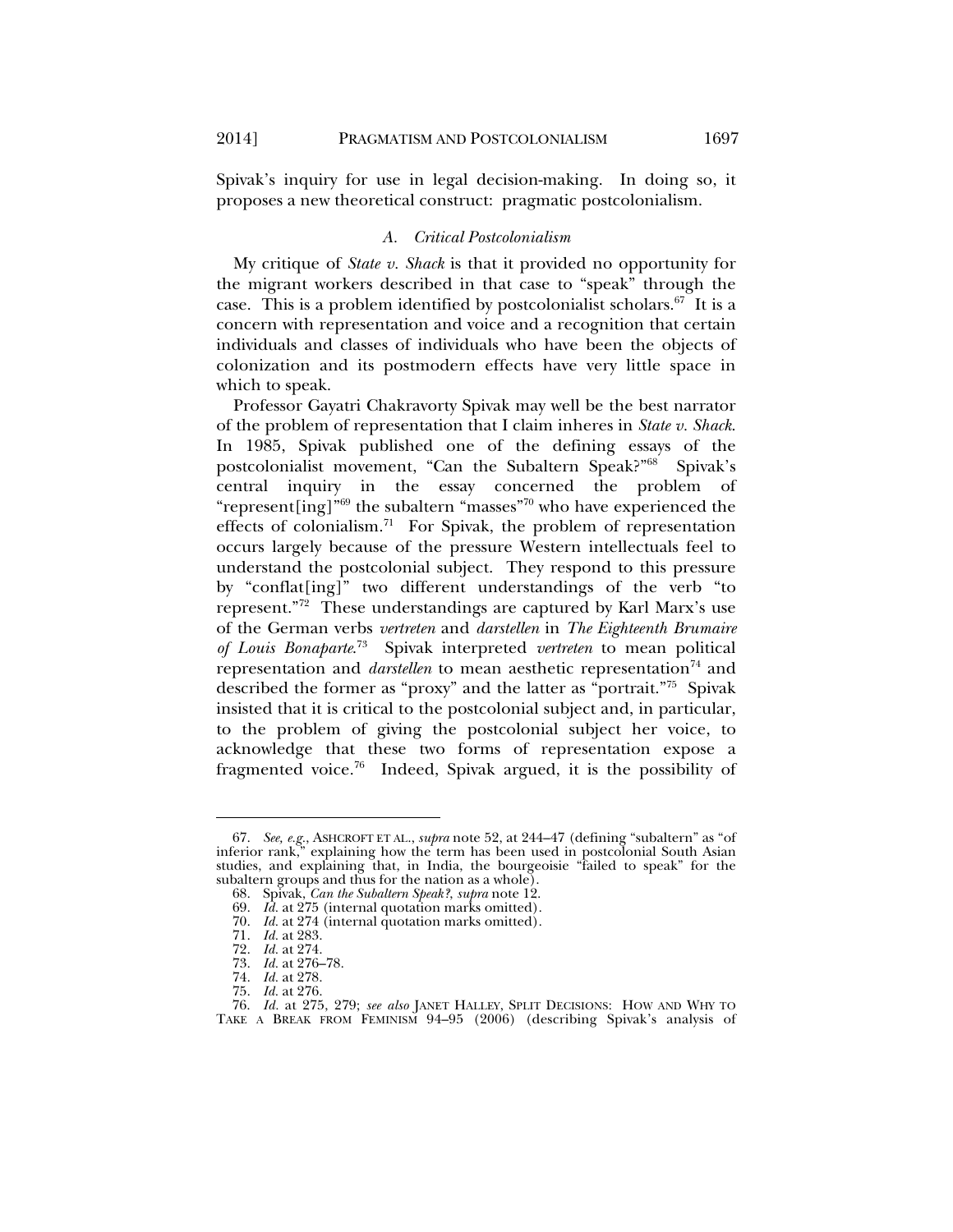remaining cognizant of and "expos[ing]" the different representations (*vertreten* and *darstellen*) of the subaltern that gives the subaltern subject the most space to speak.<sup>77</sup> By contrast, the Western intellectual is driven to attempt to unify these distinct forms of representation to create a voice that is more intelligible to the Western intellectual but also (let us acknowledge) a voice that has more pragmatic thrust in the *progressive* Western intellectual's quest to defend the rights of the subaltern.78

Why was the preservation of fragmented voice so terribly important for Spivak? The answer lies partly in the relationship between the subaltern subject and those who have the capacity to represent her in the political (or legal) sense of that word.<sup>79</sup> Such representation is riven with conflicted meanings, aspirations, and motivations. Specifically, Spivak took from Marx the point that the class of people represented is only a class to the degree that they live under a distinctive set of economic conditions. $80$  They are not, however, a class in the sense that they share a feeling of community as a result of that condition. $81$  This fragmentation and, in particular, the lack of representative consciousness of class condition, appears to require that the subaltern subjects be represented by someone other than themselves.82 But this particular form of representation creates the problem that the class is represented by an authority that both protects and controls it. The consequence, as Spivak argued, is *darstellen*, portraiture, in addition to *vertreten*, proxy, by someone other than the subject *as well as* a narrowing of such representation to that which is perceived and imposed by that someone.<sup>83</sup>

Lest readers are tempted to think that this problem of representation only exists at relatively more advanced levels of existence—,in other words that there are certain basic conditions that are unambiguous in how they could be represented—Spivak provided brutally defiant examples. The first was the example of *sati*,

divergent views of Indian women, namely as a postcolonial subject or as an Indian nativist representation).

 <sup>77.</sup> Spivak, *Can the Subaltern Speak?*, *supra* note 12, at 277 (discussing different formations of community in creating class consciousness).

 <sup>78.</sup> *Id.* at 276, 279–80.

 <sup>79.</sup> *Id.* at 276–77.

 <sup>80.</sup> *Id.* at 277 (adding that "[i]n so far as . . . the identity of their interests fails to produce a feeling of community . . . *they do not form a class*" (internal quotation marks omitted)).

 <sup>81.</sup> *Id.*

 <sup>82.</sup> *Id.* at 276–77.

 <sup>83.</sup> *Id.* at 277–78.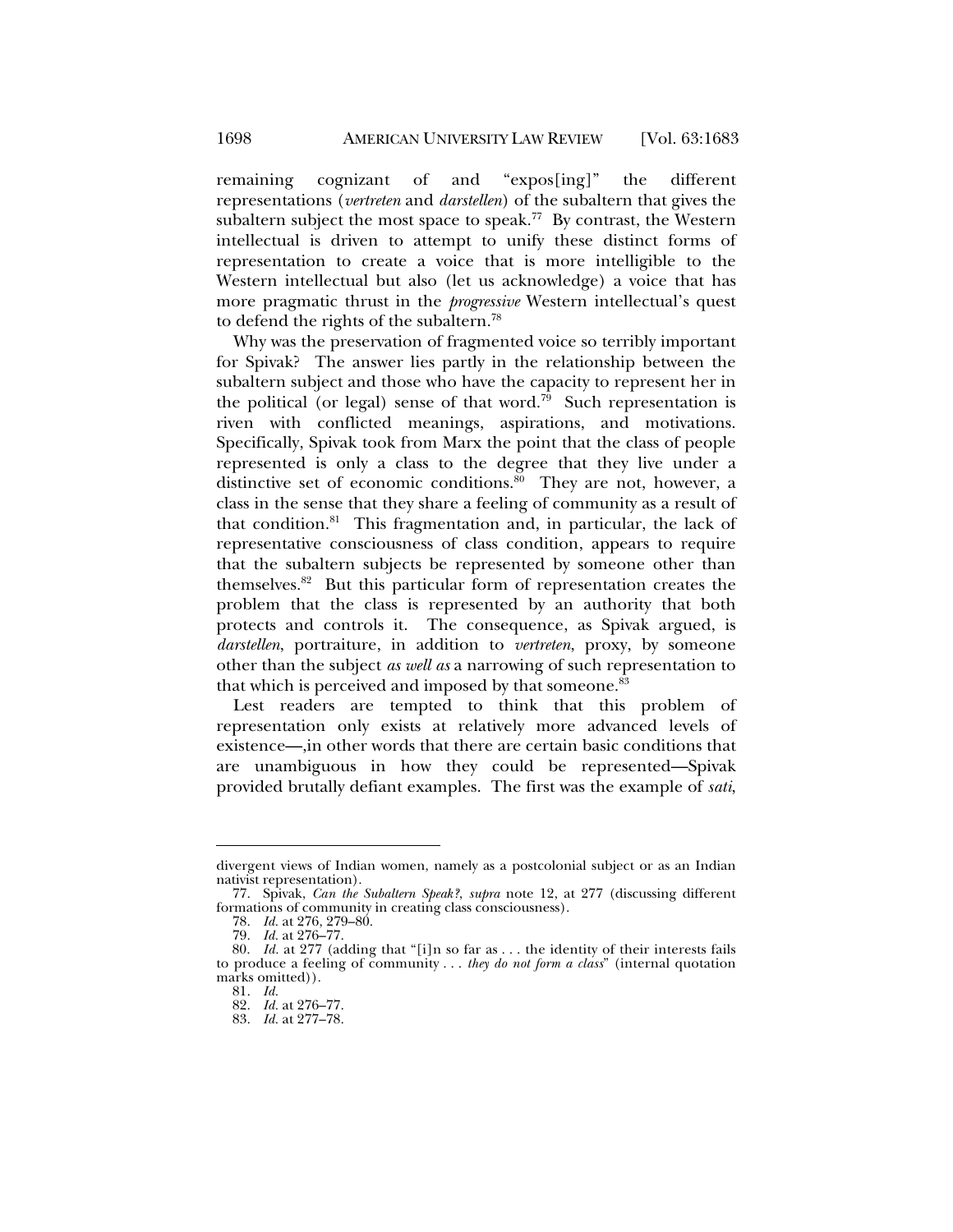or widow, sacrifice in India,  $84$  and the second was a particular case of suicide by a woman in Calcutta in  $1926$ .<sup>85</sup> In each of these examples, Spivak traced multiple interpretations—appearing in multiple texts about what motivated the women who died. In the case of *sati*, for example, was it the women's choice to free themselves of their bodies and join their husbands in eternal celestial pleasure, as claimed by Hindu religious texts?<sup>86</sup> Or was it the pressure from their dead husbands' relatives in whose way the widows stood in inheriting the property as "P.V. Kane, the great historian of the *Dharmasāstra*" suggested?<sup>87</sup> The answer to this question of course drives the legal response.88 Time and again in these examples, Spivak showed the unremitting challenge in finding the voice of the women who died. Even with respect to the basic capability of *life*, Spivak argued, it is a terrible mistake to assume complicity between *vertreten* and *darstellen*. This may explain why Amartya Sen, the originator of the measurement of human flourishing as a means of defining the condition of poverty, has resolutely refused to adopt a specific and universal list of capabilities.<sup>89</sup> Sen argues instead that such a list must be left to be divined by local and democratic processes attuned to particular places and times.<sup>90</sup>

Two additional features deserve attention in this description of Spivak's postcolonialist perspective on representation. The first is that it differs from—indeed, it disputes—the Foucaultian ideal that individual narrative is crucial. $91$  It could be argued that "rebellious" lawyers absorbed Foucault's message and applied it in raising a variety of legal claims on behalf of marginalized clients, even if the lesson

 <sup>84.</sup> *Id.* at 297–98 (noting the British abolished the practice but acknowledging that its abolition "has been generally understood as a case of 'White men . . . saving brown women from brown men'").

 <sup>85.</sup> *Id.* at 307–08 (describing the young teenaged woman as having committed suicide when she could not "confront the task" of assassinating a political figure during struggles for Indian independence).

 <sup>86.</sup> *Id.* at 303.

 <sup>87.</sup> *Id.* at 300.

 <sup>88.</sup> Indeed, the legal response, namely the colonial British law outlawing *sati*, is Spivak's beginning point in her critical analysis. *Id.* at 298.

 <sup>89.</sup> Amartya Sen, *Conceptualizing and Measuring Poverty*, *in* POVERTY AND INEQUALITY 34–35 (David B. Grusky & Ravi Kanbur eds., 2006) (resisting the impulse to develop a specific list of capabilities); *see also* Martha Nussbaum, *Human Rights and Human Capabilities*, 20 HARV. HUM. RTS. J. 21, 21 (2007) (discussing this resistance on Sen's part).

 <sup>90.</sup> Sen, *supra* note 89, at 30, 37 (giving the example that "a person in New York may well suffer from poverty despite having a level of income that would make him or her immune from poverty in Bangladesh or Ethiopia").

 <sup>91.</sup> STEVEN BEST & DOUGLAS KELLNER, THE POSTMODERN TURN 275–76 (1997) (discussing Foucault's influence on the development of a "micropolitics" of individualized struggle and personal narrative).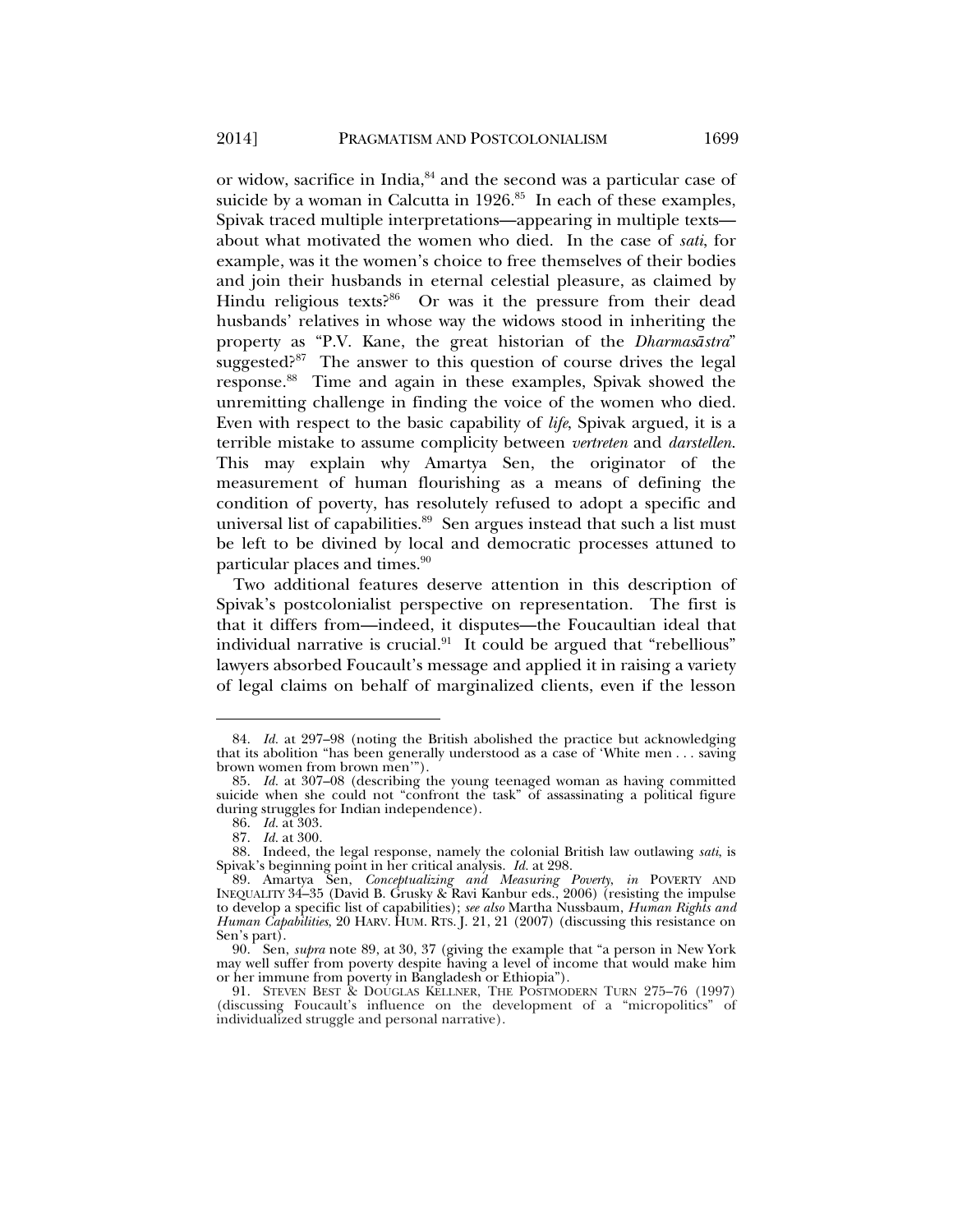was less apparent in property law.<sup>92</sup> Examples of such practices include the protection and indeed exaltation of client "storytelling" as part of the process of legal representation.<sup>93</sup> Spivak argued, however, that it is nothing less than an abdication of responsibility for the Western intellectual to assume that the subaltern can speak for herself.<sup>94</sup>

The second feature is that Spivak's view of representation defies the Hegelian notion of "property as personhood"95 and thus challenges the possibility that progressive property law could respond to the postcolonialist problem of representation by recognizing classes of property that are more "personal"96 or that might be managed using more personalized principles such as "stewardship."97 Part of the problem with the Hegelian prescription, at least as it is currently deployed, is that from a pragmatic perspective, it requires a relatively cohesive sense of what is "personal" to a given class, <sup>98</sup> a cohesion at the core of Spivak's opposition. Moreover, the idea of using property as a device for constituting oneself assumes a level of *vertreten*, of community identification with a class-based set of interests, that Spivak may argue often does not exist.

While Spivak's claims about voice and representation may seem quite compelling when built upon examples from colonial and postcolonial India, it is reasonable to ask how, why, and to what

94. Spivak, *Can the Subaltern Speak?*, *supra* note 12, at 274–76.

 95. *See* Margaret Jane Radin, *Property and Personhood*, 34 STAN. L. REV. 957, 971–72 (1982) (explaining that under Hegel's theory, "[p]ersonal property is important precisely because its holder could not be the particular person that she is without it").

96. *Id.* at 960.

 <sup>92.</sup> *See* GERALD P. LÓPEZ, REBELLIOUS LAWYERING: ONE CHICANO'S VISION OF PROGRESSIVE LAW PRACTICE 33 (1992) (discussing the work of rebellious lawyering, such as broader community engagement, through the narrative of a legal aid attorney).

 <sup>93.</sup> *See* Binny Miller, *Give Them Back Their Lives: Recognizing Client Narrative in Case Theory*, 93 MICH. L. REV. 485, 485–86 (1994) (suggesting that, although "lawyers have always seen their work as in part 'storytelling,' . . . only recently has legal scholarship framed lawyering in these terms" (footnote omitted)); *see also* Louise G. Trubek, *Lawyering for Poor People: Revisionist Scholarship and Practice*, 48 U. MIAMI L. REV. 983, 987 (1994) (articulating the evolving focus on attorney and client interactions in legal practice); Lucie E. White, *Seeking ". . . the Faces of Otherness . . .": A Response to Professors Sarat, Felstiner, and Cahn*, 77 CORNELL L. REV. 1499, 1509–11 (1992) (recounting an encounter with a client, a "seventy-two year old former sharecropper in rural North Carolina," through a Foucaultian lens and also noting that "this lens reveals only a partial reality").

 <sup>97.</sup> Kristen A. Carpenter et al., *In Defense of Property*, 118 YALE L.J. 1022, 1028–29 (2009) (arguing that "cultural property claims are often better explained and justified through a stewardship model that effectuates the dynamic pluralism of group-oriented interests").

 <sup>98.</sup> *See* Radin, *supra* note 95, at 961 ("But if property for personhood cannot be viewed as other than arbitrary and subjective, then personal objects merely represent strong preferences, and to argue for their recognition by the legal system might collapse to a simple utilitarian preference summing. To avoid this collapse requires objective criteria differentiating good from bad identification with objects in order to identify a realm of personal property deserving recognition.").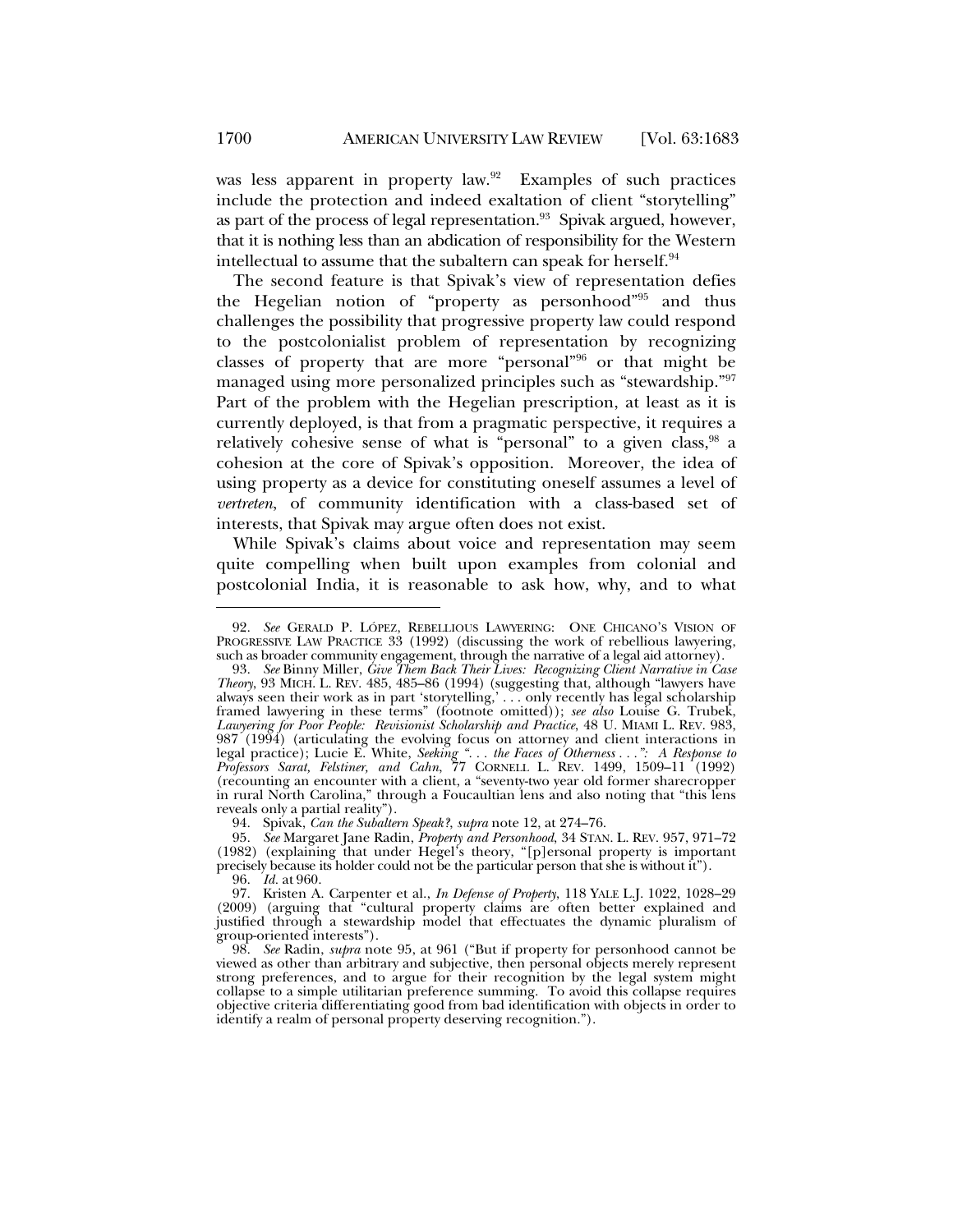extent such a critique is applicable to American property law. Specifically, who is "subaltern" in modern property disputes? Spivak's own definition of subaltern centers on the concept of social and cultural access, coalescing around the concept that subaltern individuals are those who so lack "social mobility" as to be incapable of "a recognisable basis of action."99 In her 1985 essay, Spivak also quotes the definition propounded by the leading representative of the term as used by the "Subaltern Studies" group.100 Like Spivak, this group uses subaltern to define those who are left out of the "elite achievements" in their society that amount to participation.<sup>101</sup> These may include the development of nationalist movements with the strength to overcome colonial rule. $102$ 

Using these definitions, the migrant workers in *Shack* seem subaltern. Arguably, their only digression from the definition is that they were not situated in the Indian subcontinent. As the legislative history for the Economic Opportunity Act depicts, the migrant workers lacked social mobility in American society.<sup>103</sup> But it is reasonable to assume that many were also at the economic margins of their home countries. Using migrant workers from Mexico as an example, partly as a result of Mexico's colonial past, economic opportunity was stratified in such a way as to force those outside of the social and cultural lines of power and access to leave their homes in order to earn enough income to provide for their families.<sup>104</sup> These individuals were essentially a product of an implicit economic agreement that required their marginalization and cheap labor.<sup>105</sup>

 <sup>99.</sup> Gayatri Chakravorty Spivak, *Scattered Speculations on the Subaltern and the Popular*, 8 POSTCOLONIAL STUD. 475, 475–76 (2005).

 <sup>100.</sup> Spivak, *Can the Subaltern Speak?*, *supra* note 12, at 283–84 (defining this group as comprising "a collective of intellectuals that *must* ask, [c]an the subaltern speak?"). 101. *Id.* at 283. In significant respects, Spivak disputes the Subaltern Studies group's understanding of subalternity, but there is this basic and important overlap, grounded in a cultural and social exclusion, and resulting lack of options. 102. *Id.*

 <sup>103.</sup> *See infra* Part III.A.1 (summarizing the legislative history of the Economic Opportunity Act).

 <sup>104.</sup> *See* Gerald P. López, *Undocumented Mexican Migration: In Search of a Just Immigration Law and Policy*, 28 UCLA L. REV. 615, 620 (1981) (citing "socioeconomic imbalances between regions" as a cause of mass migrations); *see also* Margaret F. Brinig & F. H. Buckley, *The Market For Deadbeats*, 25 J. LEGAL STUD. 201, 202–03 (1996) (explaining different policies that favor or discourage certain types of migrants); Mae M. Ngai, *The Civil Rights Origins of Illegal Immigration*, 78 INT'L LAB. & WORKING-CLASS HIST. 93, 98 (2010) (arguing that, in the 1920s, the United States-Mexico border was open and easy to cross for those without documentation so as to encourage the growth of a disposable labor force from Mexico).

 <sup>105.</sup> *See* MAE M. NGAI, IMPOSSIBLE SUBJECTS: ILLEGAL ALIENS AND THE MAKING OF MODERN AMERICA 95 (2004) ("The agricultural labor market and [U.S.] immigration laws worked in tandem to create a kind of imported colonialism."); Gilbert Paul Carrasco, *Latinos in the United States: Invitation and Exile*, *in* IMMIGRANTS OUT! THE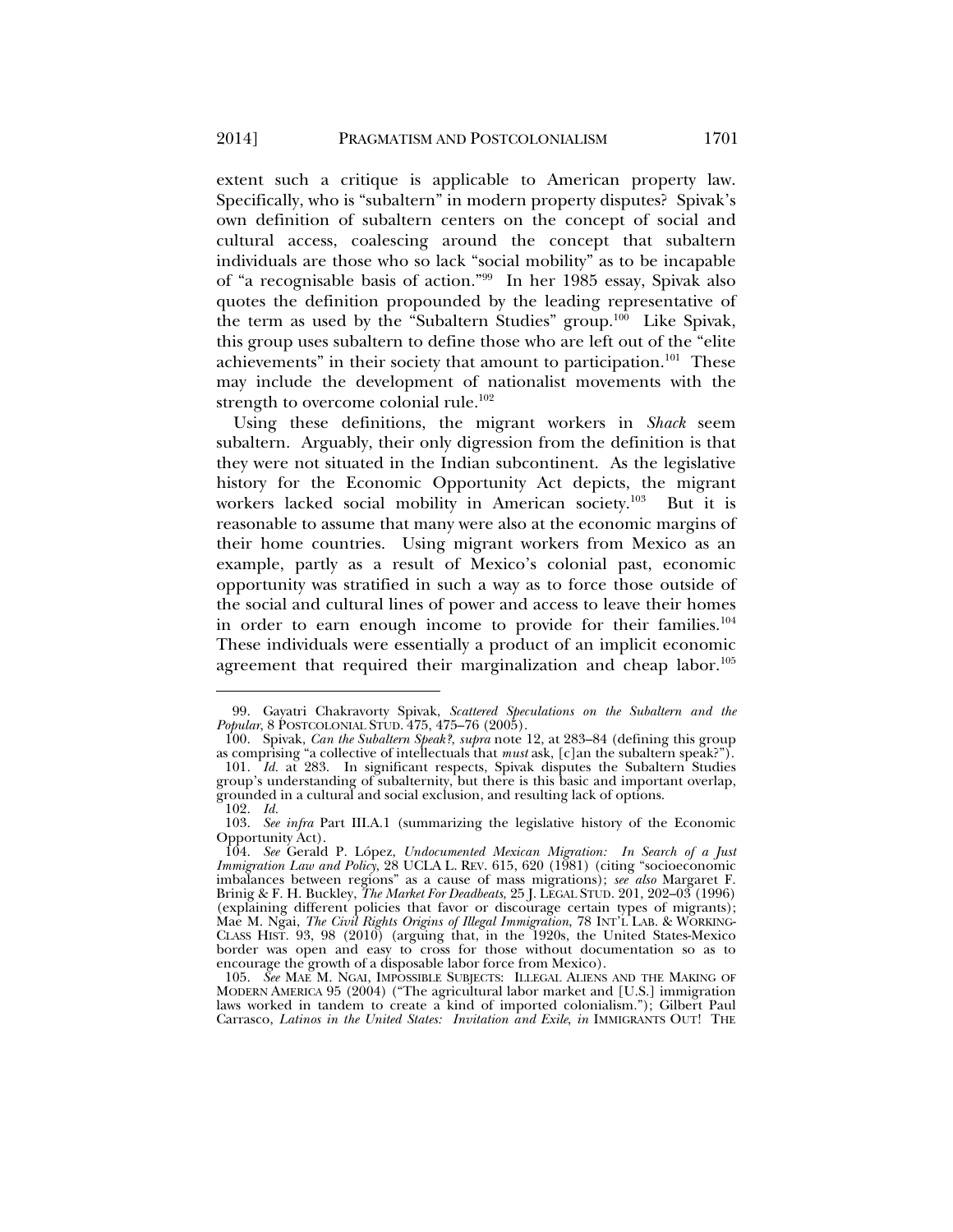While it is dangerous to make too many assumptions from their demographics, the facts suggest a desire, but also an inability, to remain connected to the economic, social, and cultural communities in those countries.<sup>106</sup> As one of the few quotations from migrant workers in the legislative history expressed, "We go everywhere and we don't belong nowhere."107

While the meaning of subaltern has changed and become more nuanced in the decades since Spivak first published her essay—and even in the near-decade since she defined subaltern as a lack of social mobility—the meaning retains several features that distinguish it from the broader category of subordinate individuals. Two features among the many in this evolution are useful for my purposes here. First, while acknowledging that "colonialism [is] a diverse, changing bundle of historical forces rather than . . . a comprehensive structure,"<sup>108</sup> the term "subaltern" is still grounded in a colonialist social and cultural history. Second, as Spivak has repeatedly emphasized, subalternity is fundamentally about heterogeneity, both as compared against individuals who are not subaltern and within the category itself.109 Subaltern individuals are not a unitary class in most of the respects that matter. As I will discuss in Section II.C., this Article adopts these two features of the more modern definition of subalternity. But while subalternity is important to my theoretical framework, I also am using subaltern inquiries as a means of developing tools to respond to the broader issue of property law's response to subordination. In particular, the frameworks I deploy in

NEW NATIVISM AND THE ANTI-IMMIGRANT IMPULSE IN THE UNITED STATES 190, 190 (Juan F. Perea ed., 1997) (characterizing migrant employment by "harsh working conditions, enormous amounts of physical labor, and minimal remuneration"); Lopez, *supra* note 104, at 683–84 (expounding on the marginal economic status of the landless rural working class, a situation that remains in modern migration trends).

 <sup>106.</sup> *See* S. REP. NO. 91-83, at 4–5 (1969) (explaining trends in the migrant laborer population, namely that the majority were under twenty-five and male, often with active ties to their home countries).

 <sup>107.</sup> *Id.* at 18.

 <sup>108.</sup> David Ludden, *Introduction: A Brief History of Subalternity*, *in* READING SUBALTERN STUDIES: CRITICAL HISTORY, CONTESTED MEANING, AND THE GLOBALISATION OF SOUTH ASIA 1, 26 (David Ludden ed., 2001).

 <sup>109.</sup> *See* GAYATRI CHAKRAVORTY SPIVAK, A CRITIQUE OF POSTCOLONIAL REASON: TOWARD A HISTORY OF THE VANISHING PRESENT 282–83 (1999) (discussing the challenge of considering the subaltern woman as "subject," a challenge that is difficult in part because of the inevitability of comparing the subject to different identity categories); GAYATRI CHAKRAVORTY SPIVAK, IN OTHER WORLDS: ESSAYS IN CULTURAL POLITICS 204 (1988) ("Different knotting and configurations . . . , determined by heterogeneous determinations which are themselves dependent upon myriad circumstances, produce the effect of an operating subject."); *see also* Spivak, *Can the Subaltern Speak?*, *supra* note 12, at 280–81 ("[O]ne must nevertheless insist that the colonized subaltern *subject* is irretrievably heterogeneous.").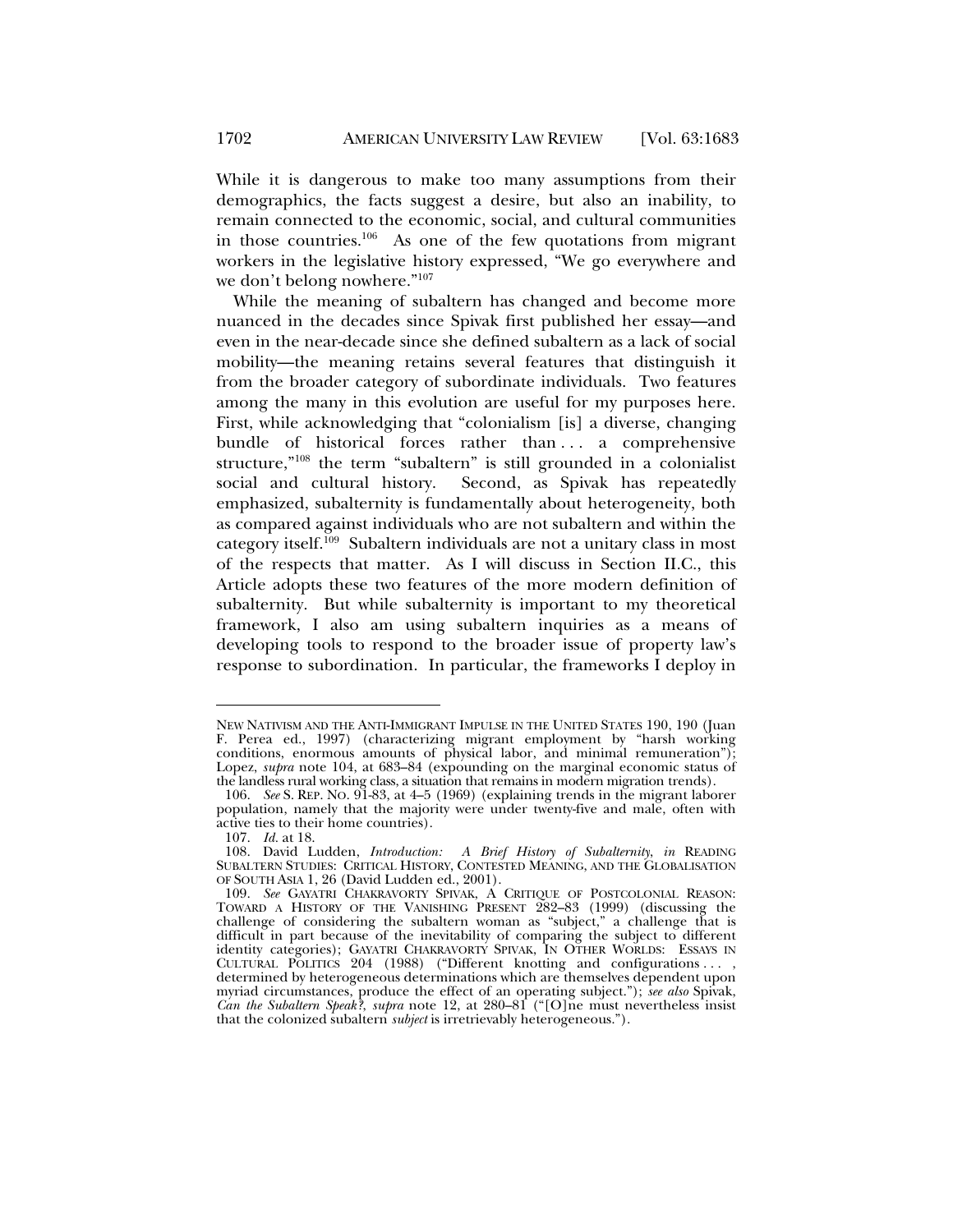l

this Article teach us about the contribution of detailed, historically grounded inquiry. That is a lesson that has far broader applicability than just to subaltern individuals and causes.

#### *B. The Existentialist Challenge to Law Posed by Critical Postcolonialism*

To understand *State v. Shack* as a representational problem from a postcolonialist perspective, it is important to think about the case as an instrument and source of law, and in this case, property law. This Section thus considers the ways in which property law, but also the process of legal decision-making, shapes the question of representation.

Perhaps more than other areas of law, property law appears to demand a unitary voice.<sup>110</sup> The doctrinal imprimatur of ownership may be the driving force behind the search for cohesion in property law. As *Shack* and so many cases demonstrate, ownership, once proven, stands for a great deal.<sup>111</sup> Ownership is widely viewed as a consolidating force that allocates great control over resources once the hurdle of ownership is cleared.<sup>112</sup> Its power is more potent by virtue of its designation (at least in lay minds) as one of the few most fundamental of human rights.<sup>113</sup> Over the last decade, a number of

 <sup>110.</sup> Harold Demsetz*, Toward a Theory of Property Rights*, 57 AM. ECON. REV. 347, 355 (1967) ("In effect, an owner of a private right to use land acts as a broker whose wealth depends on how well he takes into account the competing claims of the present and the future.").

 <sup>111.</sup> For influential discussions of the importance of property ownership, *see* GARY D. LIBECAP, CONTRACTING FOR PROPERTY RIGHTS 1 (1989) (stating that, in addition to defining certain privileges, property rights determine who are the economic actors and define the distribution of wealth in a society); Robert C. Ellickson, *Property in Land*, 102 YALE L.J. 1315, 1327 (1993) (arguing that allocating individual property rights more effectively creates a positive social product than does using group ownership); Henry E. Smith, *Property and Property Rules*, 79 N.Y.U. L. REV. 1719, 1728 (2004) [hereinafter Smith, *Property and Property Rules*] (discussing remedies enforcing exclusion as a means of protecting ownership).

 <sup>112.</sup> Ellickson, *supra* note 111, at 1369; *see also* LIBECAP, *supra* note 111, at 5 (positing that the thrust of contracting for property rights involves balancing allocations for those advantaged and harmed by the assignment of exclusive decision making).

 <sup>113.</sup> The public's response to the U.S. Supreme Court's decision in *Kelo v. City of New London*, 545 U.S. 469 (2005), is one example of such lay opinion coming to a head. *See* David A. Dana, *The Law and Expressive Meaning of Condemning the Poor after*  Kelo, 101 NW. U. L. REV. 365, 365 (2007) (discussing the "firestorm" of legislative reform in various states post-*Kelo*); Katrina Miriam Wyman, *The Measure of Just Compensation*, 41 U.C. DAVIS L. REV. 239, 241–42 (2007) (explaining that the Court's decision in *Kelo* raised questions "about how much compensation governments should pay when they take people's homes" and "generated widespread public outrage"); *see also* George Lefcoe, *After* Kelo*, Curbing Opportunistic TIF-Driven Economic Development: Forgoing Ineffectual Blight Tests; Empowering Property Owners and School Districts*, 83 TUL. L. REV. 45, 51–52 (2008) (discussing measures taken by states to prohibit condemnation of unblighted properties). *See generally* D. Benjamin Barros, *Home as a Legal Concept*, 46 SANTA CLARA L. REV. 255, 256 (2006) (explaining that "[h]omes are different in meaningful ways from other types of property," and suggesting that "their unique nature [often] justifies a favored legal status").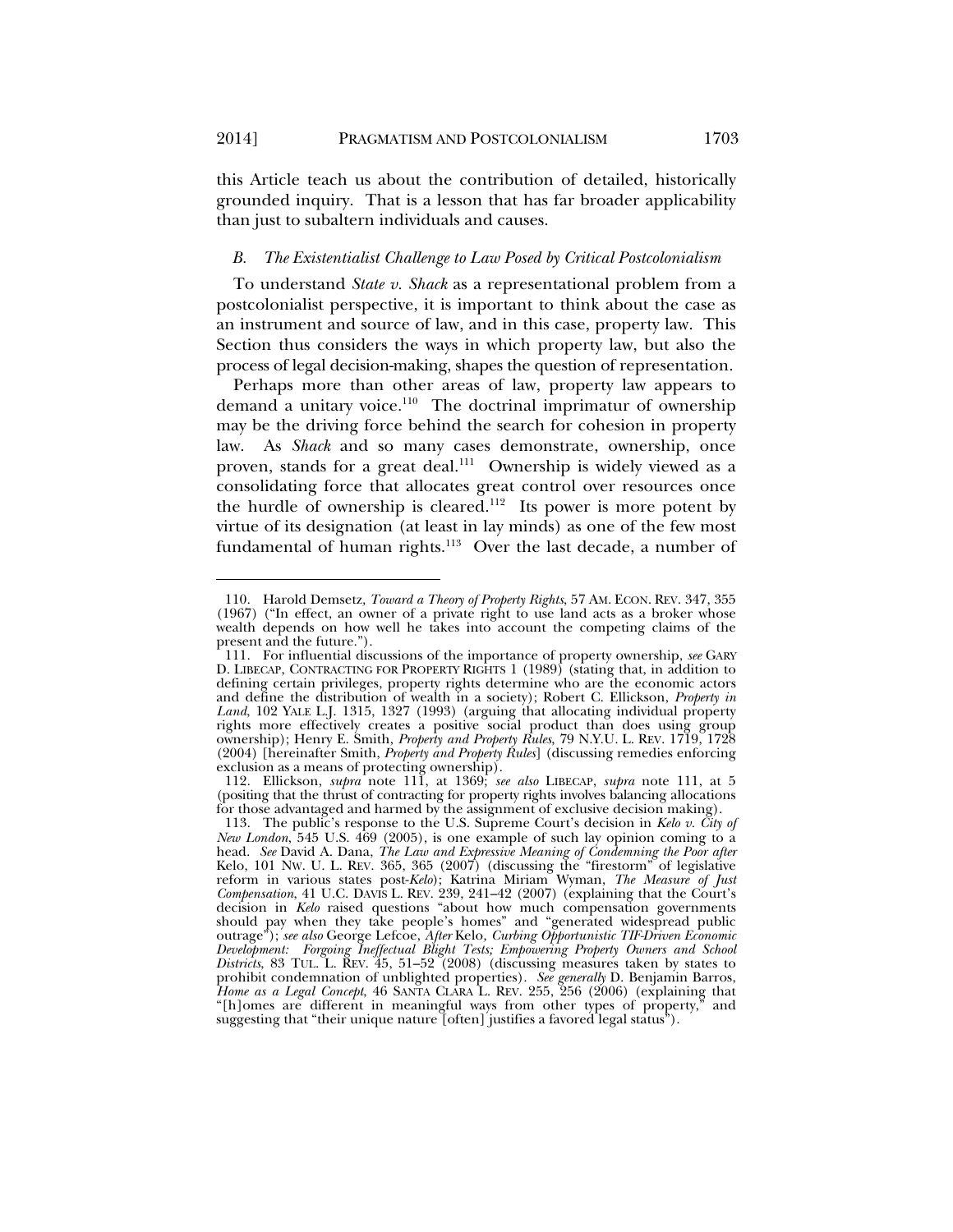legal scholars have leveled a powerful critique of ownership as a force of consolidation and rational decision-making.<sup>114</sup> My purpose in this Article is to contribute to that critique by demonstrating that Spivak's basic concern can be captured and applied in property law and that doing so can aid the understanding of ownership as just one of many useful concepts in deciding property cases.

But ownership is not the only example of the consolidating impulse in property law. There is something about the control of finite resources, which in the case of land and many other forms of property are rivalrous in nature, that causes many people to seek balance between interests by limiting the number of options or "packages" in which ownership can exist—hence, the overarching principle of the *numerus clausus* in property law.115 It appears to be widely believed that less consolidation of property rights could lead to too much fragmenting of property use, access, marketability, and other important features of property ownership.<sup>116</sup> Property would be under-utilized.<sup>117</sup> Information costs would be too high.<sup>118</sup> People could not function vis-à-vis property in an effective (or efficient) manner without such consolidation. Ownership and, more generally, rights to property appear to signify a few really important things.<sup>119</sup>

Given this consolidating impulse in property law, cases like *Shack* accentuate the necessary countermoves. What *Shack* appears to make

 <sup>114.</sup> *See, e.g.*, SINGER, ENTITLEMENT, *supra* note 38, at 6–7 (criticizing the ownership model as self-interested and absolutist and one that fails to recognize conflicts with other personal rights); Alexander, *The Social-Obligation Norm*, *supra* note 6, at 747–48 (arguing that property rights are relational and that, as a result, property owners have certain obligations to others); Alexander et al., *Progressive Property*, *supra* note 17, at 743–44 (conceiving of property as an idea and an institution that promotes values, such as full social and political participation).

 <sup>115.</sup> *See* Thomas W. Merrill & Henry E. Smith, *Optimal Standardization in the Law of Property: The* Numerus Clausus *Principle*, 110 YALE L.J. 1, 3–4 (2000) (explaining that the principle that property rights only exist in a finite number of forms is seemingly universal today); *see also* Nestor M. Davidson, *Standardization and Pluralism in Property Law*, 61 VAND. L. REV. 1597, 1601 (2008) ("[S]tandardization is a near-universal feature of property systems because the phenomenon facilitates the use of property law to define, control, and regulate the *public* aspects of *private* legal relations with respect to things—the foundational *top-down* element of property law."); Avihay Dorfman, *Property and Collective Undertaking: The Principle of* Numerus Clausus, 61 U. TORONTO L.J. 467, 468 (2011) (arguing that *numerous clausus* is "a restriction on private legislation of new forms of property right[s]").

 <sup>116.</sup> Ben W.F. Depoorter & Francesco Parisi, *Fragmentation of Property Rights: A Functional Interpretation of the Law of Servitudes*, 3 GLOBAL JURIST FRONTIERS 1, 19–21 (2003) (detailing some of the consequences of over-fragmentation under economic theory).

 <sup>117.</sup> *See, e.g.*, Ellickson, *supra* note 111, at 1369 (espousing the advantages of perpetual private property ownership).

 <sup>118.</sup> *See, e.g.*, Smith, *Property and Property Rules*, *supra* note 111, at 1724 (discussing the information-cost advantages of classic property methods).

 <sup>119.</sup> As with ownership, this Article disputes this broader consolidating impulse in property law.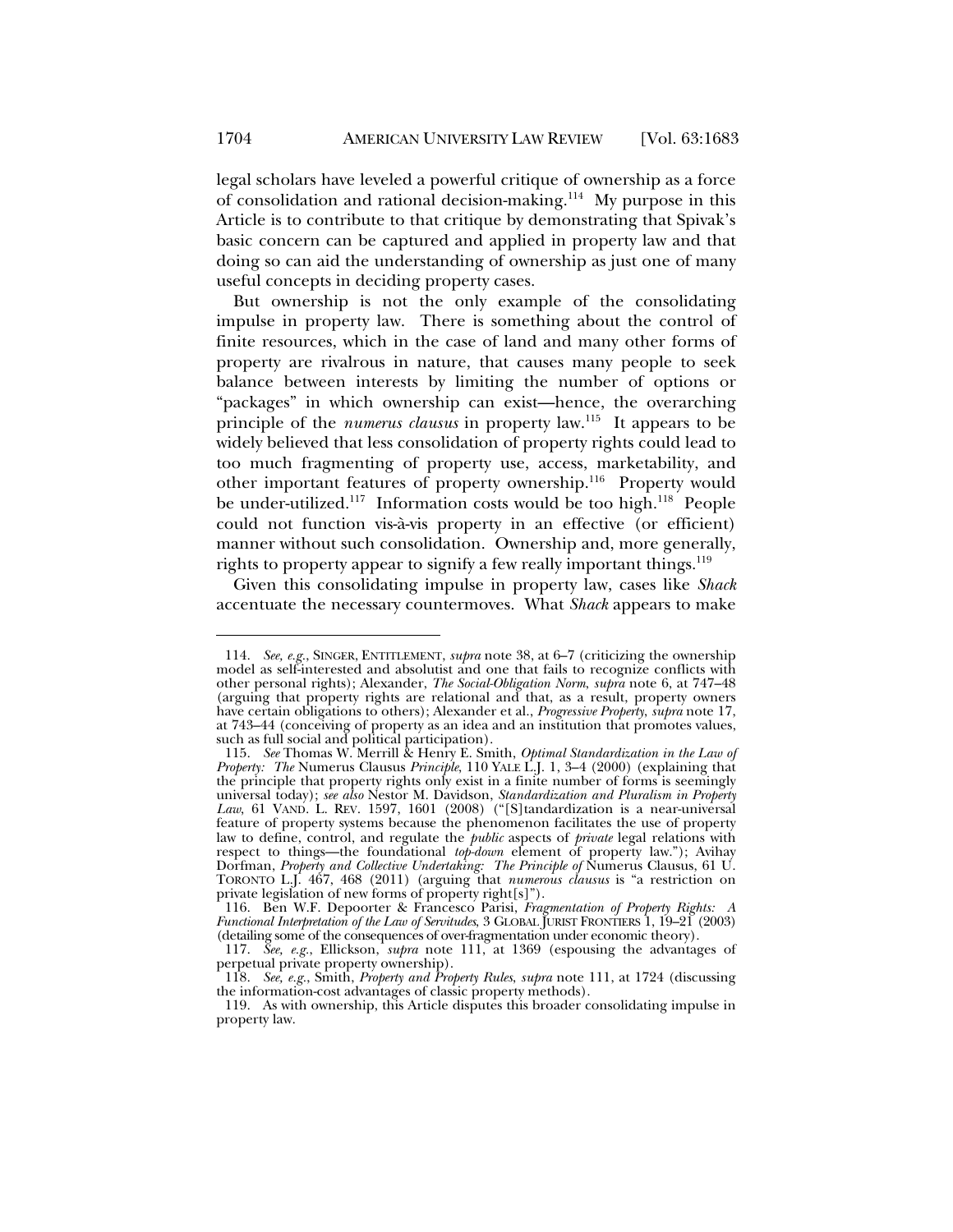clear is that to effectively overcome property ownership (or equivalent rights over resources), the opposition must be unequivocal and forceful.<sup>120</sup> In a dispute with a property owner over her land, it will not do to provide shaded, half-hearted, or (as among a group of opponents) conflicting positions or even positions that are less than unanimous. Such equivocation would be seen as simply unfit as a basis for overcoming the core right of property ownership. Additionally, for this reason, the most powerful bases for opposing property ownership seem to have their source in co-equal human rights, such as the civil and political rights of speech, $121$  association, $122$ racial equality,<sup>123</sup> and life (as in the cases of necessity).<sup>124</sup> Indeed, it is not just the substance of conflicting rights but often also the process by which they are proven and protected that bespeaks the supremacy of property in the hierarchy of rights. Thus, for example, conflicting rights may need to be proven by means of "clear and convincing evidence,"<sup>125</sup> or they may be remedied just with damages rather than injunctive relief.<sup>126</sup>

This instrumentalist cohesion in property law is undergirded by a much more foundational cohesive drive in law more generally. As Karl Llewellyn so artfully expressed in *The Bramble Bush*, the art of using precedent lies in the judge's (and the lawyer's) ability to "capitaliz[e] welcome precedents" by analogizing the facts and policy issues in a given dispute to prior cases that are useful "springboard[s]" for deciding the dispute, while also "cutting" away "unwelcome precedents" that unhelpfully appear to "bind" the

 <sup>120.</sup> State v. Shack, 277 A.2d 369, 374–75 (N.J. 1971) (stating that the rights of the workers "are too fundamental to be denied on the basis of an interest in real property and too fragile to be left to the unequal bargaining strength of the parties").

 <sup>121.</sup> *See, e.g.*, State v. Schmid, 423 A.2d 615, 630 (N.J. 1980) (formulating a "multifaceted test" under the New Jersey law to ascertain the parameters of the rights of speech and assembly upon privately-owned property).

 <sup>122.</sup> *See, e.g.*, *Shack*, 277 A.2d at 372 (emphasizing the rights of the migrant workers to associate with the defendants and others who sought to provide them with essential services).

 <sup>123.</sup> *See* Singer, *No Right to Exclude*, *supra* note 61, at 1283, 1297 ("The absolute right to exclude, enshrined in the common law, is a relic of the Jim Crow era, and as such, authorizes the creation of racially discriminatory practices.").

 <sup>124.</sup> *See* United States v. Schoon, 955 F.2d 1238, 1239–40 (9th Cir. 1991) (invoking the necessity defense in a criminal action against protesters who entered Internal Revenue Service offices to protest U.S. actions in El Salvador), *amended by* 971 F.2d 193 (9th Cir. 1992).

 <sup>125.</sup> *See, e.g.*, Brown v. Gobble, 474 S.E.2d 489, 494 (W. Va. 1996) (claiming most courts have used the "clear and convincing" standard to protect important property interests).

 <sup>126.</sup> *See* Rashmi Dyal-Chand, *Sharing the Cathedral*, 46 CONN. L. REV. 647, 678 (2013) (arguing that, under an outcome-centered analysis, property disputes should lead to an array of outcomes, including injunctions and damages); Smith, *Property and Property Rules*, *supra* note 111, at 1726–30 (highlighting potential inefficiencies associated with paying damages).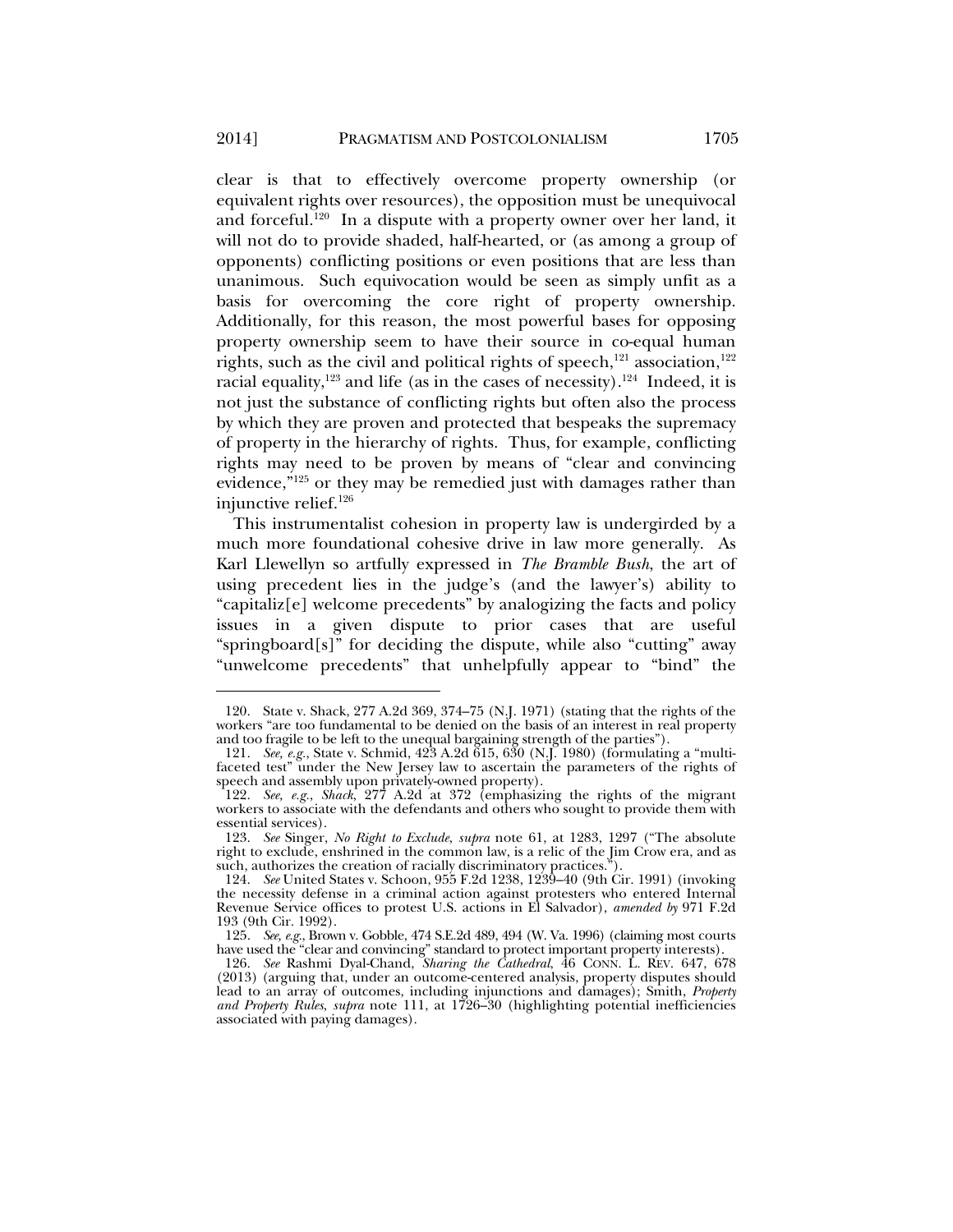judge.<sup>127</sup> The process of legal decision-making in which judges and lawyers use precedent to decide and argue cases fundamentally opposes Spivak's argument that by exposing fragmentation in the subaltern subject, we can create the most space for her to speak. On the one hand, legal reasoning requires lawyers to create classes, to define them according to certain commonalities, to assign them rights, and then to argue that these rights deserve protection because similar classes have received protection for similar rights.<sup>128</sup> On the other hand, Spivak urges lawyers and other "intellectuals" committed to a postcolonialist agenda to resist cohesion in representing the classes we might seek to protect.<sup>129</sup>

# *C. Theorizing Pragmatic Postcolonialism*

These two systems of "representation" seem so fundamentally irreconcilable that an attempt to harmonize them may seem at best existential and at worst pointless. Such an attempt at least raises the question whether the particular system of legal decision making based on precedent simply is too entrenched a (Western) institution to be capable of incorporating a prescriptive version of Spivak's critique except at the margins. My purpose in this Section is to answer that question by theorizing a form of postcolonialist inquiry that is sufficiently prescriptive to be capable of being applied at the core of property law—to resolve everyday property disputes. Doing so requires me to diverge from pieces of Spivak's critique, which is what I describe in the first part of this Section. I then describe the basic theoretical contours of the more prescriptive version of postcolonialism that I advocate applying within property law. I call it "pragmatic postcolonialism."

While Spivak provides a quite convincing and forceful critique of Western progressive thought, with which I (and many others) empathize, her critique can also rightly be described as existentialist and, at times, paralyzing.<sup>130</sup> At least in law, without class formation, it

 <sup>127.</sup> K. N. LLEWELLYN, THE BRAMBLE BUSH: ON OUR LAW AND ITS STUDY 68 (1930) (emphasis omitted).

 <sup>128.</sup> *Id.* at 82–84. Civil rights law, with its categories of protected classes, is a paradigmatic example.

 <sup>129.</sup> Karen Engle repeatedly confronts this conflict between law and representation in her recent book. *See* KAREN ENGLE, THE ELUSIVE PROMISE OF INDIGENOUS DEVELOPMENT: RIGHTS, CULTURE, STRATEGY 275–77 (2010) (promoting economic justice strategies that incorporate an evolving understanding of cultural and ethnic identity).

 <sup>130.</sup> *See, e.g.*, ASHA VARADHARAJAN, EXOTIC PARODIES: SUBJECTIVITY IN ADORNO, SAID, AND SPIVAK 89 (1995) (arguing that Spivak "uses the master's tools [to] dismantle the master's house" (alteration in original) (internal quotation marks omitted)).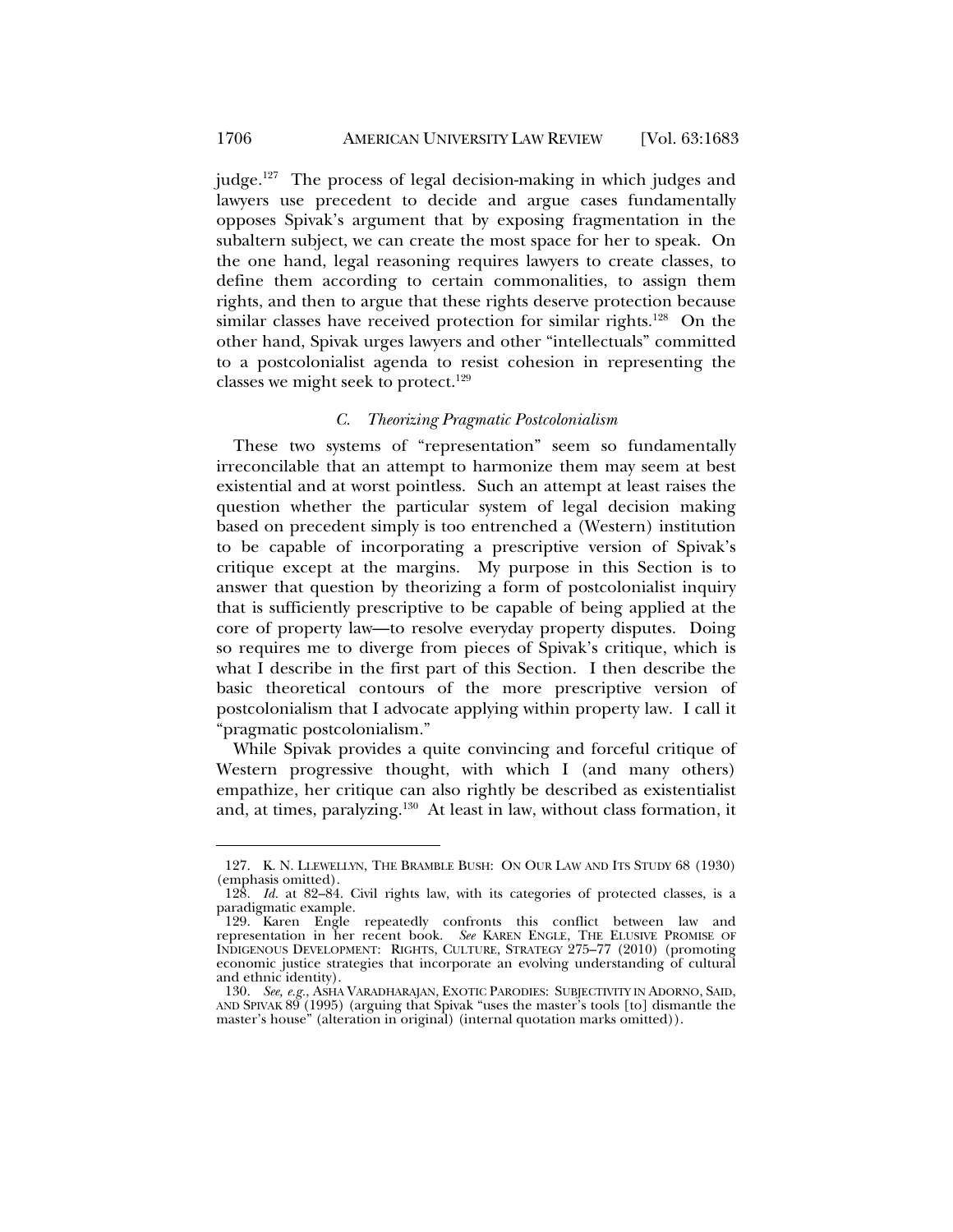is hard to win pragmatic change. And if Spivak is right both that subaltern individuals have no space in which to speak and articulate their own class *and* that the intervention by an "authority" from the outside contributes to their muteness,<sup>131</sup> then it is hard to envision a pragmatic way forward. In this respect, Spivak's critique appears to prioritize deconstruction over instrumentalism.132 This is the first respect in which I diverge from Spivak's critique. While taking deeply to heart her call to specify and account for the individual details of the lives and histories of subaltern individuals, I claim that such an accounting can be accomplished within a prescriptive structure.

This prescriptive ambition is the basis for my second divergence from Spivak. Spivak is uncompromising in her insistence on the importance of separating, and indeed fragmenting, political and aesthetic representations of subaltern individuals.<sup>133</sup> Her priority appears to be the creation of an alternative intellectual history of subaltern peoples.<sup>134</sup> Given that priority, rhetorical speech can be an important tool. Because Spivak appears to believe that consolidation between the political and the aesthetic is the greatest threat to subaltern voices, she elevates fragmentation and deconstruction above all else. Given the instrumentalist work of the law, I propose a more compromising position on the question of fragmentation. Representation in property law simply cannot accommodate Spivak's understanding of representation in its purest form. I would rather incorporate some of her postcolonialist inquiry into property law with compromise than none of it without compromise. This effort at accommodation leads me to recognize Spivak's understanding of representation by applying the pure version of her critique to *State v. Shack*. But my *response* to her critique in the form of pragmatic postcolonialism requires me to focus more on subalternity and voice than on her pure vision of representation. Thus, as is evident from

 <sup>131.</sup> Spivak, *Can the Subaltern Speak?*, *supra* note 12, at 276–77.

 <sup>132.</sup> In referencing instrumentalism here, I am primarily making a disciplinary point: as a literary theorist and postcolonial scholar, Spivak has disciplinary space in which to critique a set of laws and practices without necessarily feeling the imperative to propose a pragmatic alternative. Because of my disciplinary perspective as a legal scholar, I do feel the imperative to propose a pragmatic alternative. Spivak has a freedom that I do not have. My critique of *State v. Shack* is instrumentalist because I follow it with a proposed alternative to the New Jersey Supreme Court's analysis and disposition of the case.

 <sup>133.</sup> Spivak, *Can the Subaltern Speak?*, *supra* note 12, at 294–95 (asserting that even well-intentioned efforts to give voice to the subaltern are often more appropriately characterized as "ferocious standardizing benevolence" that in fact continue to silence those voices).

 <sup>134.</sup> For numerous perspectives on this agenda, including Spivak's, *see generally* MAPPING SUBALTERN STUDIES AND THE POSTCOLONIAL (Vinayak Chaturvedi ed., 2000).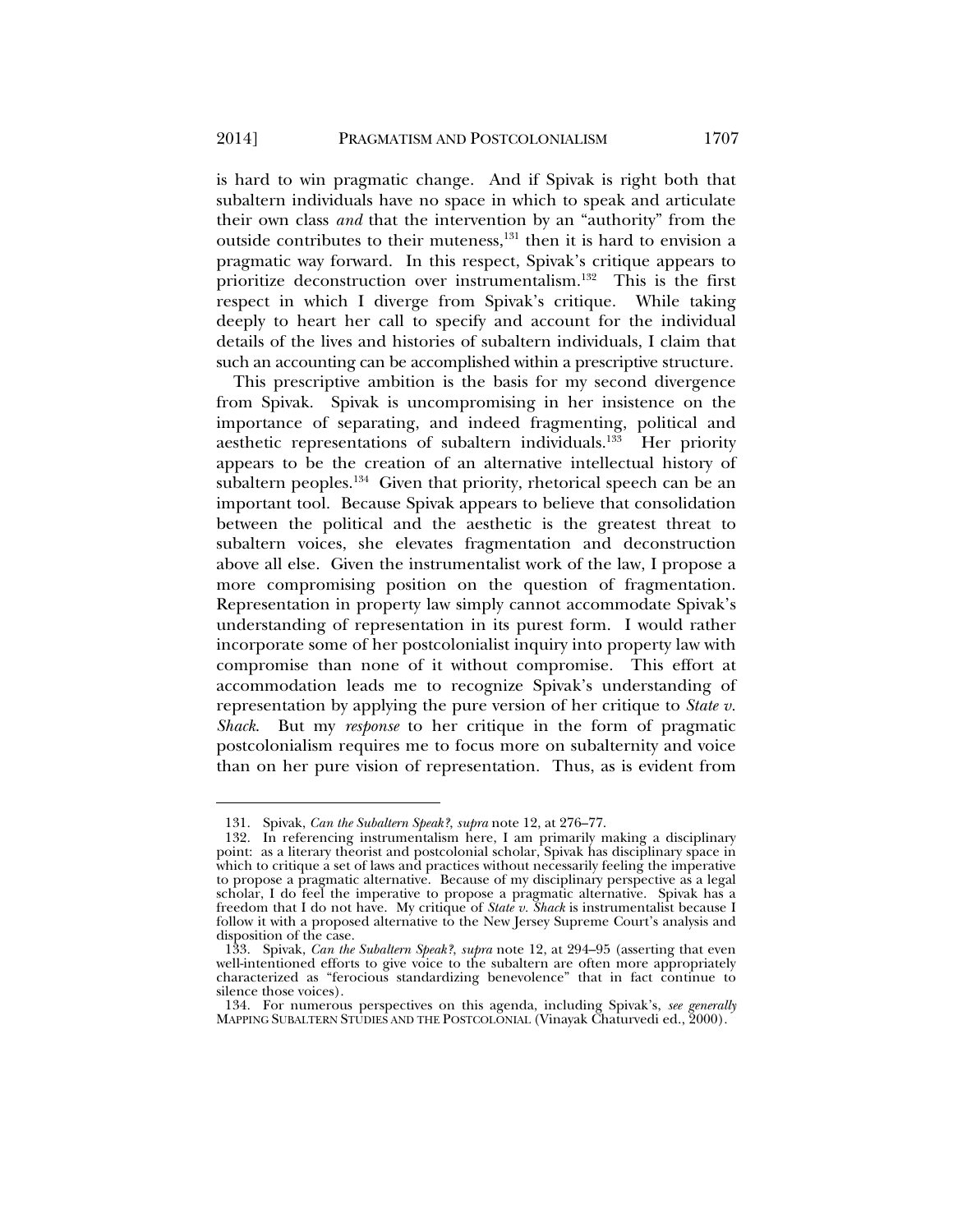my application of this theory in Part IV, I propose creating some space for fragmented voices *within* a framework that remains grounded in establishing a cohesive class for the purpose of achieving certain more commonly defined rights.135 Stated differently, I propose a dispute resolution process in which representation requires consolidating in some phases and deconsolidating in others.

These points of difference, then, lead me to state the theoretical contours of pragmatic postcolonialism. First, as distinguished from Spivak's version, my version of postcolonialist theory prioritizes rational decision-making *equally* with the protection of subaltern voices. In so doing, I aim to protect judges' ability to make the difficult choices between conflicting values even though, at times, that will narrow the space in which subaltern voices can be heard.<sup>136</sup> My point in doing so is to prioritize the instrumental over the rhetorical.

Second and relatedly, it does not suffice in my view to give space for speech if the speech produces a sense of empowerment without a change in the law. Legal change is the outcome I seek from creating room for subalternity in property law. Thus, in contrast to Spivak, I am not as focused on protecting subaltern voice for the purpose of creating an accurate historical record. Nor am I as confident as Foucault and perhaps as some of the scholars advocating for the importance of individual narratives that there is much independent value and achievement in allowing the subaltern to speak for herself.<sup>137</sup> Rather, I am interested in exposing those voices for the purpose of providing legal remedies to subaltern individuals. From this theoretical perspective, fragmentation is still important, but for a different reason than that articulated by Spivak. Rather than serving to deconstruct, fragmentation here recognizes that claims and remedies must be tailored to the particular individuals who pursue them. Given this difference in purpose, I argue that it is therefore not necessary for the fragmentation between political and aesthetic representation to be so zealously preserved.

Third, the subalternity of individuals is a uniquely important perspective to probe and protect in property law because it changes the nature of the claims and remedies that would best serve those individuals. Postcolonialist history and the particular forms of

 <sup>135.</sup> *See infra* Part IV.A.

 <sup>136.</sup> *See* Alexander, *Pluralism and Property*, *supra* note 16, at 1019 (discussing the imperative of rational decision-making).

 <sup>137.</sup> In this respect, my version of pragmatic postcolonialism hues more closely to Spivak's priorities, as distinguished from Foucault's and those of the other "Western intellectuals" whom she critiques. Spivak, *Can the Subaltern Speak?*, *supra* note 12, at 271, 279.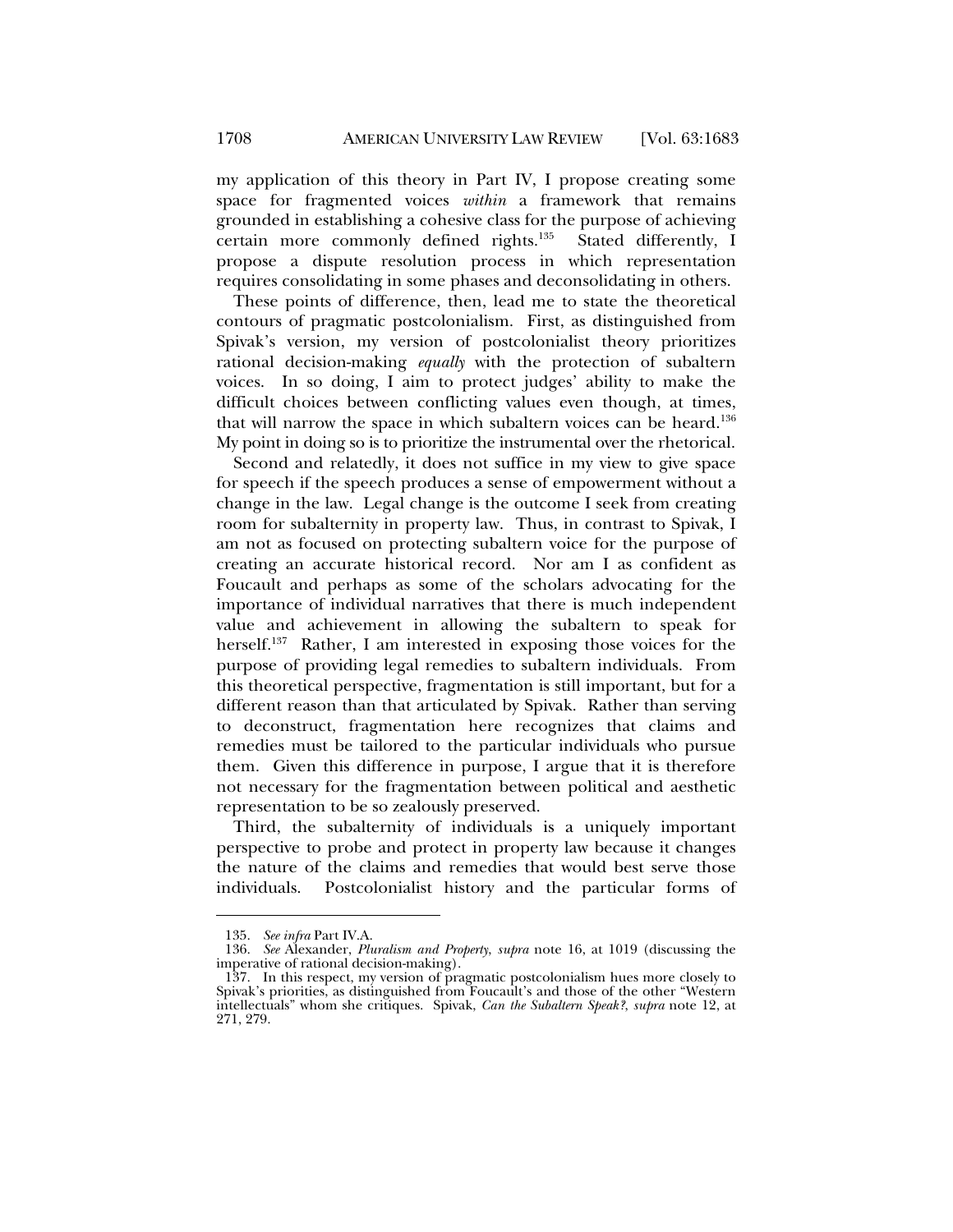subordination, silencing, social and cultural immobility, lack of participation, or even of recognition of the possibilities of participation are utterly relevant to the claims that subaltern individuals ought to be able to make in property law. Previewing my analysis of *State v. Shack*, many migrant workers straddle two sets of countries, cultures, communities, and economic systems,<sup>138</sup> and it is simply an injustice only to recognize one set because that is the only understanding of "non-owner" or even of "subordinate individual" that property law currently accommodates.

Finally, legal mechanisms exist in our system of precedential decision-making for detecting and protecting subaltern voices. Far from being quixotic or illogical, it is quite possible to take advantage of some of the most respected features of the common law as a means of more robustly attending to subaltern voices. Three features are particularly useful for pragmatic postcolonialism. The first is the art of instrumental storytelling. The detailing of the facts of an individual case not only allows lawyers and judges to determine how the case compares to precedent, but it also provides a powerful and pragmatic opportunity to expose and protect subalternity. The second feature is that of individualizing a claim once a basic level of class conformity has been established. While it appears critical to precedential decision-making to define a group deserving of a remedy (for example, tenants) into which a party fits, our common law system also shows that this process of class categorization need not be the *last* step in the process of defining a legal claim.139 It is possible, for example, to specify particular individual characteristics of tenants that would qualify them for legal relief.<sup>140</sup> The third feature is the enormous capacity of remedies to individualize the needs of parties at the point when judges must decide what to do about the legal violations they have established. Thus, even where it is only possible or sensible to build a claim just on the basis of class membership and harm, the remedial phase of a case can be the point at which judges create space for subalternity. Punitive damages and injunctions, for example, can remedy the particular effects of bad housing conditions on an individual who is socially or culturally

 <sup>138.</sup> *See infra* Part III.A.

 <sup>139.</sup> *See infra* Part IV.A (discussing the personalization of the warranty of habitability claim by the court in *Hilder v. St. Peter*).

 <sup>140.</sup> *See infra* notes 305–08 and accompanying text (explaining that *Hilder* teaches the importance of individualizing claims).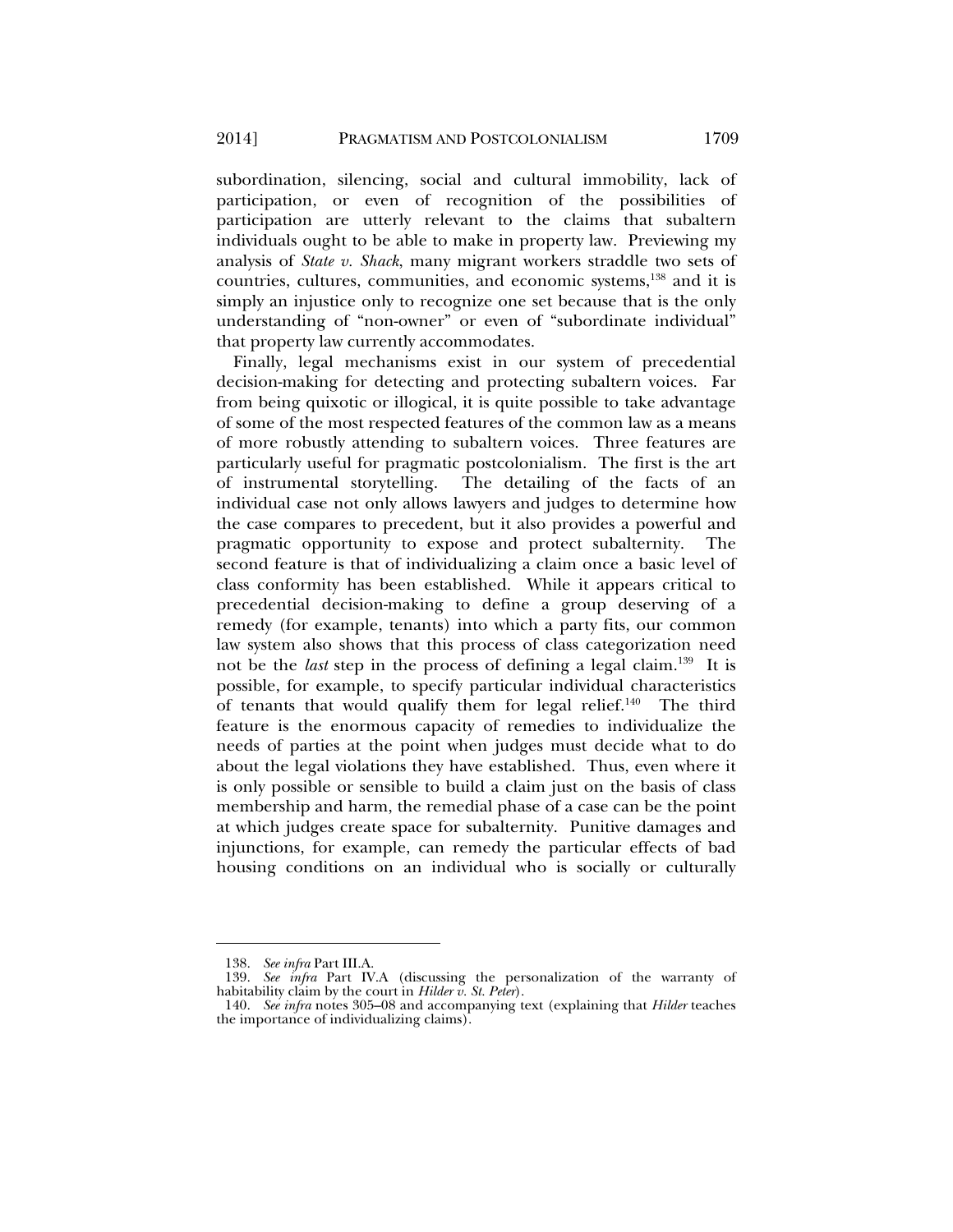marginalized in particular respects.<sup>141</sup> The purpose of Part IV is to demonstrate the viability of these three features of the common law in protecting subaltern voices.

## III. A POSTCOLONIALIST CRITIQUE OF *STATE V. SHACK*

In this Part, I deploy Spivak's theory of subaltern representation to critique how the migrant workers were "represented" in *State v. Shack*. Following Spivak's methodology, I will analyze the various texts that the New Jersey Supreme Court considered as it defined the workers' rights vis-à-vis the property owner who claimed trespass. Ultimately, the purposes of this analysis are three-fold. The first is to trace the integration of *vertreten* and *darstellen* within each of the major sources that the court used to define the class it sought to protect, and then the further consolidation of representation by the New Jersey Supreme Court into a set of rights powerful enough to overpower the landowner's right to exclude. The second is to demonstrate how the fragmented voices of the migrant workers themselves were lost in the process. The third is to explicate the costs of ignoring those voices.

While there are doubtless more texts that ought to be relevant to this inquiry, at least four sets of texts demand the individualized attention I give them in Section A. The first is the set of texts making up the federal Economic Opportunity Act of 1964,<sup>142</sup> the 1967 amendments to that Act, $^{143}$  and the legislative history of both bills, $^{144}$ which the court referenced extensively as supporting the policy underlying its decision.<sup>145</sup> The second set of texts comprise the landlord-tenant law of the State of New Jersey, especially as presented by the briefs filed on behalf of the defendants in their appeal to the New Jersey Supreme Court.<sup>146</sup> The defendants claimed the protections of landlord-tenant law as an important basis for preserving their own access to the workers.<sup>147</sup> The third text is a policy paper prepared for the Governor of New Jersey, which the New

 <sup>141.</sup> *See infra* notes 291, 317 and accompanying text (noting that punitive damages, although not the norm, are available in certain property law cases and providing examples where injunctions were issued in property law cases).

 <sup>142.</sup> Pub. L. No. 88-452, 78 Stat. 508 (1964) (codified as amended at 42 U.S.C. §§ 2701–3000 (2012)).

 <sup>143.</sup> Amendments to the Economic Opportunity Act, Pub. L. No. 90-222, 81 Stat. 672 (1967) (codified as amended at scattered sections of 42 U.S.C.).

 <sup>144.</sup> *See infra* Part III.A.1 (discussing the legislative history of the original statute and the amendments).

 <sup>145.</sup> State v. Shack, 277 A.2d 369, 372–73 (N.J. 1971) (explicating that Congress recognized the migrant workers' plight in enacting the Economic Opportunity Act).

 <sup>146.</sup> Brief and Appendix of the Defendants-Appellants, *Shack*, 277 A.2d 369 (No. A-275-70) [hereinafter Brief of the Defendants-Appellants].

 <sup>147.</sup> *Shack*, 277 A.2d at 370–71.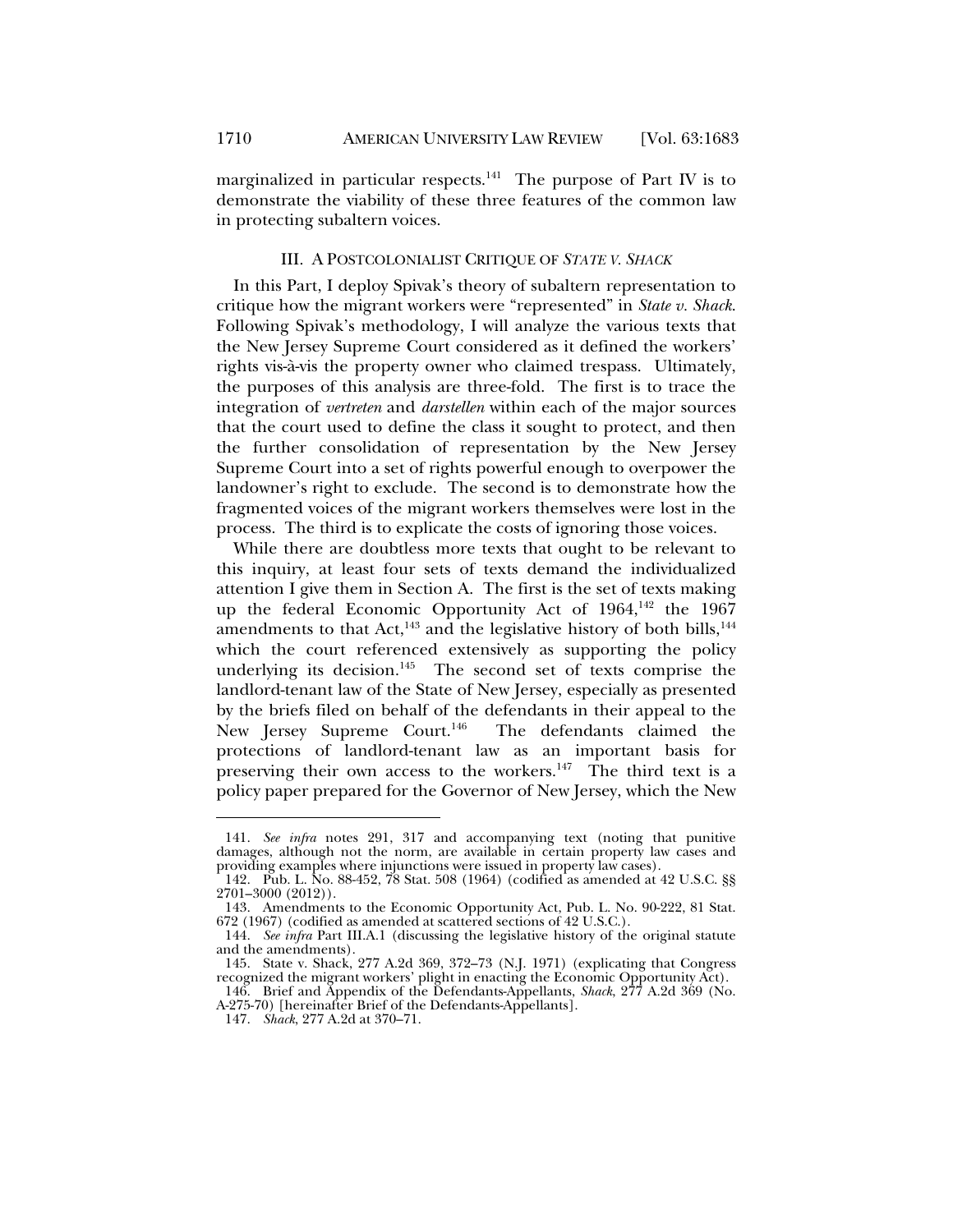Jersey Supreme Court quoted in its opinion.<sup>148</sup> The fourth set of texts comprise the federal and state labor laws that created and supported the structure of migrant farm labor, $149$  but that the court barely acknowledged as relevant to its decision.150 A final text, which I discuss in Section B, is the opinion itself, which drew from the other texts to construct a cohesive vision of the migrant workers whom it sought to protect. After tracing the court's construction of the image of migrant workers in its opinion, I discuss in Section C the costs associated with the court's representation of the workers.

#### *A. Differing Representations*

#### *1. The Economic Opportunity Act*

Quite possibly, the textual representations about migrant workers that most influenced the court in constructing its own image of the workers were those contained in the federal Economic Opportunity Act and its legislative history. As the court stated, although it decided the case on the basis of its own state's common law,<sup>151</sup> the "policy considerations" underlying its decision were much the same as those animating that statute.152 On its face, the purpose of the Economic Opportunity Act was to assist the states in developing programs to aid migrant workers and their families with "housing, sanitation, education, and day care of children."153 This, then, was *vertreten*, the particular political representation that Congress undertook in the 1964 Act.

To accomplish this basic form of political and legal representation in response to crisis-level conditions of poverty, the legislative history for the 1964 statute painted a vivid picture of the conditions that motivated Congress to act. The Senate report described the programs authorized by the Act as assisting "an almost forgotten group of the poverty stricken" who had been "trapped" on "a

 <sup>148.</sup> *See generally* GOVERNOR'S TASK FORCE ON MIGRANT FARM LABOR, POVERTY IN A LAND OF PLENTY: THE SEASONAL FARM WORKER IN NEW JERSEY (1968) (reporting on a study of seasonal farm labor and laborers in New Jersey and proposing policy recommendations).

 <sup>149.</sup> *See infra* Part III.A.3.b (discussing relevant federal and state statutes).

 <sup>150.</sup> *See infra* text accompanying notes 215–18 (identifying relevant statutes but noting the court did not rely on them to decide *Shack*).

 <sup>151.</sup> *Shack*, 277 A.2d at 371.

 <sup>152.</sup> *Id.* at 372 ("The policy considerations which underlie [a decision based on the Supremacy Clause] may be much the same as those which would be weighed with respect to one or more of the constitutional challenges, but a decision in nonconstitutional terms is more satisfactory . . . .").

 <sup>153.</sup> Economic Opportunity Act of 1964, Pub. L. No. 88-452, § 311, 78 Stat. 508, 525 (1964).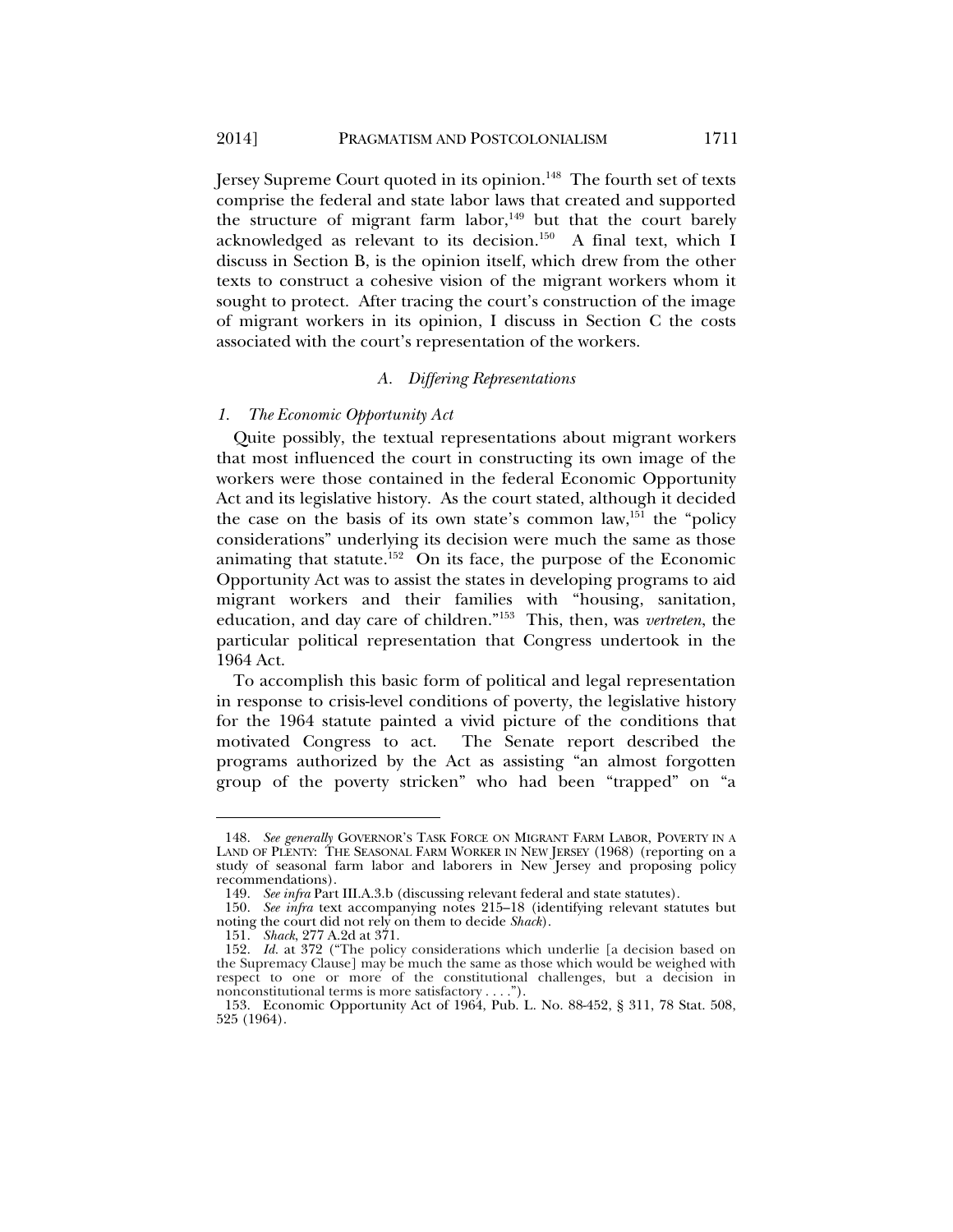treadmill of poverty."154 Further, the report depicted a class of people whose school-aged children were often kept home to work with their parents in the fields, whose children fell behind even if they went to school because of the frequent moves their families made, who lived in unhealthy, unsanitary and overcrowded housing, and who (along with their children) were over time being rendered superfluous because of the onslaught of new agricultural technology.155 In general, the 1964 legislation was imbued with near panic about the living conditions of migrant workers—a sense that they lived truly in different circumstances from the surrounding community. This sense seemed to translate into programs intended to transform—as immediately as possible—Third World conditions into First World conditions. Cars and tents in ditches<sup>156</sup> were to be replaced with housing, ideally permanent in tenure.157 Child labor was to give way to free public education.<sup>158</sup> Whatever the norms were of the Third World society in which the migrant families originated, the urgency was to transition them as quickly as possible to at least the subsistence norms of the First World.

Thus, in 1964, the problem of representation was arguably quite simple. Because Congress sought primarily to address the most extreme circumstances of poverty,<sup>159</sup> the picture, *darstellen*, that was called up to support this legislative effort was both unadorned and compelling. It was at least plausible to assume that many migrant workers did in fact live under the conditions broadly described in the portrait of poverty presented in the legislative history for the original Act.<sup>160</sup> The basic, reactive, and short-term nature of the congressional response also suggests that the workers likely would have welcomed such a response. It is hard to imagine, for example, that most workers would not have welcomed clean, sanitary and accessible housing during the time they worked on farms far away from home.

Even in this first iteration of the statute, however, Congress prioritized the workers' conditions of life during their periods away

 <sup>154.</sup> S. REP. NO. 88-1218, at 30 (1964).

 <sup>155.</sup> *Id.* at 30–31.

 <sup>156.</sup> S. REP. NO. 90-563, at 63 (1967).

 <sup>157.</sup> *See id.* at 64.

 <sup>158.</sup> *Id.* at 63–64.

 <sup>159.</sup> *See* 88 CONG. REC. 5179 (1964) (statement of Sen. McNamara) (introducing the Economic Opportunity Act, "a bill to mobilize the human and financial resources of the Nation to combat poverty in the United States").

 <sup>160.</sup> S. REP. NO. 88-1218, at 30 ("In 1962, the migrants' average earnings were \$1,123, of which \$874 was earned from farmwork. The median years of school completed by migrants over the age of 25 is 6.5, compared to a median of 11 years of school for the general population. Farmworkers are the only group, in fact, whose educational achievement has not advanced in the past 20 years.").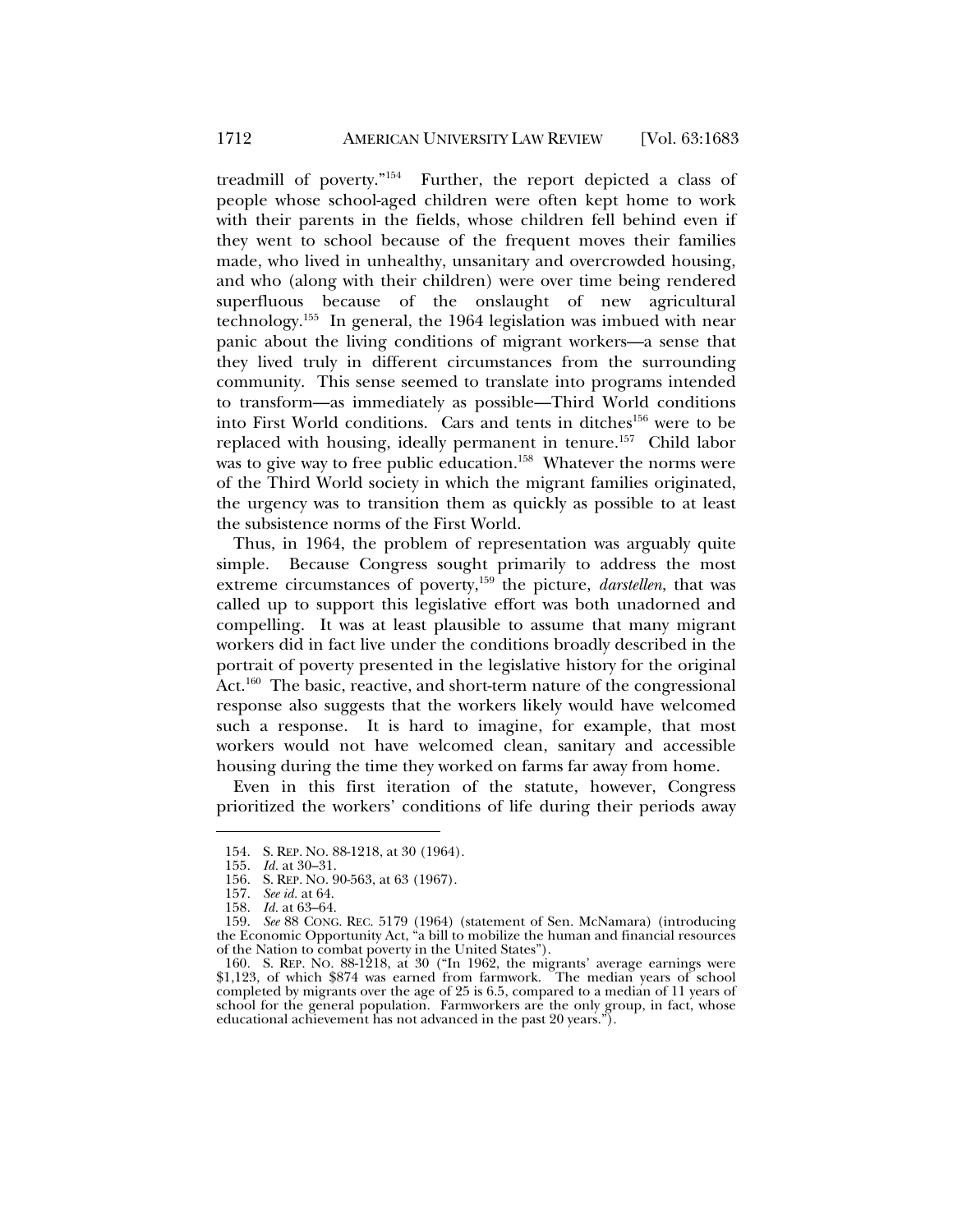from home over their *reasons* for having chosen the work they chose. Just as the colonial British government in India banned the practice of widow sacrifice without any real attention to the underlying cause of such a practice (whether it was the laws of succession or the customs associated with deeply held religious beliefs), $161$  Congress in 1964 was responding to the nearly scandalous sense that no one in the "land of plenty" should live in ditches.162 The more difficult questions of why the workers were forced to leave their homes for work far away, how labor and immigration laws contributed to such a framework, and what might be done to facilitate their and their families' lives back home, were not as pressing when the portrait was one of such embarrassing levels of poverty in the United States.

In 1967, the Act was amended both in furtherance of that original purpose of political representation and in pursuit of a somewhat more abstract political cause. "The purpose[. . .] [was] to assist migrant and seasonal farmworkers and their families to improve their living conditions and develop skills necessary for a productive and self-sufficient life in an increasingly complex and technological society."<sup>163</sup> Thus, while the Amendments expanded support for housing (redoubling efforts to provide temporary and emergency shelters in addition to long-term homeownership opportunities) as well as education, they also added funds for "occupational training to respond to the changing demands in agricultural employment."164 Moreover, the 1967 Amendments more explicitly supported such integrationist efforts by providing for "legal advice and representation, and consumer training and counseling" and by promoting "community acceptance of such persons."165

The two sets of texts, from 1964 and 1967, suggest a crystallizing sense of what it really meant to be a part of the First World. Such an existence seemingly involved not just sanitation and education, but

 <sup>161.</sup> *See* Spivak, *Can the Subaltern Speak?*, *supra* note 12, at 297–99 (suggesting that the British abolishment of widow sacrifice was not a result of the problems with the practice itself, but rather a result of British imperialism and imposition of British customs on Indian culture).

 <sup>162.</sup> S. REP. NO. 88-1218, at 117.

 <sup>163.</sup> Economic Opportunity Amendments of 1967, Pub. L. No. 90-222, § 311, 81 Stat. 672, 709 (1967) (codified as amended at 42 U.S.C. § 2946 (2012)). The legislative history of the 1967 Amendments began with a quotation from a seasonal farmworker in New Mexico that expressed this more abstract representational undertaking: "The aim is to provide skills so they can do other work and provide them with a wider variety of skills to make them better workers off and on the farm, hopefully to be able to command a higher wage." S. REP. NO. 90-563, at 63 (internal quotation marks omitted).

 <sup>164.</sup> S. REP. NO. 90-563, at 64.

 <sup>165.</sup> *Id.*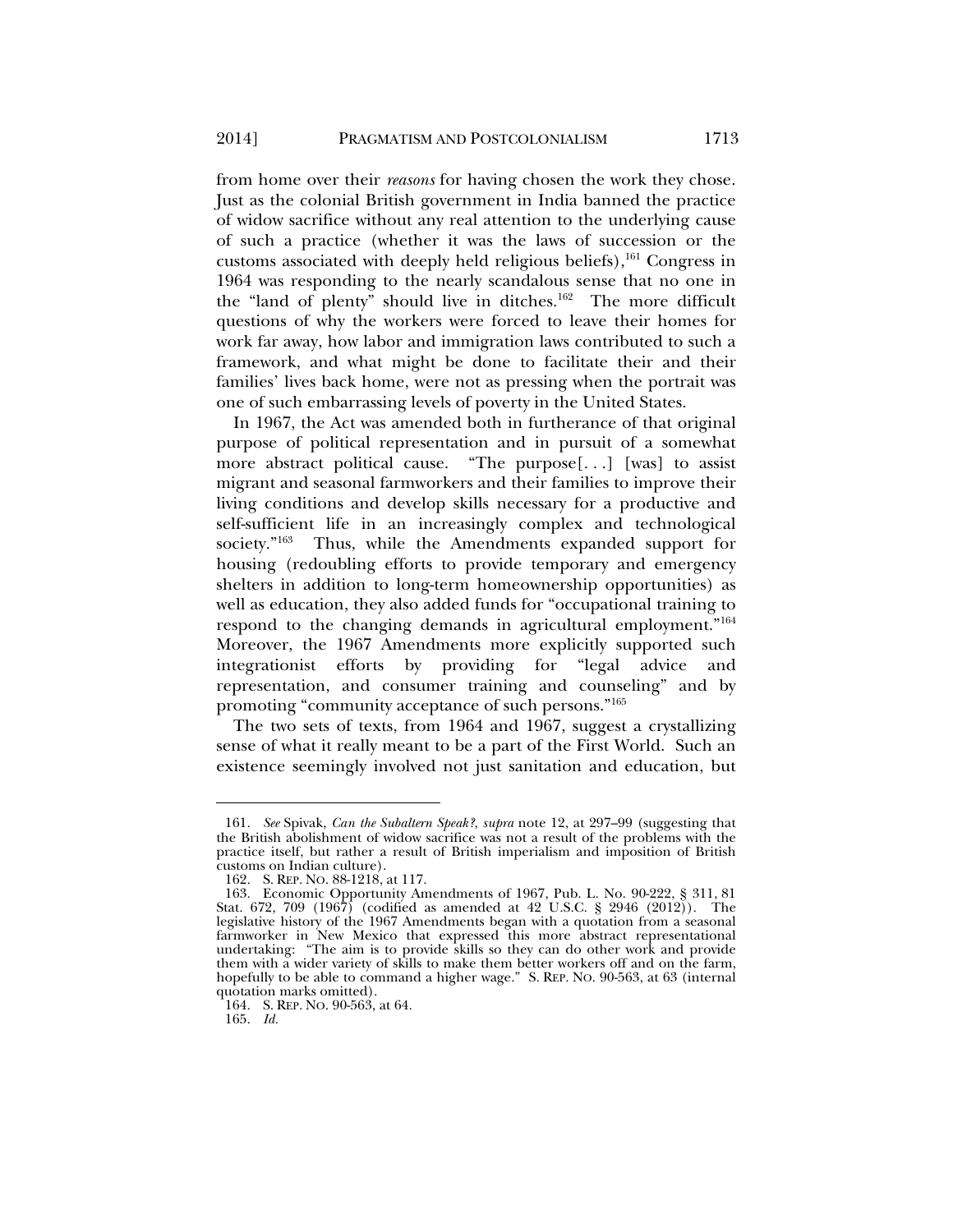also the meaningful prospect of long-term and sustainable employment, housing, and *consumption* in the new community. Correlatively, the 1967 Amendments conveyed a portrait, *darstellen*, of the migrant workers as a class excluded from access to a stable society in which economic and political opportunities were accessible to everyone, no matter how poor one's origin. This sense of isolation and separation pervaded both sets of texts, but the question of what the workers were separated from was much more explicitly about long-term participation in the 1967 Amendments.

From this pair of legislative pronouncements, then, it is possible to perceive a set of claims about the political desires and needs of the migrant workers as a class. In short, they were depicted as a group that was deeply isolated but that yearned for integration into the American middle class. The statutes did not include protections directed toward migrant workers who intended to stay in the United States for only a short while, who sought work in this country for the purpose of sending money back home, or who preferred to keep their children by their sides rather than sending them for education in a land which they might not view as home.<sup>166</sup> There was no obvious evidence that the workers, as a class, desired training in the ways of Western-style consumerism, but such a desire was entrenched in the legislation.<sup>167</sup> Indeed, there was no political recognition of these workers having a home other than the idealized pursuit of the homes of the people in the surrounding communities.

A far more elaborate and integrated portrait of the workers was required to buttress this more significant and complex form of political representation. Perhaps nothing in the hundreds of pages of legislative history for the 1967 Amendments could exemplify this move towards more detailed portraiture better than a psychological study of the migrant workers prepared by Dr. Robert Coles, a Harvard psychiatrist.168 While there are many claims worth pausing over in

 <sup>166.</sup> *See* Economic Opportunity Amendments of 1967 § 311 (providing assistance to migrant farm workers "for a productive and self-sufficient life"); Economic Opportunity Act of 1964, Pub. L. No. 88-452, § 2, 78 Stat. 508, 508 (1964) (declaring that the Act was intended to ensure every person has a chance to participate fully in U.S. society).

 <sup>167.</sup> The primary motivation for such consumer education may well have been to respond to the trickery and fraud many workers experienced even when buying basic provisions such as food. *See generally* FARM WORKER DIV., CAMDEN REG'L LEGAL SERVS., INC., REPORT OF THE PROJECT DIRECTOR (1970) (constituting an unpublished report filed as an appendix with the brief of the defendants on appeal to the Supreme Court of New Jersey in *State v. Shack*).

 <sup>168.</sup> *See* S. REP. NO. 91-83, at 13–18 (1969) (quoting an excerpt from Dr. Robert Coles' study suggesting that migrant workers are part of a U.S. "sub-culture" because they are physically, culturally, and emotionally isolated from "the rest of us").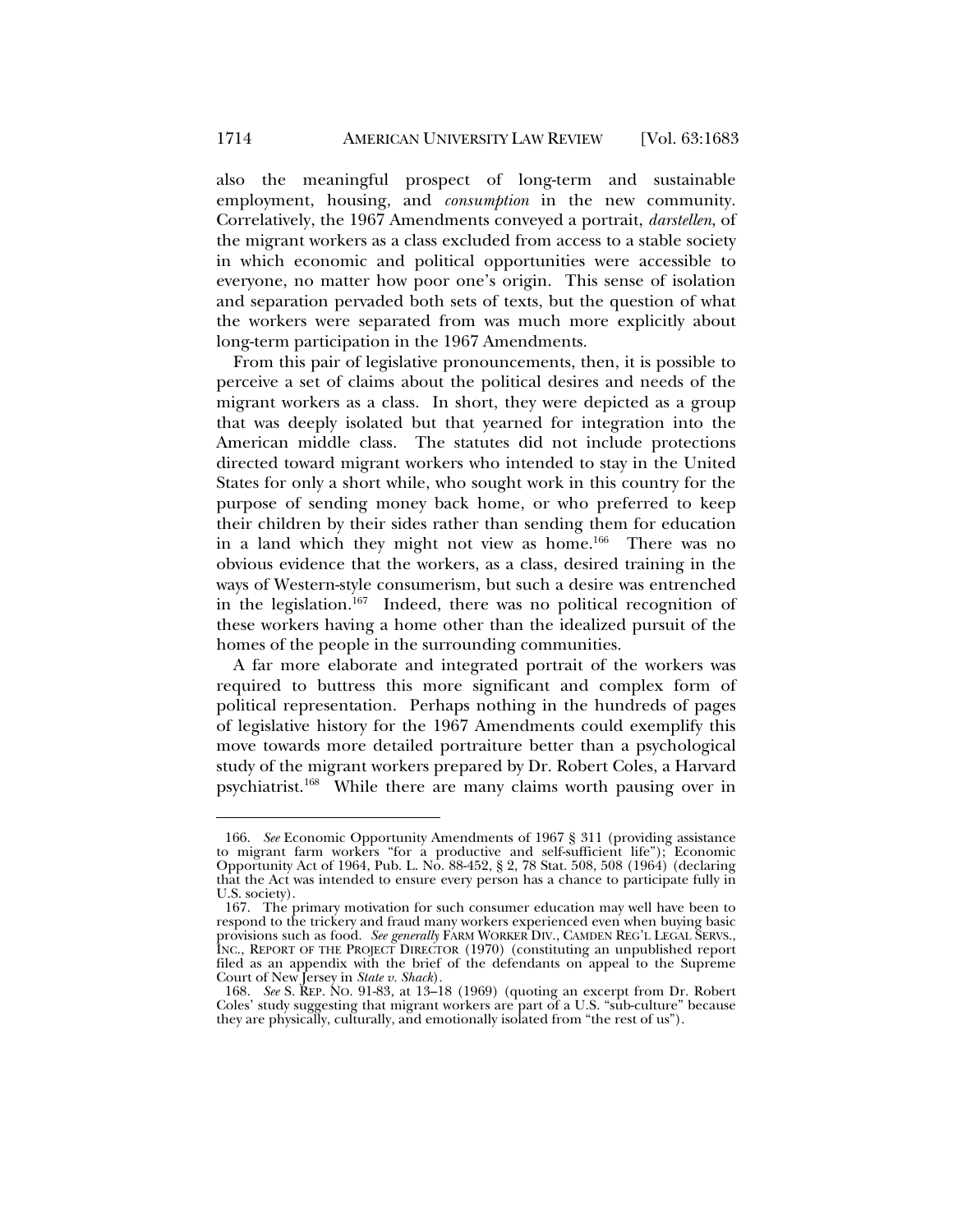this extraordinary report, the overarching point to make about it is that the proponents of the 1967 Amendments apparently believed that support for their broader integrationist efforts required them to present a picture of the workers as deeply psychologically (as well as physically) harmed by the conditions of their work on the farms.<sup>169</sup> Unfortunately, however, this portraiture was accomplished by a medical professional who existed worlds apart from the workers and whose account of their psychological profile appeared to be based largely on his observations of their reactions to their circumstances.<sup>170</sup>

Moreover, unsurprisingly, Dr. Coles's observations were filtered through the lens in which "normal" was middle class American—a norm in which property rights were paramount and hard work led to an existence defined by a nuclear family who lived and played together.171 Thus, for example, Dr. Coles stated, "there is no comparing the unstable, disorganized social life of migrants with that of the large majority of Americans."172 He reduced the workers to a group of "unreliable, unkempt," untidy people who were "willfully destructive of property" as an expression of their "hostility" and "resentment" towards their employers.<sup>173</sup> It was no wonder that he could hardly blame the "many intelligent growers" who employed them for concluding that they were "generally a discouraging and depressing lot, unresponsive to aid, sullen before advice, ill-suited even for more money or better working and living conditions."174 He painted a picture of the workers as fundamentally incompetent, pitiful, and needful of federal intervention because of their own inadequacies *rather* than the avarice or exploitation of the employers.<sup>175</sup>

What began in the 1964 legislation as an emergency response to basic needs transformed by 1967 into a rather nuanced response to a

 <sup>169.</sup> *Id.* at 13–14.

 <sup>170.</sup> *Id.* at 18 (noting that Dr. Robert Coles had observed and studied farm workers for six years).

 <sup>171.</sup> *Cf.* GEORGE MASNICK & MARY JO BANE, THE NATION'S FAMILIES: 1960–1990 25 (1980) ("By 1970 very few people who did not live alone lived with someone other than their spouse or their children. The households in which the younger generation grew up had become standardized to include one to three siblings (two to four years different in age), two parents (approximately 25 years older), and no one else.").

 <sup>172.</sup> S. REP. NO. 91-83, at 14.

 <sup>173.</sup> *Id.* at 16. Dr. Coles's interest in the workers' attitude toward property is anything but marginal to his psychological profiling. Elsewhere in his report, for example, he describes the workers as not caring about "permanent possessions." *Id.* (internal quotation marks omitted).

 <sup>174.</sup> *Id.*

 <sup>175.</sup> *See id.* at 16–18 (grounding his arguments in favor of aid in the incompetence and neediness of the migrant workers). I am grateful to Joseph William Singer for clarifying this distinctive basis for the federal legislation.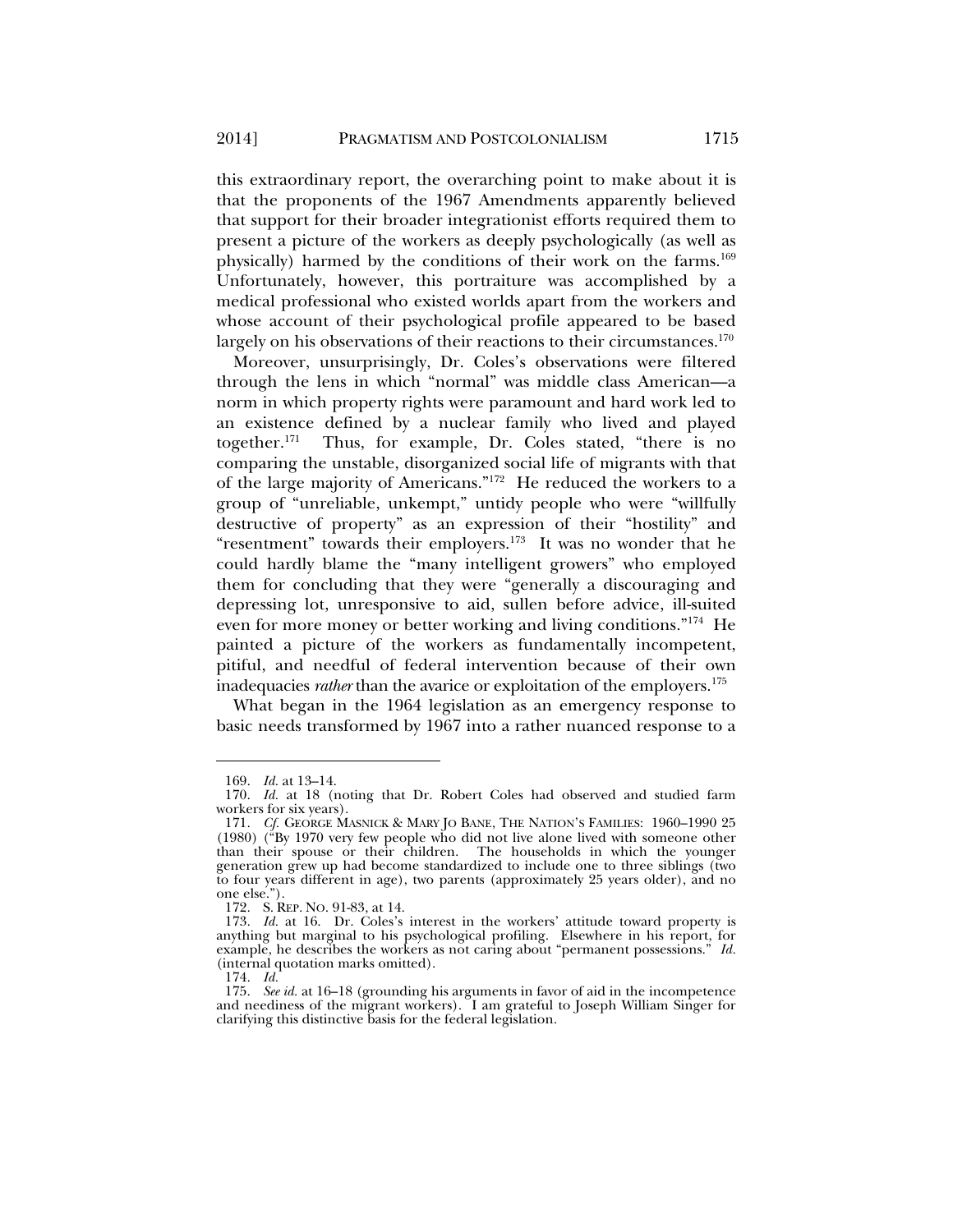presumably elaborate set of desires to join a new social and economic society. This more expansive response was supported by a mounting sense of the workers as basically inadequate and as requiring a much more extensive set of interventions to fix them. It is not even clear if the half million migrant workers would, as a class, have chosen the forms of housing and education that were offered to them on an emergency basis in the original legislation. But it is a far more extreme assumption to believe that, as a class, they would have chosen integration in the form in which it was offered to them in 1967. It is not exaggeration to say that while the federal statute worked hard to provide expansive remedies to migrant and seasonal workers, it may well have been providing the wrong remedies.

#### *2. New Jersey landlord-tenant law*

Compare this representation of the migrant workers with one set of claims made about them in the briefs filed on behalf of the defendants in *State v. Shack*. There is a great deal that we do not know about the defendants' perceptions of the workers they claimed as clients. But we can at least glean a few salient assumptions and interests from the opinion and the briefs filed in the case. Beginning with the question of what the defendants' own interests were, the defendants appeared quite fervently to believe that the migrant workers needed their services. The briefs filed on appeal to the New Jersey Supreme Court, as well as the reports filed in the appendices to those briefs, suggest some important differences in the perceptions of service providers, such as Shack and Tejeras, as contrasted with the picture of the migrant workers presented in the federal legislation.

Specifically, these and other service providers presented innumerable and detailed examples of the exploitation by the employers and the corresponding helplessness of the migrant workers in responding to this exploitation. They described the frequent use of extreme and, at times, near fatal beatings as a means of disciplining workers and discouraging them from seeking protections.176 They told many stories of living conditions that resulted in dangerous health problems, especially for the young children of the workers.177 They provided many examples of employers taking advantage of the criminal law to pursue the arrest

 <sup>176.</sup> FARM WORKER DIV., *supra* note 167, at 10–11.

 <sup>177.</sup> *Id.* at 6 ("In one case, a Puerto Rican man, his wife and five children lived in a three-room affair above a chicken coop. One of the children, a small girl, twice had been seriously ill, suffering from respiratory problems caused by the fowl smell pervading the living quarters.").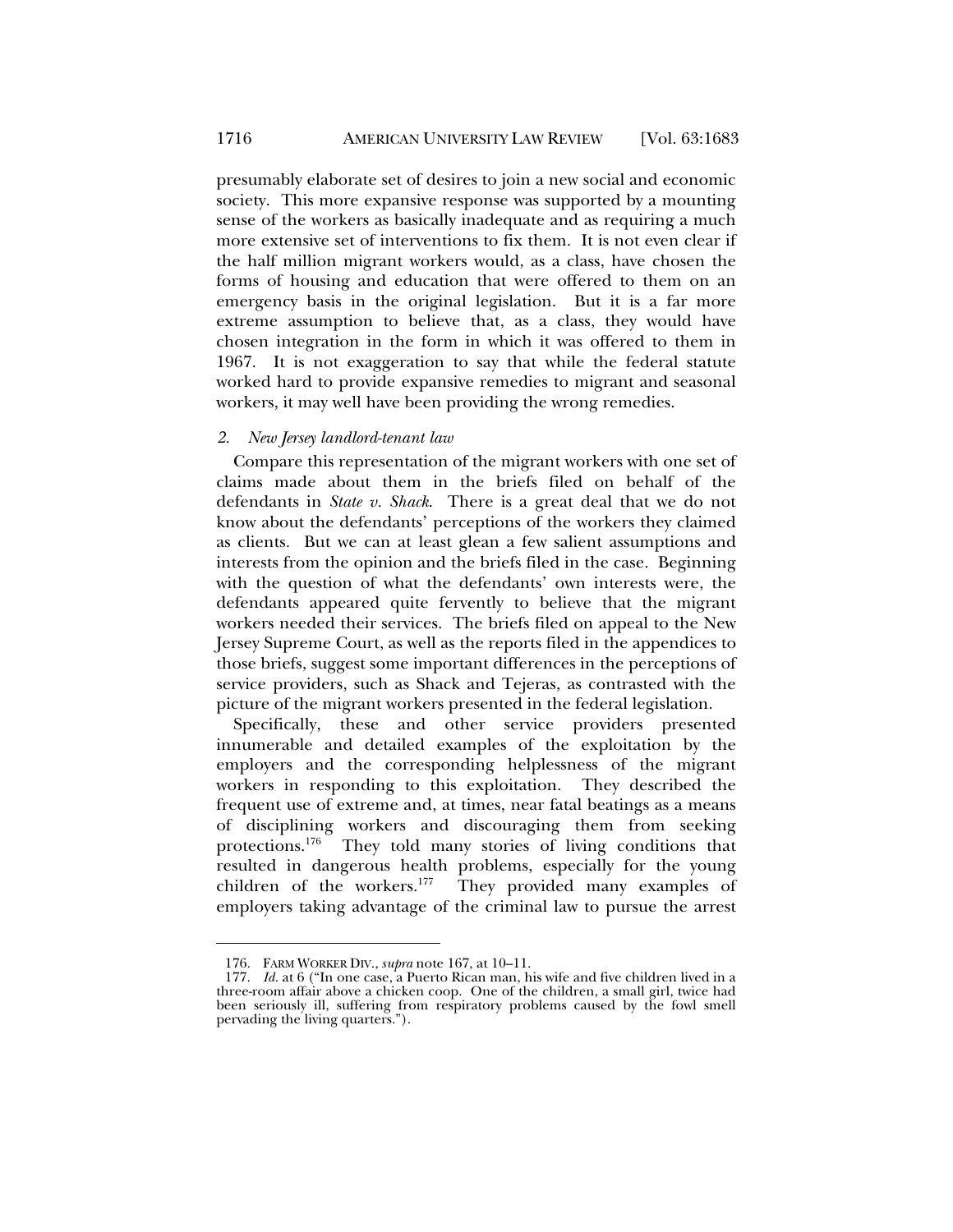and criminal prosecution of workers who sought aid from third parties.178 And perhaps the most frequent examples of exploitation were tricks and outright refusals of employers to pay the (already depressed) wages that had been earned by the workers.<sup>179</sup> These examples focused primarily on the flagrantly manipulative and abusive behavior of the employers without dwelling nearly as much on the inadequacies of the workers. By contrast, the federal legislation appeared to rely on the workers' helplessness and weakness as a basis for federal intervention.<sup>180</sup>

From these court filings, what one would expect from reading the famous New Jersey Supreme Court opinion becomes obvious: the defendants' primary interest was in preserving their own access to the migrant workers so that they could continue to document and address at least the worst abuses that they were just beginning to discover at the time the case was filed.<sup>181</sup> This is an utterly understandable interest, one with which most lawyers would empathize deeply. The defendants and similarly situated service providers could not help the workers if they could not access them. And in this respect, the New Jersey Supreme Court's quotation from the Governor's Report on migrant labor was perhaps the most important rhetorical statement in the opinion: "'no trespass' signs represent the last dying remnants of paternalistic behavior."182 But it is equally obvious that this interest could only overlap or be shared with the workers' own interests and perspectives up to a point. Specifically, the interests of the migrant workers that service providers like the defendants were in the best position to address were their interests in decent living conditions, safe work conditions, and fair wages while they worked on the farms. These were critical interests, of course. But they were not the workers' only needs or interests. In short, as the legislative history suggests, they did not encompass the needs and interests of the workers off the farms and in other parts of their lives and relationships.<sup>183</sup>

The defendants' particular interest in access to farms such as Tedesco's, which allowed them to address a particular subset of the

 <sup>178.</sup> *Id.* at 12–18.

 <sup>179.</sup> *Id.* at 8–10.

 <sup>180.</sup> *See supra* Part III.A.1 (detailing the history and purpose of the Economic Opportunity Act and its amendments).

 <sup>181.</sup> *See generally* FARM WORKER DIV., *supra* note 167.

 <sup>182.</sup> State v. Shack, 277 A.2d 369, 373 (N.J. 1971).

 <sup>183.</sup> *See* S. REP. NO. 91-83, at 2 (1969) (focusing on migrant workers' ability to fill "the crucial needs at harvest time"); S. REP. NO. 90-563, at 63 (1967) (explaining that programs were authorized for "housing, sanitation, education, and day care for children" with no mention of any other area).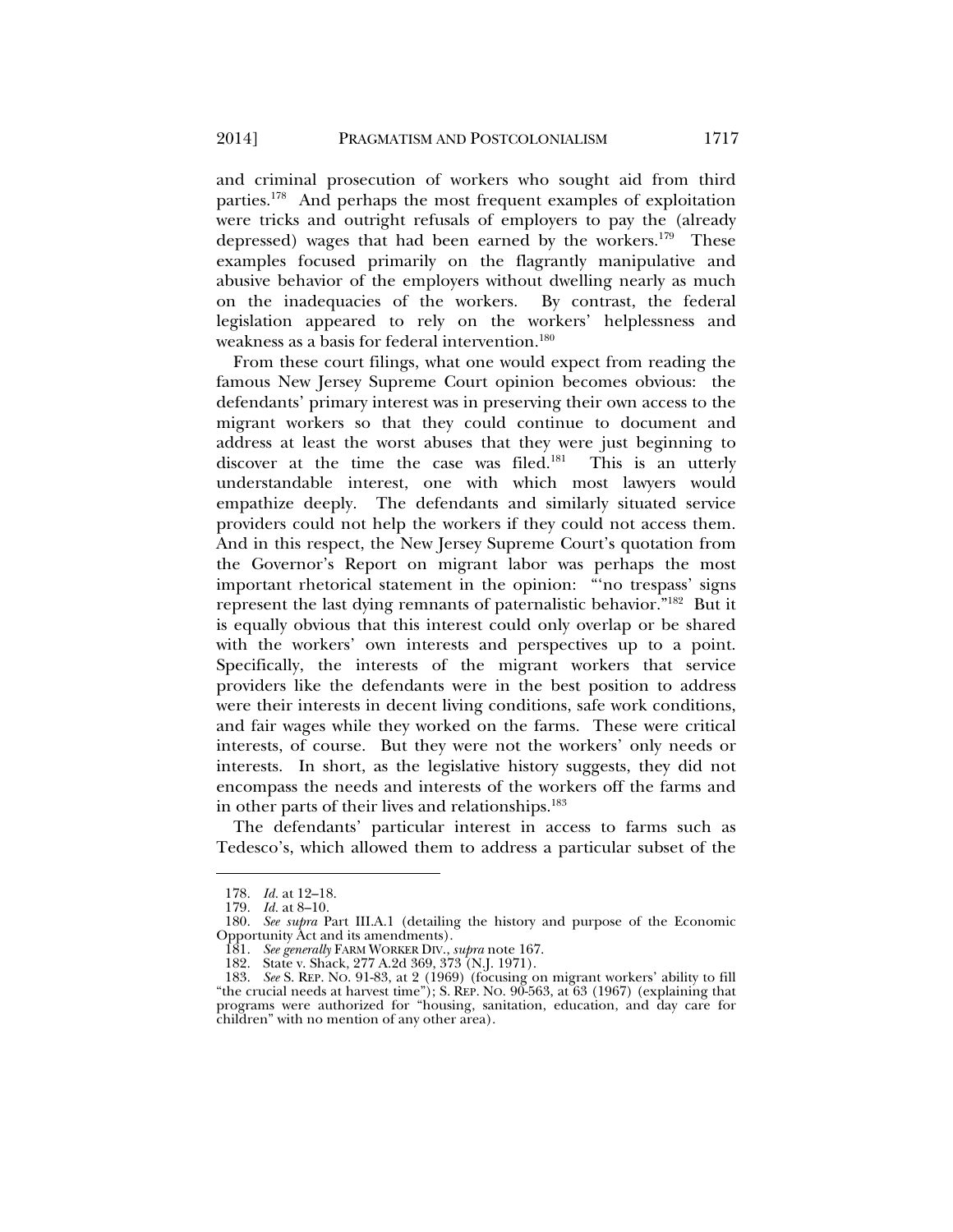workers' interests, in turn dictated the legal claims and rights that the defendants and their attorneys used as vehicles for protecting those interests. Turning then to the interests of the workers, those interests had to be defined as rights that the defendants could convince the court existed at the time of the litigation. In 1970, and today, one of the most obvious legal rights that would compel a court to grant access to a private owner's property was the right of a tenant to receive visitors.184 Such a right was powerful enough to be recognized as a consistent basis for limiting a property owner's right to exclude because it was well established that once a landlord opened her property to tenants, those tenants shared a property interest in that property.185 But it was also a right that explicitly acknowledged the right of third parties who were guests of those tenants to access the property as well. $186$ 

In short, because of their intense desire to connect with the migrant workers, the defendants painted a picture of the migrant workers as most desperately needing those things that the defendants were able to provide. It was not even the full set of needs of the migrant workers on the farms that the defendants themselves had identified that they sought to protect, but rather the workers' needs as *tenants*. 187 The federal statutes defined migrant workers as trapped in a system of poverty that isolated them from integration into middle class America, an integration that the legislation assumed they desired.188 By contrast, the defendants defined the migrant workers as tenants—much like any other tenant in the State of New Jersey.189 The New Jersey Supreme Court recognized that the class of "tenant"

 <sup>184.</sup> *See, e.g.,* State v. DeCoster, 653 A.2d 891, 895 (Me. 1995) (finding an employer violated the Civil Rights Act by erecting signs prohibiting entry by nonemployees into a mobile home park and threatening employee tenants with violence if they brought visitors to the park). Hence the Court's statement that "this case understandably included the question whether the migrant worker should be deemed to be a tenant and thus entitled to the tenant's right to receive visitors." *Shack*, 277 A.2d at 374.

 <sup>185.</sup> Alexander, *The Social-Obligation Norm*, *supra* note 6, at 807; *see also* Singer, *No Right to Exclude*, *supra* note 61, at 1456 (listing several examples of relationships that raise issues over conflicting property rights, including relationships between landlords and their tenants).

 <sup>186.</sup> *Shack*, 277 A.2d at 374 (citing Williams v. Lubbering, 63 A. 90, 91 (N.J. Sup. Ct. 1906)).

 <sup>187.</sup> To be clear, this was not the only argument in the defendants' brief. They also presented a forceful argument on First Amendment grounds that the migrant workers had the right to receive information of the sort that the defendants were trying to communicate to them. Brief of the Defendants-Appellants, *supra* note 146, at 17–18.

 <sup>188.</sup> *See supra* Part III.A.1 (detailing the history and purpose of the federal legislation).

 <sup>189.</sup> Brief of the Defendants-Appellants, *supra* note 146, at 36.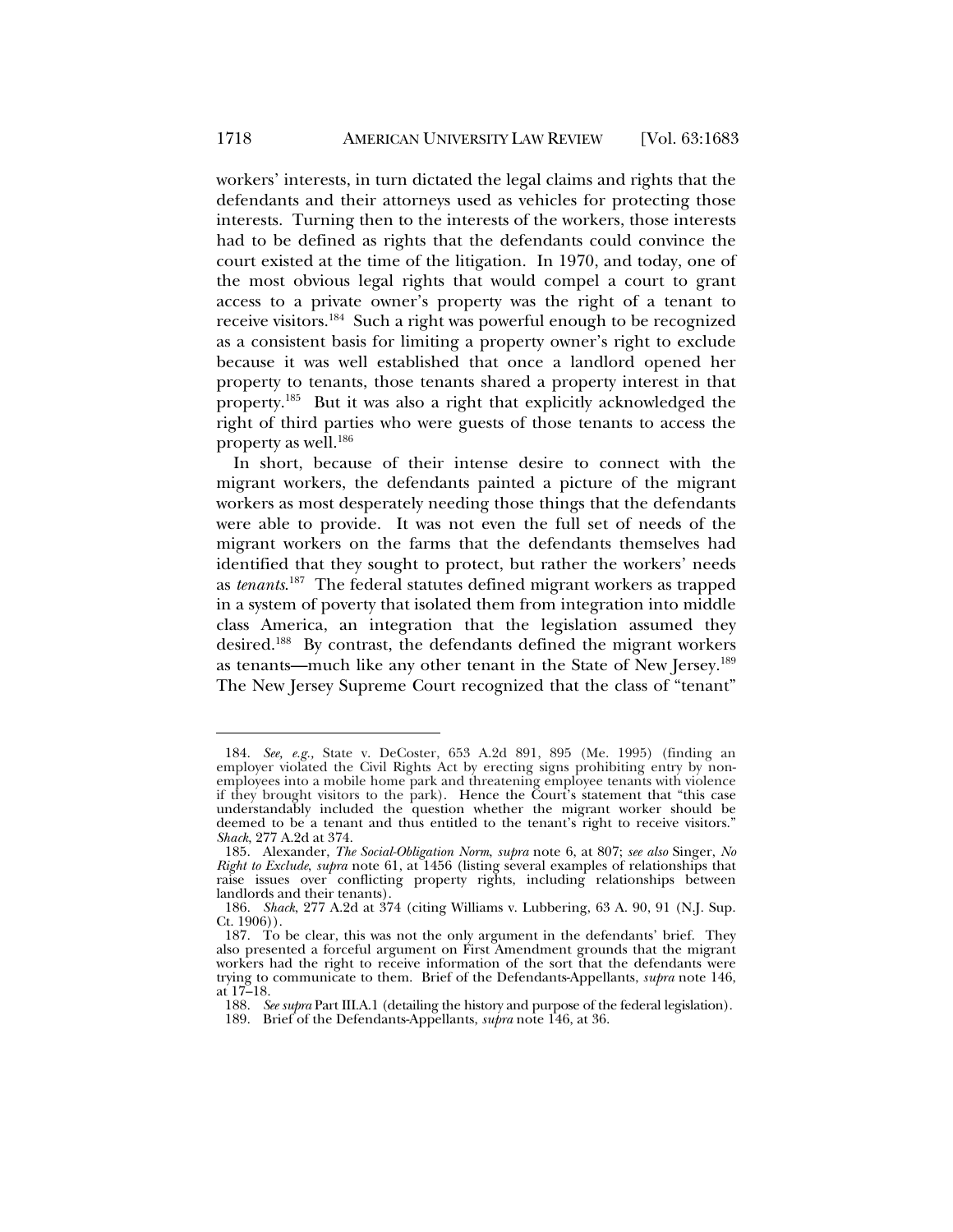did not fully overlap with the class of "migrant worker."190 There was, as the court observed, dissonance between the two.<sup>191</sup> What the court failed to recognize was that the dissonance was partly attributable to the fact that each of these classes was not homogenous. Each contained shards of desire, need, and perspective that could not be represented or remedied fully by treatment of the individuals in these classes as homogenous. In that respect, the court did not recognize one critical feature of their subalternity.

Moreover, the defendants' choice to seek protection for accessing the workers by means of landlord-tenant law came with its own accouterments. By arguing that the migrant workers were tenants with all the rights available to tenants in the State of New Jersey, the defendants effectively argued that their clients had both the desire and the *capacity* to protect themselves using the landlord-tenant law of the state.192 This argument implied also that the workers could engage with the landowner who employed and housed them as any other employee or tenant would be able to do in the State of New Jersey.193 This is because both employment law and landlord-tenant law are grounded in the generalized belief that participants in a contract have the independence of will, action, and judgment to protect themselves by achieving the benefits of a given bargain.<sup>194</sup> In these respects, the defendants represented the workers as having made much progress in achieving integration. Rather than being isolated, the defendants implied that the workers were ready to enjoy

 <sup>190.</sup> *Shack*, 277 A.2d at 374 (exploring the question of whether a migrant worker should be considered a tenant).

 <sup>191.</sup> *See id.* (noting that the cases cited did not involve employment relationships like those of the migrant workers and Tedesco).

 <sup>192.</sup> *Id.*

 <sup>193.</sup> *See id.* (considering whether migrant workers have a possessory or "merely incidental" relationship with their employers' property).

 <sup>194.</sup> For discussions and critiques of these assumptions in both areas of contracting, *see* Joseph W. Singer, *Things That We Would Like to Take for Granted: Minimum Standards for the Legal Framework of a Free and Democratic Society*, 2 HARV. L. & POL'Y REV. 139, 143 (2008) (discussing the law's anti-paternalistic approach of not requiring mandatory terms in contracts allows people the liberty to "determine the course of their own lives"); Franklin G. Snyder, *The Pernicious Effect of Employment Relationships on the Law of Contracts*, 10 TEX. WESLEYAN L. REV. 33, 34 (2003) (arguing that classic contract theory is an inappropriate method to interpret important social relationships such as employment law); Clyde W. Summers, *The Rights of Individual Workers: The Contract of Employment and the Rights of Individual Employees: Fair Representation and Employment at Will*, 52 FORDHAM L. REV. 1082, 1082 (1984) (explaining the "reemergence" of the individual employment contract as a form of extralegal protection against arbitrary employer action). *See generally* Alan Schwartz, *Justice and the Law of Contracts: A Case for the Traditional Approach*, 9 HARV. J.L. & PUB. POL'Y 107, 107 (1986) (contending that the justice of contract law is allowing people to make unrestrained choice which requires the state to ensure an environment in which people can make choices to "maximize[] their own utility").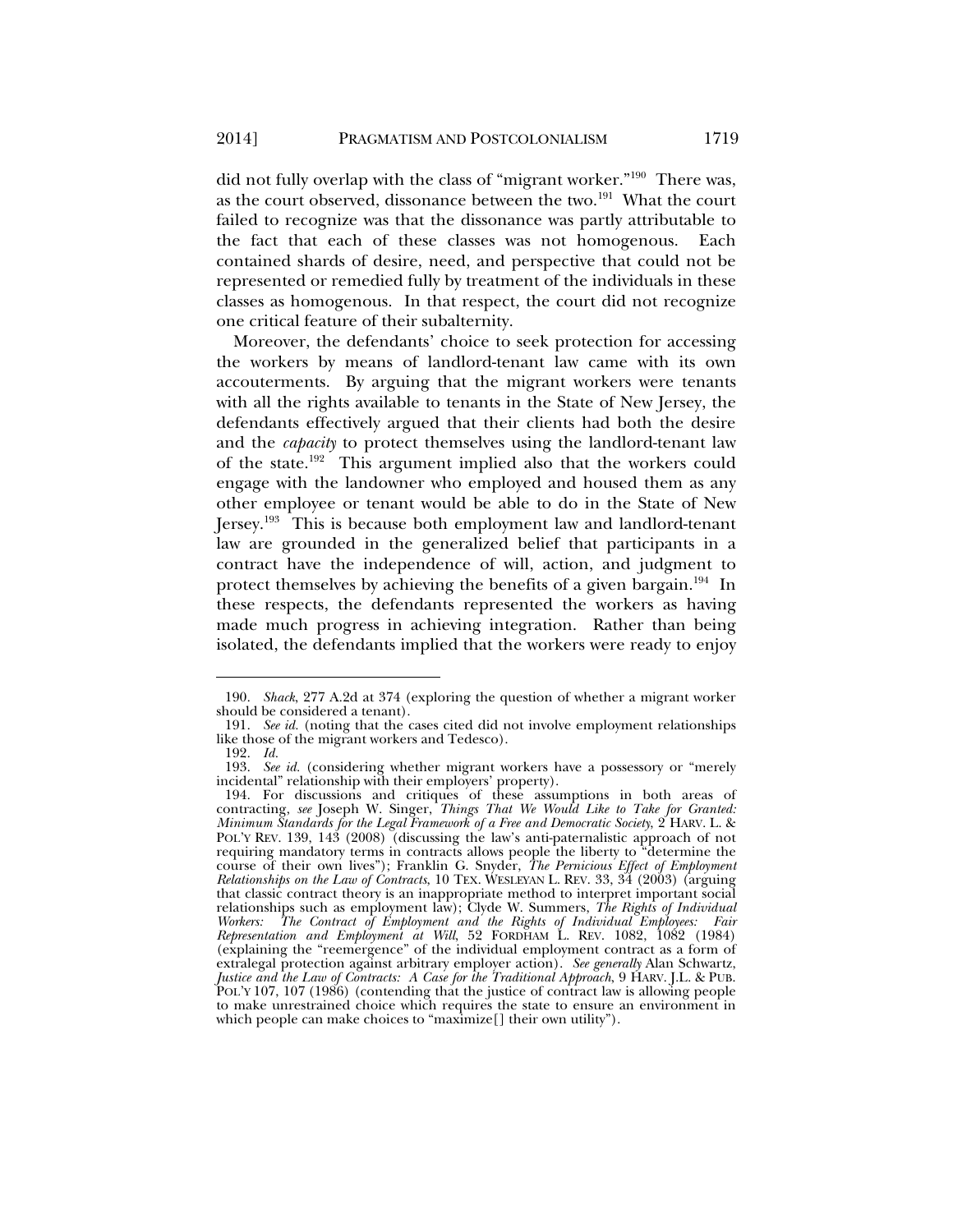the benefits of affiliation and social engagement but for the blunt intervention of the landowner exercising his right to exclude (and thus to isolate).195

In fact, Shack and Tejeras may have thought nothing of the kind, but the only precedent that they had available to them in support of their legal claim of access grounded in the rights of a tenant were cases that contained that fully constructed set of assumptions about tenants, their rights, and their relationships to landlords.196 Thus, as the New Jersey Supreme Court discussed, the cases the defendants cited in their briefs analyzed the question of what process ought to be available to the parties when litigating a breach of this particular form of contract, with the assumption that process was all that was required to support the migrant workers in the pursuit of their rights.197 In *Schuman v. Zurawell*, 198 for example, the court appeared to assume that the parties had reached a rational and mutually advantageous bargain about their respective rights to the property on which the employee was housed.<sup>199</sup> It was assumed that the rights had been defined in the contract.<sup>200</sup> All that was required was a signaling from the court about the sufficiency of notice under the contract.<sup>201</sup> Reliance on such cases suggested that the workers had chosen from among a range of options in deciding to accept part of their remuneration in the form of housing on their employers' property, rather than that this condition had been imposed on them without any appearance of options.

As represented by the federal legislation, the workers were isolated and helpless. As represented by the defendants, the workers were capable of class affiliation and of protecting themselves using the mainstream approach of contracting for rights. As a matter of property law, the court had a choice to make.

#### *3. Other texts*

Two other sets of texts are worthy of brief mention in this analysis. The first is a policy report prepared for the Governor of New Jersey

 <sup>195.</sup> *Shack*, 277 A.2d at 374.

 <sup>196.</sup> *Id.* (stating that the cases cited by the defendants focused on the rights of employer-landlords to remove discharged employees and the judicial processes that employer-landlords needed to follow).

 <sup>197.</sup> *Id.*

 <sup>198. 47</sup> A.2d 560 (Essex Cnty. Ct. 1946).

 <sup>199.</sup> *Id.* at 560 (stating the parties had agreed that the defendants would act as a building superintendent and janitor in exchange for payment and the use of an apartment).

 <sup>200.</sup> *Id.*

 <sup>201.</sup> *Id.* at 560–61.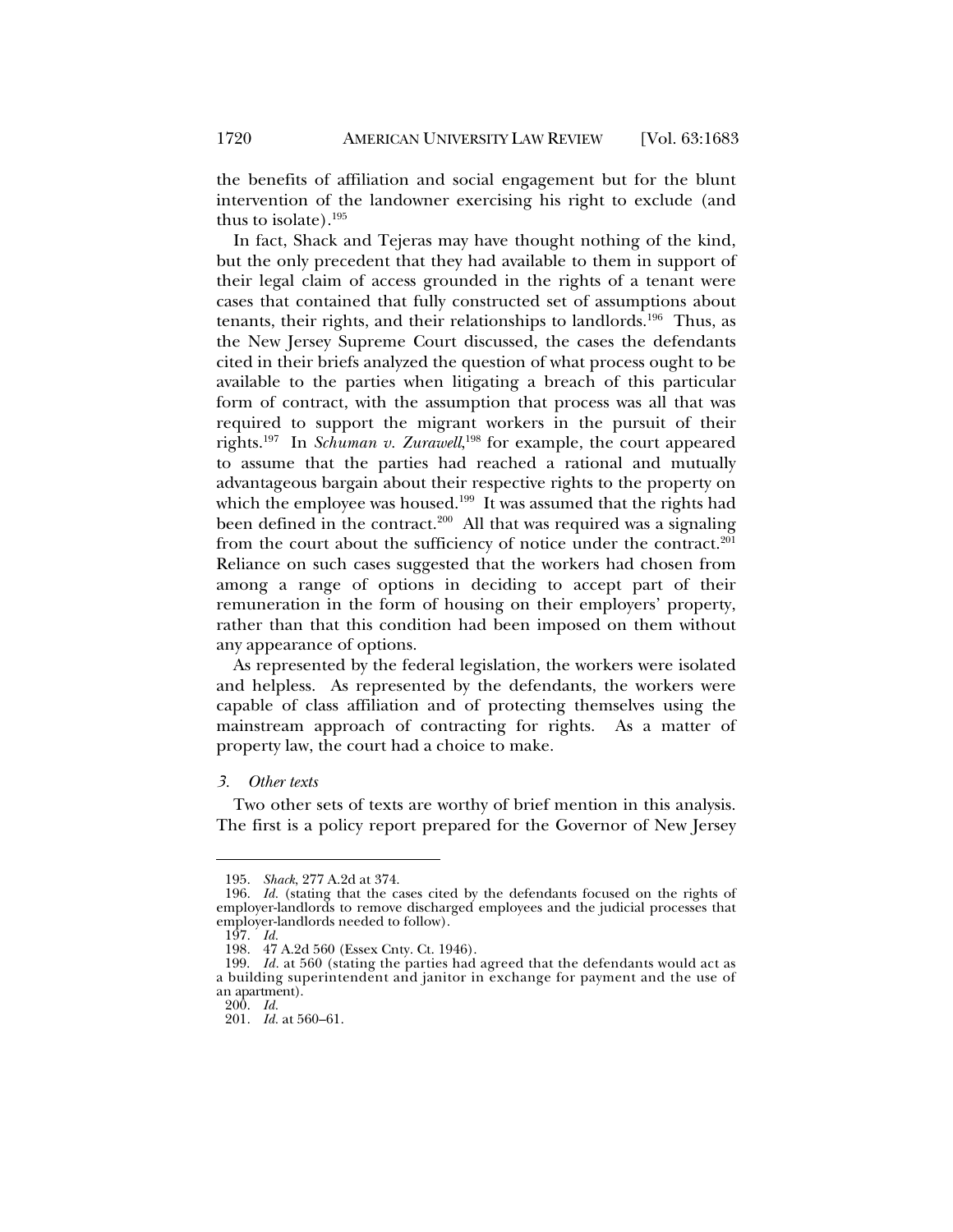concerning the lives and needs of migrant and seasonal workers in New Jersey; this report contributed to the court's portrayal of the workers. The second set of texts is a set of federal and state laws governing the conditions and rights of the workers as workers. These laws are important both because of their largely invisible contributions to the structure of migrant labor in the United States and because they should have been so much more relevant to the court's property analysis.

#### *a. Report of the Governor's Task Force on migrant farm labor*

In addition to using the Economic Opportunity Act as a text through which to understand and ultimately to represent the migrant workers, the New Jersey Supreme Court also referenced a 150-page policy paper titled *Poverty in a Land of Plenty: The Seasonal Farm Worker in New Jersey, Report of the Governor's Task Force on Migrant Farm Labor*. 202 While this report could have provided a more detailed and individualized portrait of migrant workers in New Jersey, it largely failed to do so. Instead, the report reinforced the portrait already constructed by the court on the basis of the federal legislation.

In its introduction, the report provided relatively detailed statistics about migrant workers in New Jersey. $203$  In addition to detailing the number of workers in New Jersey, the report focused on demographics. For example, the report provided information about the national origin and race (Puerto Rican and African American workers appeared to predominate), approximate ages, earnings, and family connections of the workers in that state. $204$  But these details comprised two of the report's 151 pages. The great bulk of information the report provided about the migrant workers in New Jersey was more general, matching the abstraction in much of the Economic Opportunity Act's legislative history. Indeed, the report cited the same Harvard psychiatrist, Richard Coles, to paint (not surprisingly) much the same portrait found in the history of the federal legislation.205

 <sup>202.</sup> *Shack*, 277 A.2d at 373.

 <sup>203.</sup> GOVERNOR'S TASK FORCE ON MIGRANT FARM LABOR, POVERTY IN A LAND OF PLENTY: THE SEASONAL FARM WORKER IN NEW JERSEY 15-16 (1968) [hereinafter POVERTY IN A LAND OF PLENTY] (providing a few details concerning Puerto Rican contract and non-contract workers, local workers, and interstate workers).

 <sup>204.</sup> *Id.*

 <sup>205.</sup> *Id.* at 17–19 (suggesting the "myth" that migrant workers are "lazy and goodfor-nothing . . . has been largely destroyed by recent psychological findings" (internal quotation marks omitted)); *see supra* notes 168–75 and accompanying text (providing details of Dr. Coles' portrait of migrant workers in the legislative history of the Economic Opportunity Amendments).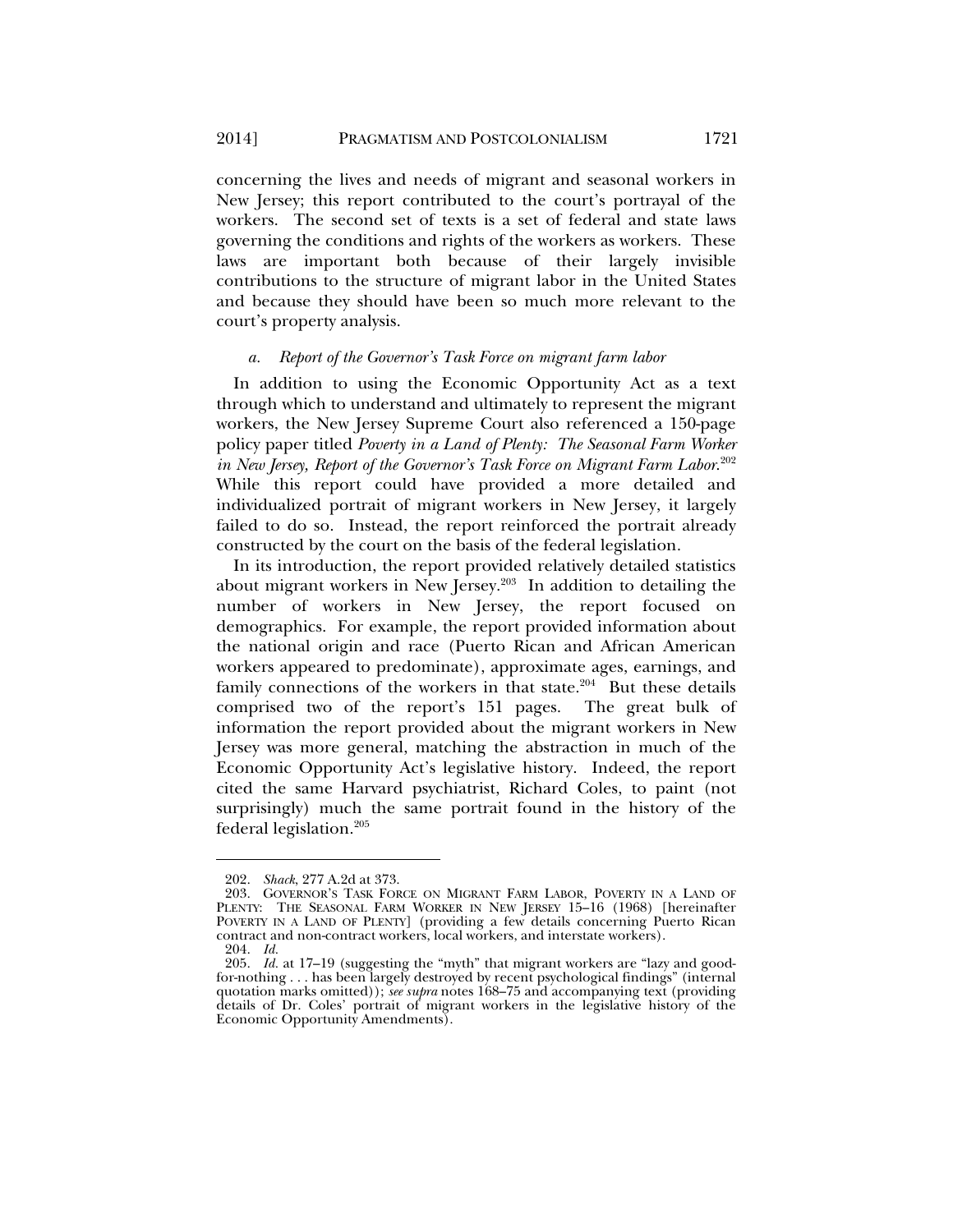This was a lost opportunity. Rather than giving a more nuanced picture of the workers that was sensitive to place, history, and local conditions, the report reinforced the same abstract themes and claims developed by the federal statute.<sup>206</sup> The result was a specific set of policy recommendations that was regularly quite integrationist in perspective. $207$  The report detailed only a few of the most egregious incidents of mistreatment—far fewer than, for example, the reports filed by Camden Legal Services as appendices to the defendants' briefs.<sup>208</sup> What it provided instead was thematically compelling language that the New Jersey Supreme Court could use to further consolidate its image of the workers as desperately isolated and in need of significant intervention and support. In particular, by detailing the egregiously isolating behavior of some of the farm owners as well as the workers' inability to respond (because of language differences, lack of information about legal protections, and other factors), the report added ballast to the court's conclusion that property law was part of the problem.209 Thanks to the report's rhetorical force, the court was able to target the "no trespass" signs that constrained legal aid. $210$ 

# *b. State and federal labor and employment laws*

At least one more set of texts fundamentally shaped the rights of the migrant workers on Tedesco's farm. However, the New Jersey Supreme Court only obliquely and fleetingly touched on these in defining the workers' rights. These texts were the state and federal laws that governed the work lives of the migrant workers, including laws governing the hours worked and safety requirements of the work,<sup>211</sup> laws establishing the minimum wage,<sup>212</sup> and laws governing

 <sup>206.</sup> *See generally* POVERTY IN A LAND OF PLENTY, *supra* note 203, at 17–19 (detailing the physical and linguistic separateness of migrant workers and local residents).

 <sup>207.</sup> It should be acknowledged that the policy recommendations in this report were more sensitive to the state of "emergency" in which the workers lived, often recommending health care and other services on-site at labor camps. But the recommendations also included, for example, detailed educational recommendations that seemed designed to integrate migrant children more fully into long-term educational participation. *See id.* at 89–91.

 <sup>208.</sup> *Id.* at 21–22 (providing examples of the migrant workers' "substandard and at times inhumane living conditions" and of discrimination against migrant workers).

 <sup>209.</sup> State v. Shack, 277 A.2d 369, 373 (N.J. 1971).

 <sup>210.</sup> *Id.*

 <sup>211.</sup> *See* Fair Labor Standards Act of 1938, Pub. L. No. 75-718, §§ 7, 12, 52 Stat. 1060, 1063, 1067 (codified as amended at 28 U.S.C. §§ 207(a)(1), 212(a) (2012)) (introducing, among other things, a maximum hour work week and prohibiting forms of oppressive child labor). In New Jersey, the New Jersey Division of Workers' Compensation and the Wage and Hour Compliance Division, both within the Department of Labor and Workforce Development, oversaw state-level regulations.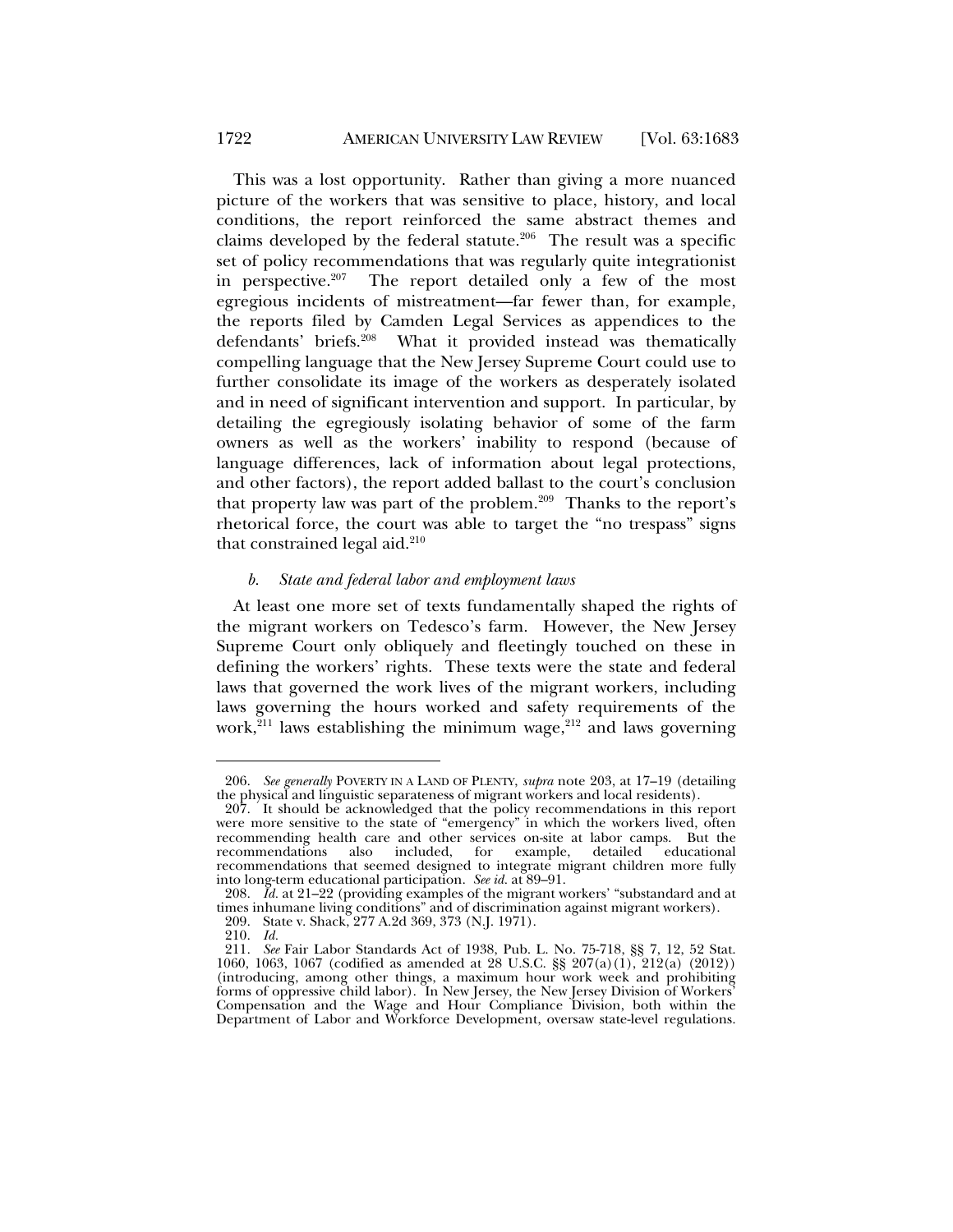the rights of workers to organize. $213$  At the most basic level, as this brief section discusses, both affirmatively and by lack of prohibition, these laws allowed the system of seasonal and migrant farm labor to develop and flourish. It is well beyond the scope of this Article to trace how, but the support of interstate labor combined with the resistance to international standards for workers appears to have contributed to the system of migrant and seasonal labor that many rightly view as trapping workers in a structure of poverty and exploitation.214

By means of selective application, federal and state laws contributed to this system. For example, the 1966 Amendments to the Fair Labor Standards Act gave some, but not all, agricultural workers the right to the minimum wage.<sup>215</sup> The defendants pointed out in their briefs that the right to organize under the National Labor Relations Act was unavailable to the workers. $216$  It appears that laws concerning child labor, worker safety and health, and maximum hours applied to the migrant workers, but they did not account for the particular details of migrant workers' lives; as a result, they did not prevent some of the worst abuses.217 Moreover, as the defendants' briefs (and the copious appendices to those briefs) discuss, even these laws were often not enforced in New Jersey and

*Laws and Regulations*, DEP'T LAB. & WORKFORCE DEV., http://lwd.dol.state.nj.us /labor/wagehour/lawregs/wage\_and\_hour\_laws.html (last visited Aug. 7, 2014) (explaining that the Wage and Hour Compliance Division enforces state minimum wage and child labor requirements and providing legal resources); *Legal Information*, DEP'T LAB. & WORKFORCE DEV., http://lwd.dol.state.nj.us/labor/wc/legal/legal\_index.html (last visited Aug. 7, 2014) (providing legal resources for workers' compensation).

 <sup>212. 52</sup> Stat. at 1062–63.

 <sup>213.</sup> These laws included the Labor Management Relations Act, 1947, Pub. L. No. 80-101, 61 Stat. 136 (codified as amended in scattered sections of 29 U.S.C.), and the National Labor Relations Act of 1935, Pub. L. No. 74-198, 49 Stat. 449 (codified as amended at 29 U.S.C. §§ 151–169 (2012)).

 <sup>214.</sup> *See, e.g.*, Jennifer Gordon, *Transnational Labor Citizenship*, 80 S. CAL. L. REV. 503, 505 (2007) (advocating for cross-border worker organizations as a measure to improve working conditions for migratory workers); Juan Carlos Linares *Hired Hands Needed: The Impact of Globalization and Human Rights Law on Migrant Workers in the United States*, 34 DENV. J. INT'L L. & POL'Y 321, 329–37 (2006) (discussing examples of formal U.S.-funded programs which demonstrate that "[m]igrant workers represent an easily discardable labor pool, bestowed with few rights" (internal quotation marks omitted)); Sarah H. Paoletti, *Transnational Responses to Transnational Exploitation: A Proposal For Bi-National Migrant Rights Clinics*, 30 U. PA. J. INT'L L. 1171, 1171–72 (2009) (highlighting several examples of abuses and legal violations that migrant workers face).

 <sup>215.</sup> *See* Fair Labor Standards Amendments of 1966, Pub. L. No. 89-601, § 302, 80 Stat. 830, 838 (1966) (setting minimum wage at "not less than \$1 an hour" for first year of work, escalating to "not less than \$1.30 an hour" after two years of work).

 <sup>216.</sup> Brief of the Defendants-Appellants, *supra* note 146, at 30.

 <sup>217.</sup> *See* S. REP. NO. 91-83, at 51–61, 76–81 (1969) (recommending changes to federal and state minimum wage provisions, childcare, and unemployment compensation provisions to account for agricultural workers' particular needs).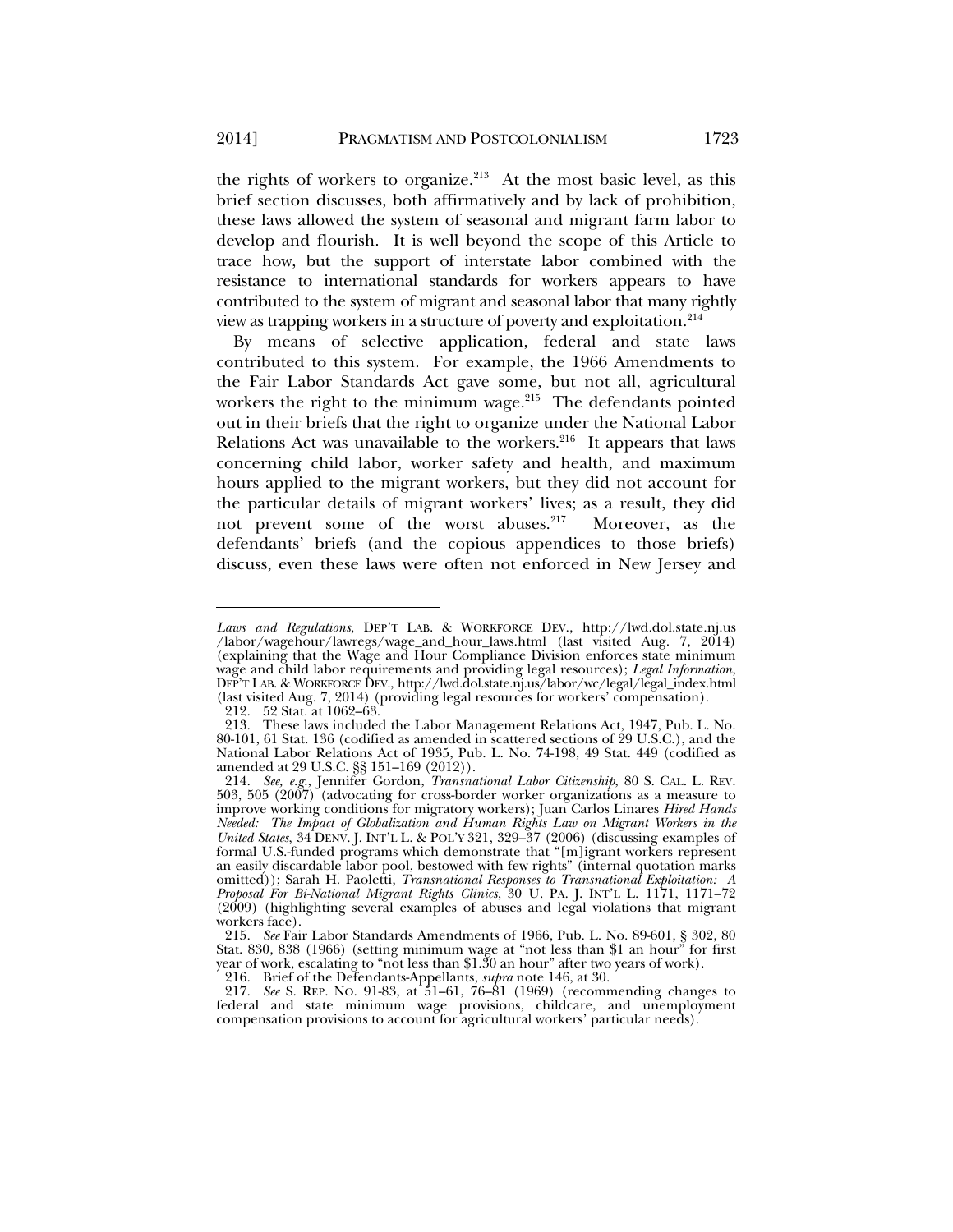across the United States.<sup>218</sup> These were in effect background texts that deeply affected the workers' lives when they were on the job, but that the court did not acknowledge as relevant to its decision. It is particularly remarkable that these laws seemed so invisible given the overriding perception of these workers as defined (indeed, labeled) by their work.

Although the federal labor laws will remain largely unexplored here, they are worth mentioning for two reasons. First, there can be little doubt that these laws reinforced both the political and aesthetic presentations—and representations—that the New Jersey Supreme Court felt were required in the course of protecting the workers. The recognition that the workers could not rely on laws protecting their right to organize or their human rights surely contributed to the court's sense that they had few options and thus required the court's intervention. The paucity of rights in this arena also contributed to the sense of the workers as "trapped."219

Second, the images these laws produced ought to have been much more relevant to the court's property analysis than they were. At a basic level, the workers' rights and needs ought to have served as meaningful counterforces to Tedesco's right to exclude.<sup>220</sup> But it also seems likely that consideration of the workers' rights *as workers* would have fragmented the court's portrayal of them. Some may have had strong claims of labor exploitation against Tedesco; others might not have had them. Some may have been entitled to minimum wage; others might not have been. But pressure to present the strongest and most cohesive claim against Tedesco's right to exclude required the court to avoid these compelling questions. Doing any more in this Article other than to make this basic point would be to engage in a highly hypothetical exercise. But it should be clear at least from this brief discussion that the court's failure to consider labor considerations is a significant cost of failing to paint a more accurate picture of the migrant workers the court sought to protect.

 <sup>218.</sup> *See, e.g.*, FARM WORKER DIV., *supra* note 167, at 4 (stating that farm workers were often abused and victimized by the governmental agencies assigned to assist them); *id.* at 11-19 (describing the inattention by law enforcement agencies to physical abuse by crew leaders and other agents of the employers).

 <sup>219.</sup> *Id.* at 20–21.

 <sup>220.</sup> Indeed, this case is analogous to the famous case of *Local 1330, United Steel Workers of America v. U.S. Steel Corp.*, 631 F.2d 1264 (6th Cir. 1980), in this respect: in both cases, the workers' rights should have limited the property owners' rights. In *United Steel Workers*, the steelworkers' rights should have served as meaningful counterforces to the steel company's right to close the steel mills. 631 F.2d at 1265. Professor Singer discusses this point with respect to *State v. Shack* in Singer, *Reliance Interest*, *supra* note 8, at 676–77.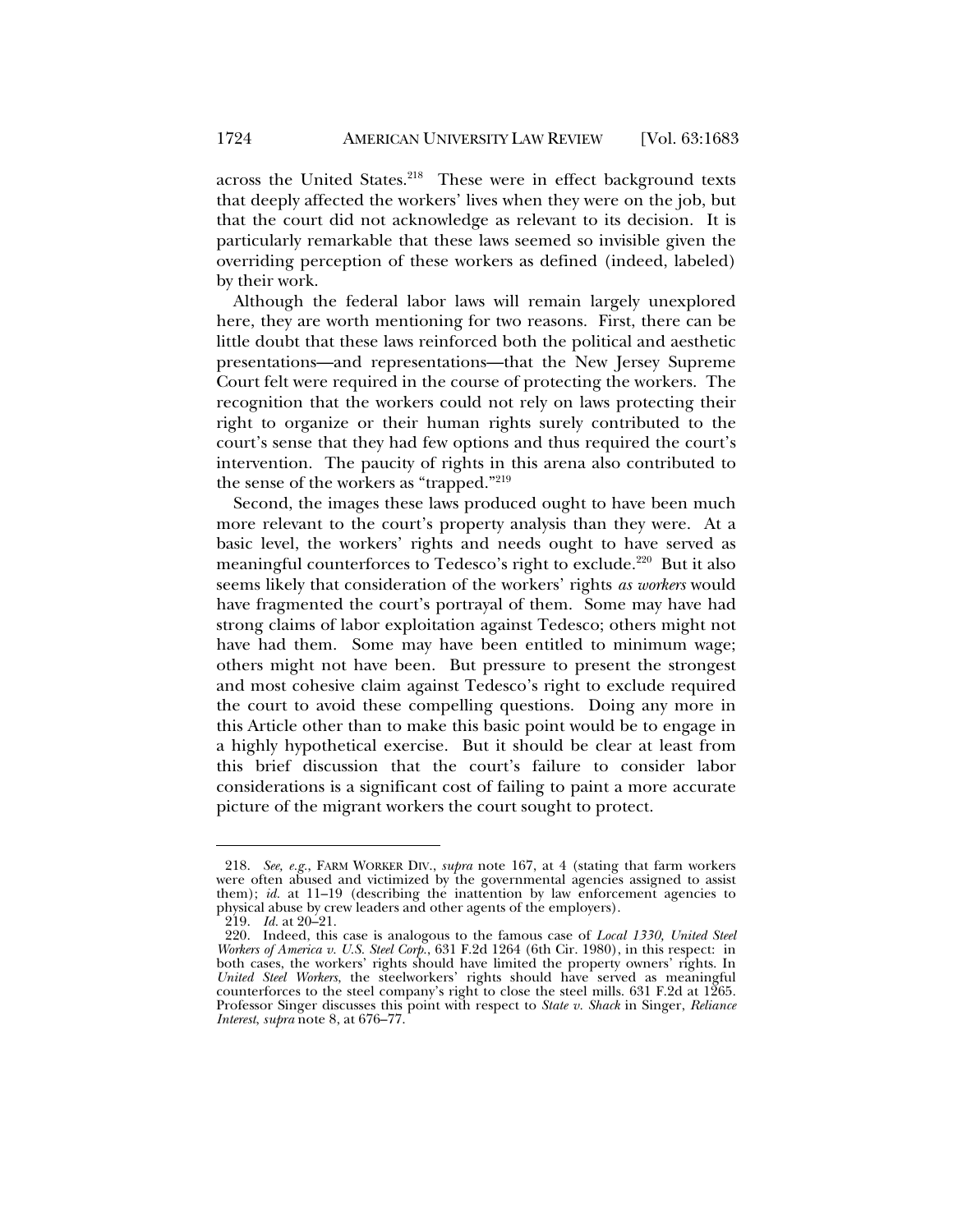# *B. The New Jersey Supreme Court's Opinion*

Modeling Llewellyn's "skilful judge," who with the astute management of "welcome" and "unwelcome" precedents, can build a forceful rationale for her decision,<sup>221</sup> the New Jersey Supreme Court deployed these texts to develop a highly unified and convincing picture of the migrant workers who lived on Tedesco's farm.

The first step was to build a class that had meaningful instrumental value. For this purpose, the federal statutes and their legislative history were enormously helpful because these texts defined the "economic conditions of existence that cut off their mode of life, their interest, and their formation from those of the other classes."222 These economic conditions not only involved the most basic, even reductionist, sense of what constitutes adequate shelter and education, but also a more refined sense of what it means to participate in a new economic and social community so that what the court ultimately expounded upon was the right of the workers "to live with dignity."<sup>223</sup> What the court omitted, except in the most confined sense, was any analysis of whether the workers classified *themselves* in this fashion or whether they identified with this classification.

This representation of the migrant workers also left little or no room for the possibility that they were a liberated class of individuals capable of protecting themselves by means of contract law and norms. Thus, the court pointedly concluded that the rights of the workers were "too fragile to be left to the unequal bargaining strength of the parties."<sup>224</sup> First-year students may wonder why landlord-tenant law was not a perfectly viable basis for the court's decision, but reliance on this strain of jurisprudence would have carried with it too many assumptions about the rights and responsibilities of the class. It would have prevented the court from pursuing the workers' need for the dignification that accompanies middle class life rather than simply the necessities of subsistence.<sup>225</sup>

The consolidating imperative of creating a class thus left the court with no option but to represent the migrant workers. In this respect,

223. State v. Shack, 277 A.2d 369, 374 (N.J. 1971).

 <sup>221.</sup> Llewellyn, *supra* note 127, at 73 ("He *can* throw the decision this way or that. *But not freely*.").

 <sup>222.</sup> Spivak, *Can the Subaltern Speak?*, *supra* note 12, at 276 (internal quotation marks omitted); *see also supra* notes 211–13 and accompanying text (describing, in brief, the purpose of several federal statutes that benefited migrant workers specifically).

 <sup>224.</sup> *Id.* at 374–75. Similarly, the court concluded that "the needs of the occupants may be so imperative and their strength so weak, that the law will deny the occupants the power to contract away what is deemed essential to their health, welfare, or dignity." *Id.* at 372.

 <sup>225.</sup> *Id.* at 373.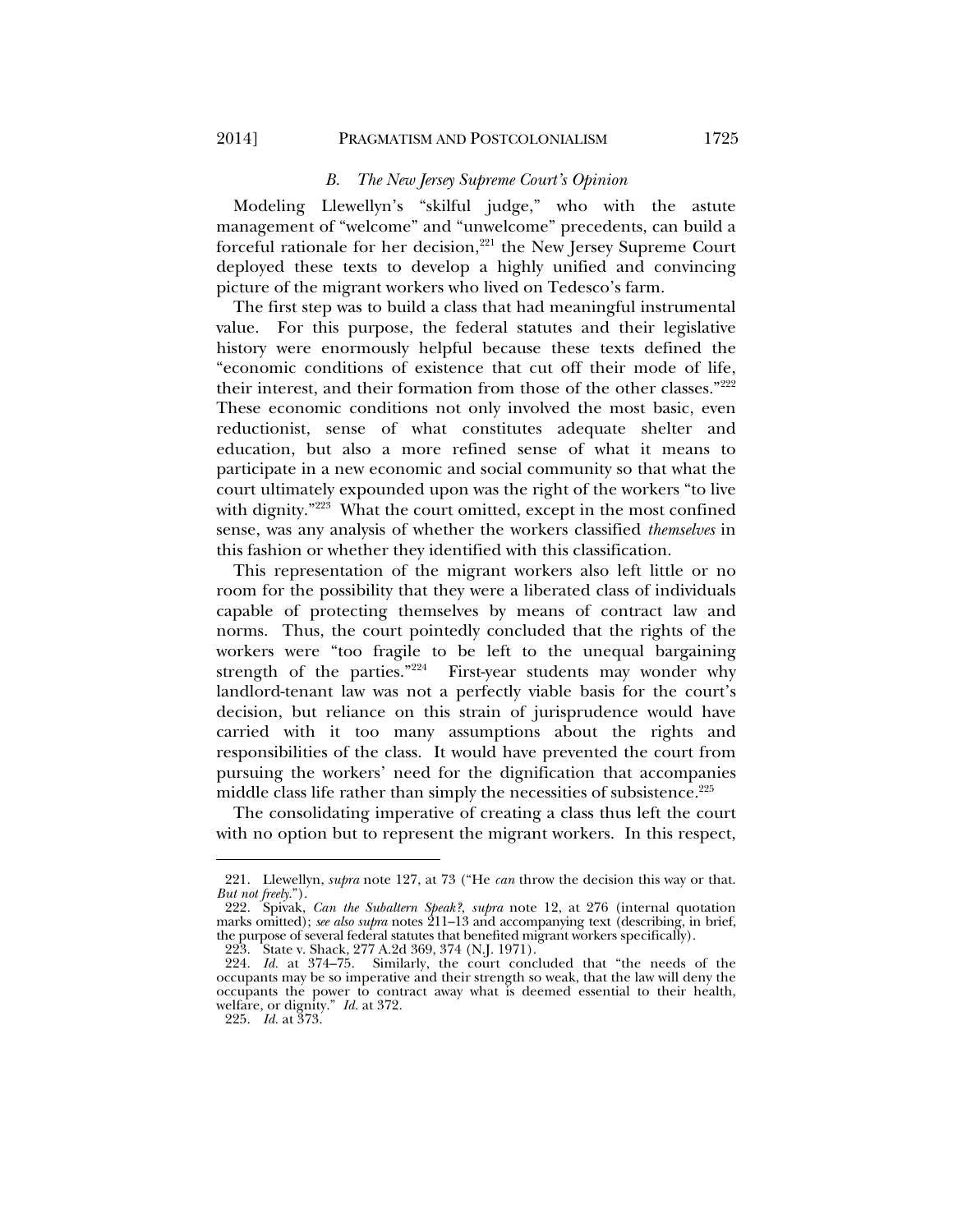the court reenacted exactly what Spivak has argued occurs when a class is and is not a class: "Their representative must appear simultaneously as their master, as an authority over them, as unrestricted governmental power that protects them from the other classes[.]"226

The court used a full range of rhetorical devices to justify this formidable role. It relied on the report of the Governor's task force to further reduce and consolidate the voices of the migrant workers.<sup>227</sup> It defined its own role to protect the "well-being" of the workers as "the paramount concern of a system of law."228 It described the workers, overridingly, as "rootless and isolated," "outside the mainstream," "unorganized[,] and without economic or political power."229

The court's view of its role and of the defendants' role was apparent well before it began to describe its holding. The migrant workers were a voiceless class for whom the court and the defendants had to speak. There was nothing evidently gained or lost from considering what it would have meant to designate the workers as parties to the case. I refer here not to the technical irrelevance of the workers as parties to a criminal case. Rather, reimagining the case a bit more broadly as a civil trespass dispute, I refer to the substantive, *legal* irrelevance of the workers as parties to a case in which the owner's right to exclude clashed with the civil right of association and the more amorphous human right to live with dignity. As a legal matter, individuals other than the workers were better able to represent the workers' rights. The portrait of the workers was more clearly presented by others—Shack, Tejeras, and ultimately, the New Jersey Supreme Court.

As a consequence, there is really no evidence of one or more "subaltern" voices in *State v. Shack*. There are no quotations from trial testimony or affidavits given by the two workers with whom the defendants tried to meet. We have no information about whether the workers preferred to meet in their camp or off-site. We have no information about how important it was to them to meet with the defendants at all. To the extent this absence is arresting for the reader, the court directs the reader's attention to the perception of the workers as unable to speak for themselves: "[t]hey are rootless and voiceless."230 If we look hard, we can find the voice of a single

 <sup>226.</sup> Spivak, *Can the Subaltern Speak?*, *supra* note 12, at 277.

 <sup>227.</sup> *Shack*, 277 A.2d at 373.

 <sup>228.</sup> *Id.* at 372.

 <sup>229.</sup> *Id.* at 372–73.

 <sup>230.</sup> *Id.* at 372.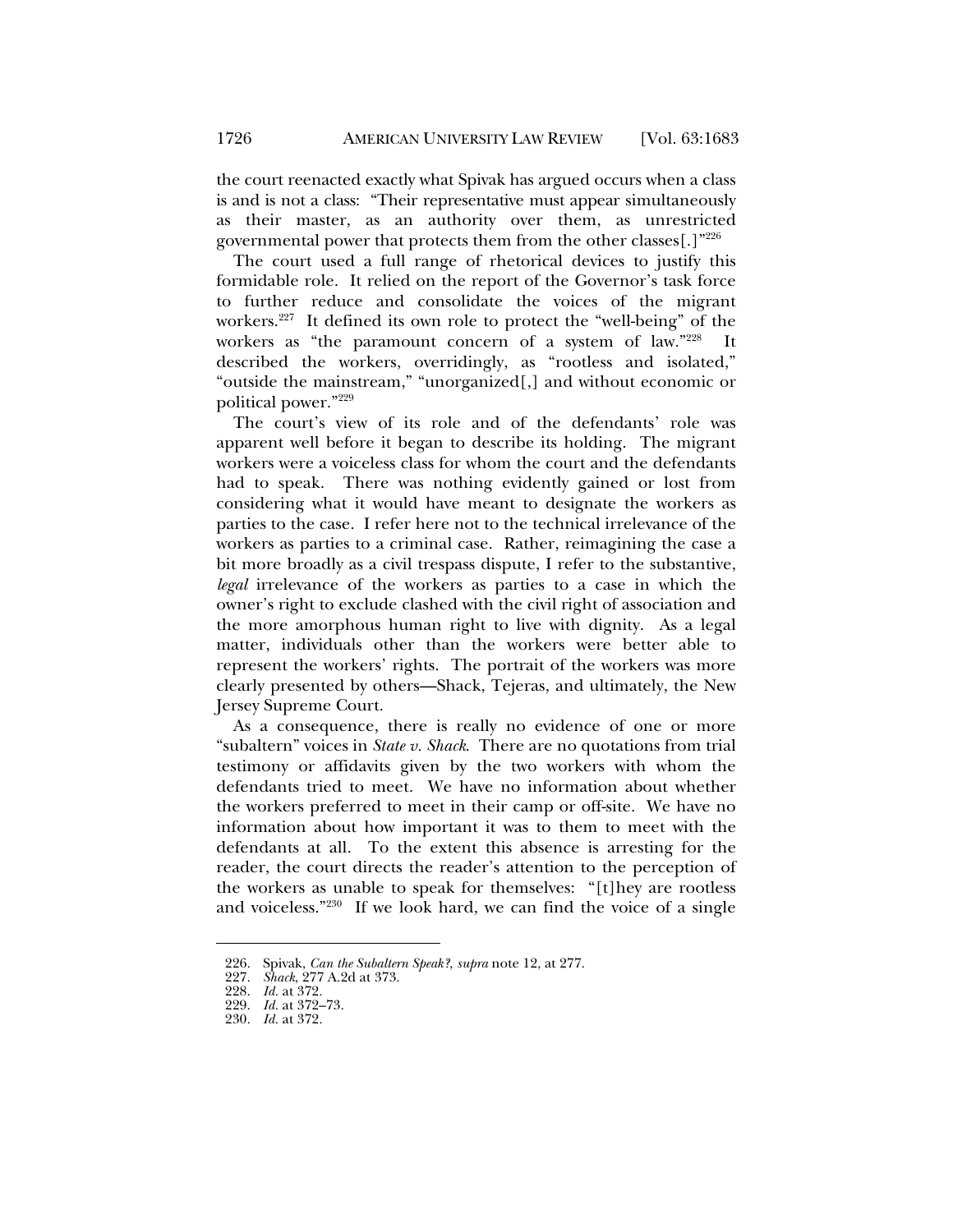seasonal worker in the form of a quotation in the legislative history for the 1967 amendments to the Economic Opportunity Act.<sup>231</sup> As a legal matter, what is so effective about the portrait of the workers is the unified image that it presents. It is clear from this image what the law can do to protect the workers.

### *C. Subaltern Voices: Why Did They Matter in* State v. Shack*?*

The pragmatic posture of this Article requires me to do more than simply argue that the *Shack* court ignored the perspectives of those whom it sought to protect. It requires me to say why that mattered. If the court was able to achieve a significant inroad into rights of exclusion for the benefit of many subordinate non-owners with little or no costs for those among them who fit the category of "subaltern," then (despite Spivak's objections) lawyers might conclude that the court made the right choices. But there were costs—indeed potentially significant costs—and one of the concerning features of the case is that the costs have been so hidden from our view. The purpose of this Section is to illuminate those costs.

In an Article dedicated to unearthing the subaltern voice in property law, it is well to begin by stressing that the bluntest cost of consolidating the voices and interests of the migrant workers—at least in this case—was to produce a holding that explicitly protected only the right of other people to access the workers.<sup>232</sup> The case did not protect the workers' rights outside Tedesco's farm, and it only protected their rights on or to the farm in limited respects. As a doctrinal matter, the case was narrowly engaged with the question of increasing the standard of living of workers in a uniquely private and confined context, namely in a camp on a private owner's property.233 This limitation may well be one reason why the case is cited so infrequently outside of New Jersey, which seems to be one of the few jurisdictions in which migrant workers consistently were housed on the farms where they worked. $234$  The case did not address the needs and rights of workers who left the property except to the extent that it relied on lawyers and other service providers to protect those rights through greater contact at the migrant workers' camps.<sup>235</sup> This

 <sup>231.</sup> *Supra* note 163.

*Shack*, 277 A.2d at 374 (holding that the defendants did not trespass).

 <sup>233.</sup> The holding in the case signals this reality. *Id.* (justifying aid workers' ability to enter on private land to provide services to migrant workers).

 <sup>234.</sup> S. REP. NO. 91-83, at 35 (1969) (stating eighty-six percent of migrant workers do not live on farms).

 <sup>235.</sup> *Shack*, 277 A.2d at 374–75 (detailing only what the employers must do when visitors attempt to aid workers on their property).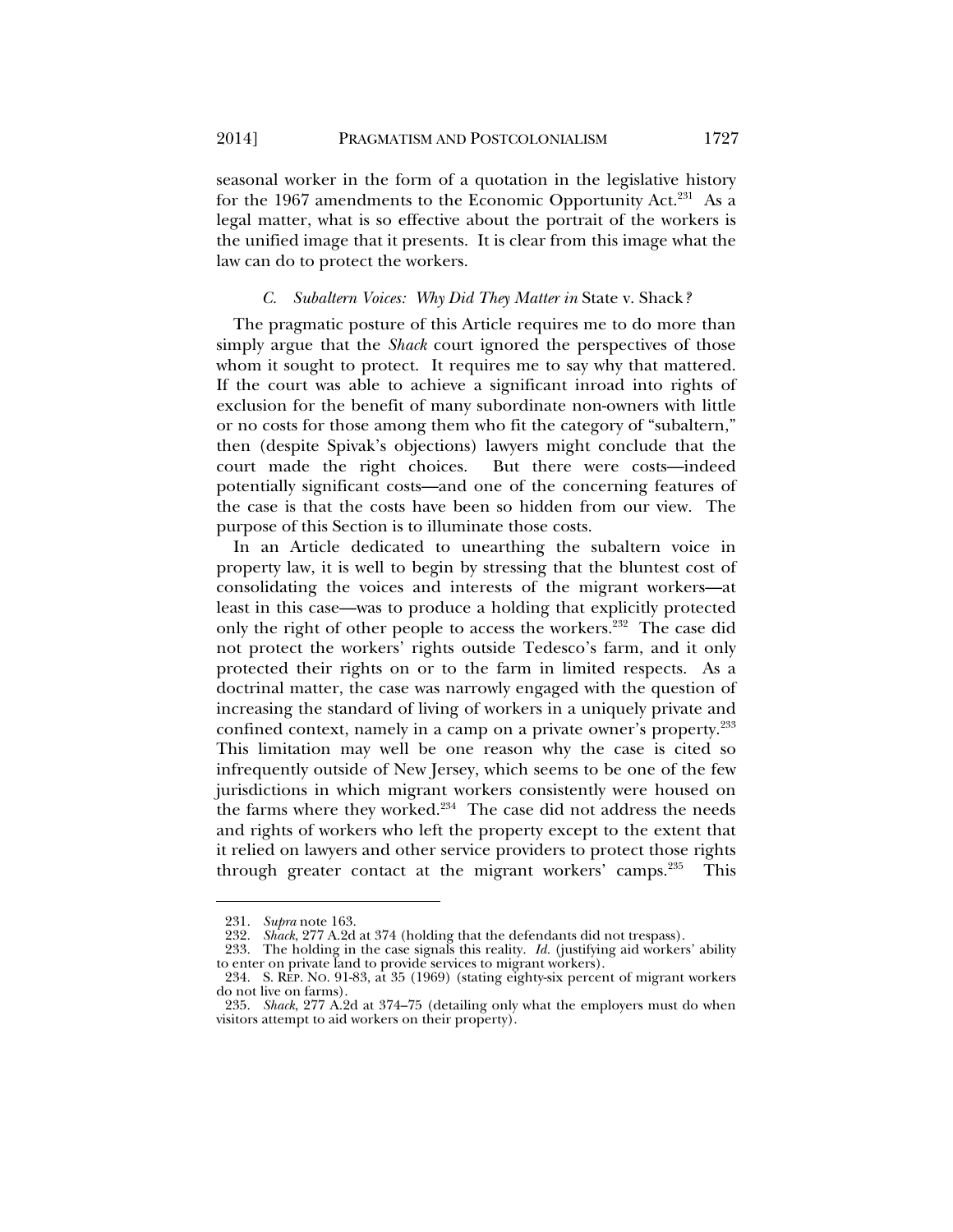protection was an important one, but again, it assumed continuing good will, interest, attention, and *understanding* on the part of the service providers in addressing the workers' most pressing needs.

Moreover, even the protections the case established for the workers on farm camps were incomplete. For example, the defendants' briefs described numerous and egregious examples of summary evictions, where employers required workers and their families to leave their homes with no notice.<sup>236</sup> Given its emphasis on the right of access by others, the court's holding would do nothing to address such deeds by employers. Indeed, it is possible to imagine that a court construing *Shack*'s holding narrowly (but not unreasonably so) could conclude that the case would not prevent an employer from requiring his workers to remain on his farm, so long as such requirements did not rise to the egregious level of false imprisonment or similarly tortious behavior.<sup>237</sup>

In addition to the costs imposed by the particularities of the New Jersey Supreme Court's holding, there is the broader question of what was lost as a result of the court's endorsement of the values and interests expressed in the federal Economic Opportunity Act and the 1967 amendments thereto.<sup>238</sup> One way to pose this question might be to ask what was lost by affiliating important values such as dignity, equality, and freedom with the qualitatively different value of integration. The former set of values could be achieved outside of an integrative framework, although there is certainly a powerful argument that integration is a potent means of protecting such values. But the federal statute consistently presumed that integration was the vehicle for protecting those values.<sup>239</sup>

The answer to this question requires us to contemplate in greater detail the lives of the migrant workers off the farms and indeed beyond their work lives. Given the paucity of qualitative information about the workers, this is not easy to do. But even the statistics can be telling. Although the 1964 and 1967 legislation make nothing of it, the legislative history, especially for the 1964 Act, provides relatively detailed demographics of the migrant workers who worked in the United States during the decade preceding the case. They were predominantly male, although the majority of them traveled with one

 <sup>236.</sup> FARM WORKER DIV., *supra* note 167, at 6.

 <sup>237.</sup> *See* RESTATEMENT (SECOND) OF TORTS § 35 (1977) (defining false imprisonment); DAN B. DOBBS ET AL., THE LAW OF TORTS § 381 (2d ed. 2011) (discussing the elements of the tort of false imprisonment).

 <sup>238.</sup> *Shack*, 277 A.2d at 372–73.

 <sup>239.</sup> *See supra* Part III.A.1 (describing the legislative history of the Economic Opportunity Act).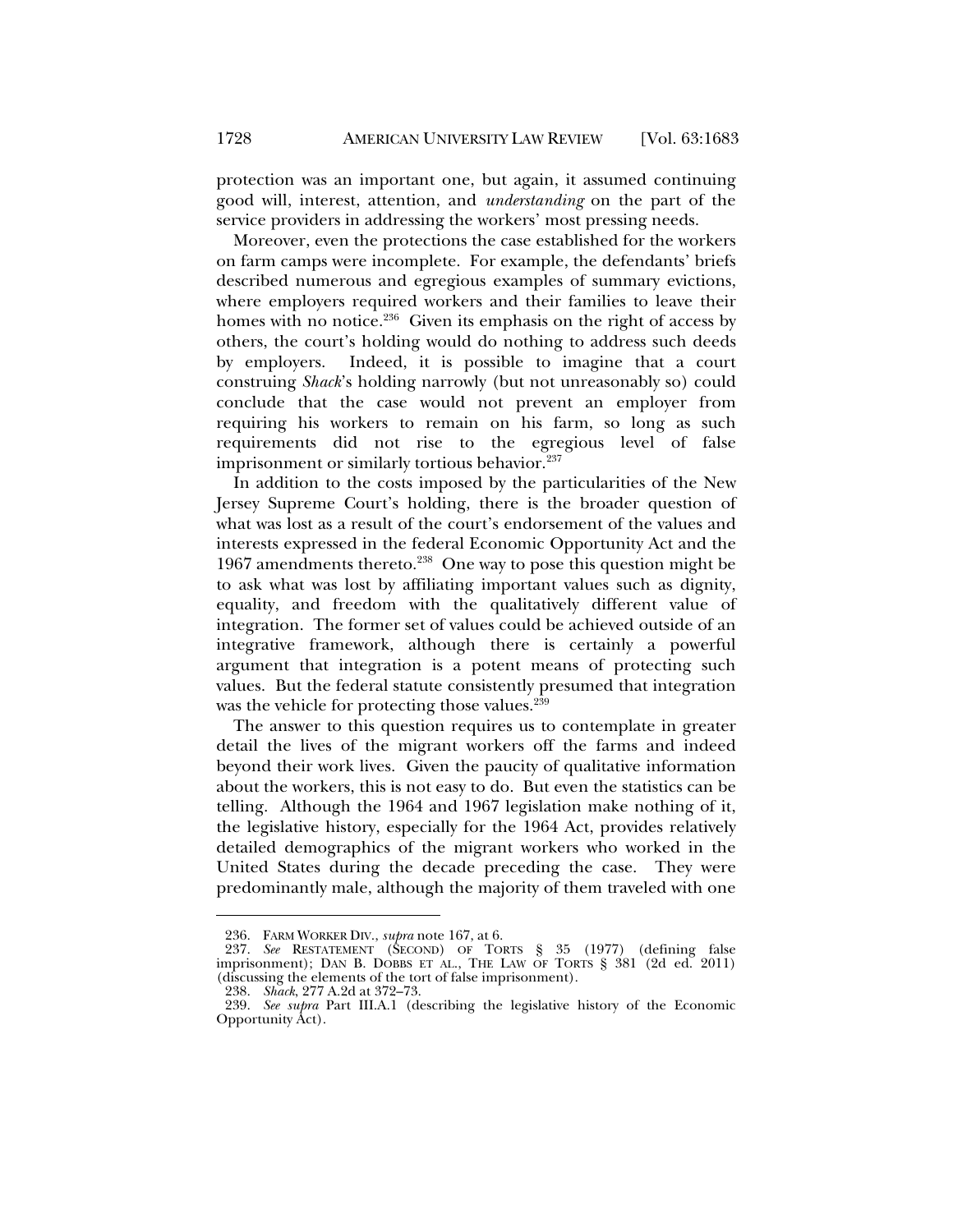or more family members. $240$  A quarter of them were boys, age fourteen to seventeen.<sup>241</sup> Among those of Mexican origin, "many" were "permanent immigrants" but "retain[ed] their residence in Mexico."242 And "some" returned to "permanent homes in Mexico."243 One important message to take from these statistics is that a significant number of workers maintained very strong ties to other countries, and that these ties were often physical, involving both ownership of property and connections with family members in those countries.

It would be reasonable to assume that this subset of workers would have interests both in sending money safely home to other countries and in regularly visiting those countries. $244$  As a corollary, it would be reasonable to assume that these workers would treat the protection of their wages as paramount and perhaps even more important than their own living conditions on the farms. $245$  For residents of the United States, these kinds of protections have long existed in a suite of federal and state laws, including consumer protections for transmitting money by physical mail or electronic means and banking laws for protecting financial transactions,<sup>246</sup> and of course labor and employment laws protecting access to wages earned.<sup>247</sup> But these protections by and large did not exist for the migrant workers because they were typically trying to engage in transactions beyond the borders of the United States.<sup>248</sup>

Rather than addressing these types of financial transactions, however, the federal statute, with its integrationist perspective, contributed tremendous resources to supporting homeownership among migrant workers. The statute developed new sources and kinds of financing opportunities uniquely targeted to the workers, allocating a total of two million dollars for such long-term housing opportunities. $249$  It did so without any apparent attention to how many migrant workers could achieve sufficient wage levels and access

 <sup>240.</sup> S. REP. NO. 91-83, at 5, 8 (1969).

 <sup>241.</sup> *Id.* at 4.

 <sup>242.</sup> *Id.* at 11.

 <sup>243.</sup> *Id.*

 <sup>244.</sup> *See generally* Ezra Rosser, *Immigrant Remittances*, 41 CONN. L. REV. 1, 1 (2008) (proposing that remittance transactions "should be understood as an anti-poverty tool"). 245. *See id.* at 56–61 (discussing the motivations, centering on love, for sending remittances home).

 <sup>246.</sup> *See generally* U.C.C. arts. 3–4 (2013) (creating uniform systems for negotiable instruments and bank deposits and collections).

 <sup>247.</sup> *See supra* Part III.A.3.b (briefly discussing relevant federal laws).

 <sup>248.</sup> *See* Rosser, *supra* note 244, at 28–37 (noting, for example, that in 2004 over thirty billion dollars in remittances were sent from the United States to Latin America).

 <sup>249.</sup> S. REP. NO. 90-563, at 63 (1967).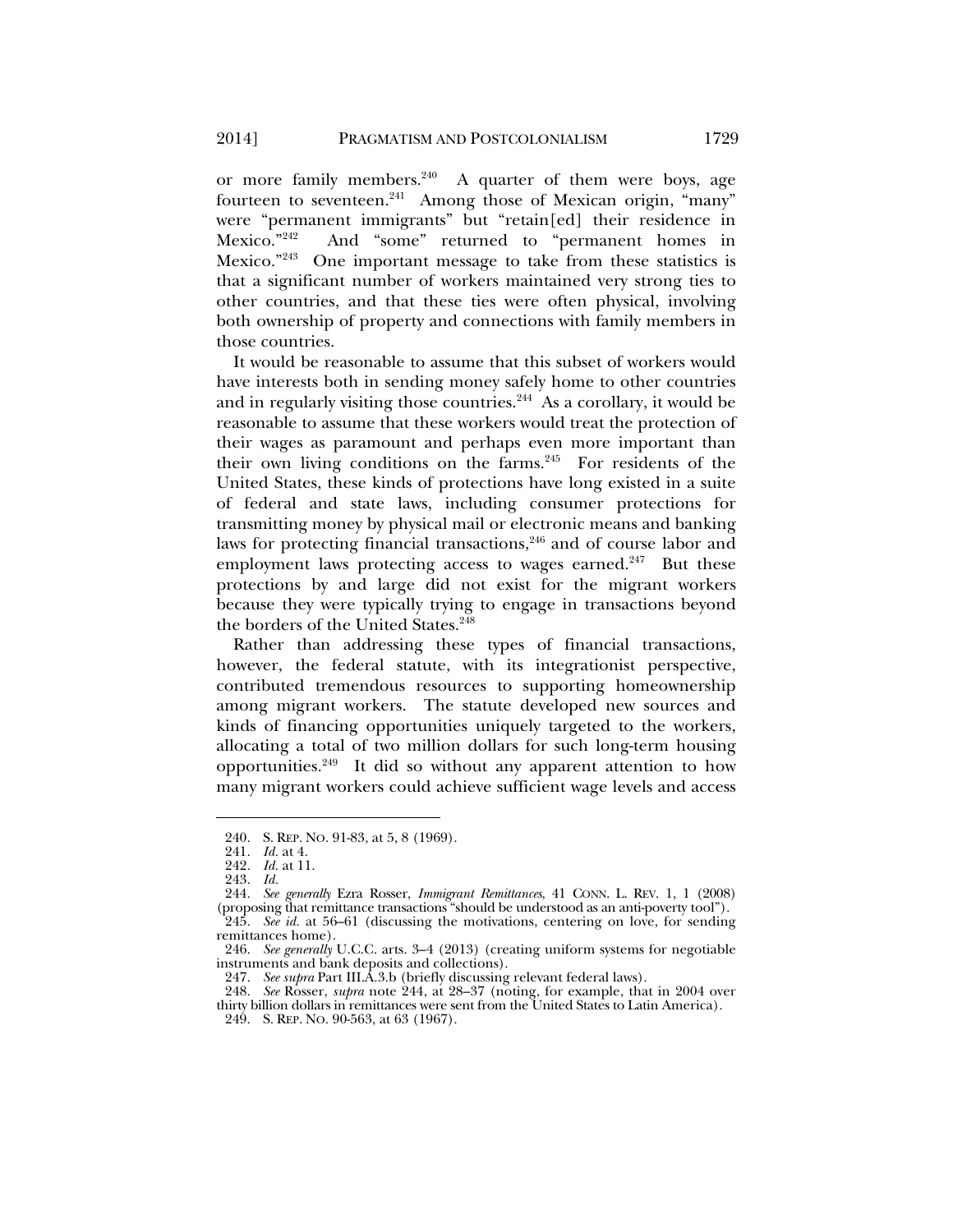to communities to be able to participate in the housing market even with the availability of financing.<sup>250</sup> Equally importantly, it did so without paying attention to how many workers would *want* such opportunities and whether those numbers were commensurate with the resources allocated for such purposes. The same could be said of English-integrative education for the children of the workers, though on this point it is important to acknowledge that a stay of any length in the United States may well have justified teaching the children English as a second language. $251$ 

Meanwhile, these statutes, and federal law more generally, ignored the possibility that a greater number of migrant workers may well have prioritized legal protections for sending remittances to other countries over homeownership opportunities in the United States. It was not until exactly forty years after the New Jersey Supreme Court decided *State v. Shack* that federal law provided limited protections for such transactions. These protections, which required disclosure of all terms in both English and the language of the remittance sender and an error resolution procedure, can be found in the Dodd-Frank Act.<sup>252</sup>

But does that matter? If the federal statute supported by cases such as *State v. Shack* significantly improved housing and work conditions for migrant workers on the farms, does it matter that such achievements were made at the expense of costs such as these? The answer surely must be "yes" if meaningful resources were allocated for purposes of limited value to the workers. It is clear that the emergency response embodied in the 1964 Act was likely helpful to a broad range of workers. In this respect, the original statute had important value. But it is also quite possible that the 1967 Amendments went too far in the wrong direction, redirecting resources for emergency response instead to a subset of workers who sought—and had a good shot at achieving—longer-term integration. As importantly, the 1967 Amendments set the tone for federal law to establish a framework of support for migrant workers and much more broadly for immigrants to the U.S. that was and is blatantly focused on integration into middle class life. This is a cause that many immigrants clearly endorse and share but also one that left out a subset of migrant workers and that continues to leave out a subset of

 <sup>250.</sup> *Id.* at 62.

 <sup>251.</sup> S. REP. NO. 88-1218, at 30 (1964).

 <sup>252.</sup> Dodd-Frank Wall Street Reform and Consumer Protection Act, Pub. L. No. 111-203, § 1073, 124 Stat. 1376, 2060, 2063 (2010) (codified in scattered sections of 15 U.S.C.).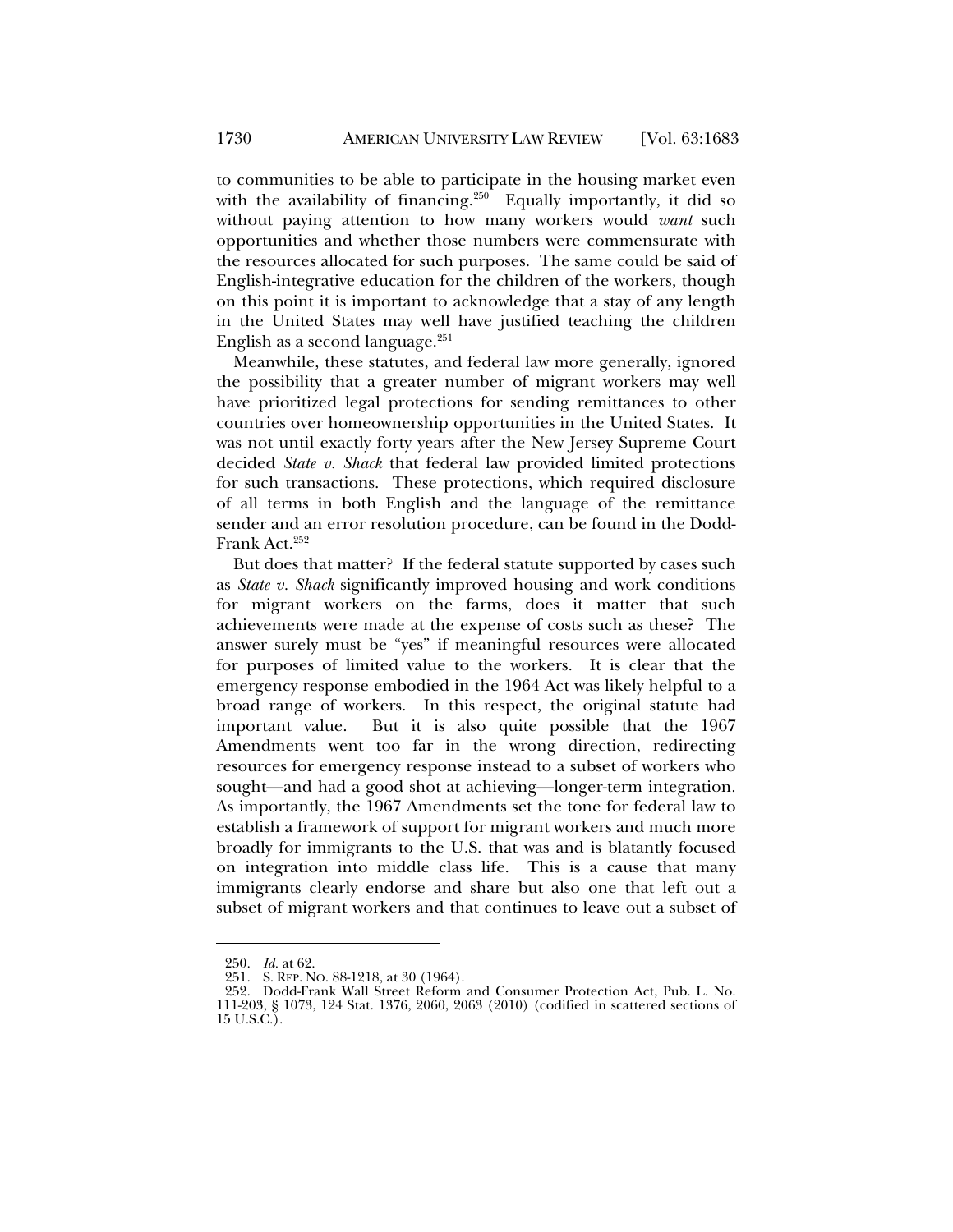immigrants. In this respect, the 1967 Amendments particularly contributed to a significant gap in federal law that still exists today.

As for the case as distinguished from the federal statutes, the New Jersey Supreme Court's use of the federal statutes as a means of bolstering its analysis of Tedesco's rights makes plain that the case was about property law. It was not a case responding to the full range of actual needs and interests of the workers. And this focus on property law relates to a more abstract cost that this Article proposes merely to name rather than explicate. The consolidating effect of the court's analysis, which focuses attention on owner versus nonowner, extends beyond just the law of ownership. While statutes such as the Economic Opportunity Act may have had far greater force in immigration reform than individual cases such as *State v. Shack*, it was no doubt affirming that the portrait the case painted was so similar to that painted by the federal statutes. The case and the statutes supported each other in assuming a cohesive and comprehensive understanding of the workers. The query, of course, is whether that understanding was, in important respects, false.

### IV. PRAGMATIC POSTCOLONIALISM IN RATIONAL LAWMAKING

This Part is the prescriptive complement to the postcolonialist critique in Part III. My purpose here is to further develop and then apply the pragmatic postcolonialist framework. For this purpose, I turn in Section A to another important property law case. Though it is not as iconic as *State v. Shack*, *Hilder v. St. Peter* presents a very different approach to representing the voice of the individual seeking relief. In so doing, the case provides a basis for developing my proposed theoretical framework into an instrument that is convenient to use in actual decision-making. In Section B, I evaluate the three devices that I argue are central to applying a pragmatic postcolonialist approach in property law. Finally, in Section C, I apply these three devices to *State v. Shack.* 

#### *A.* Hilder v. St. Peter *as an Example of Pragmatic Postcolonialism*

Perhaps the best vehicle for exploring whether it is possible for property law to create more space for subaltern voices is to look for a case that evinces more of a connection to one or more voices that may have been subaltern. This section embodies such an effort by subjecting the case of *Hilder v. St. Peter* to the same analytical test imposed on *State v. Shack* in Part III of this Article. *Hilder* was an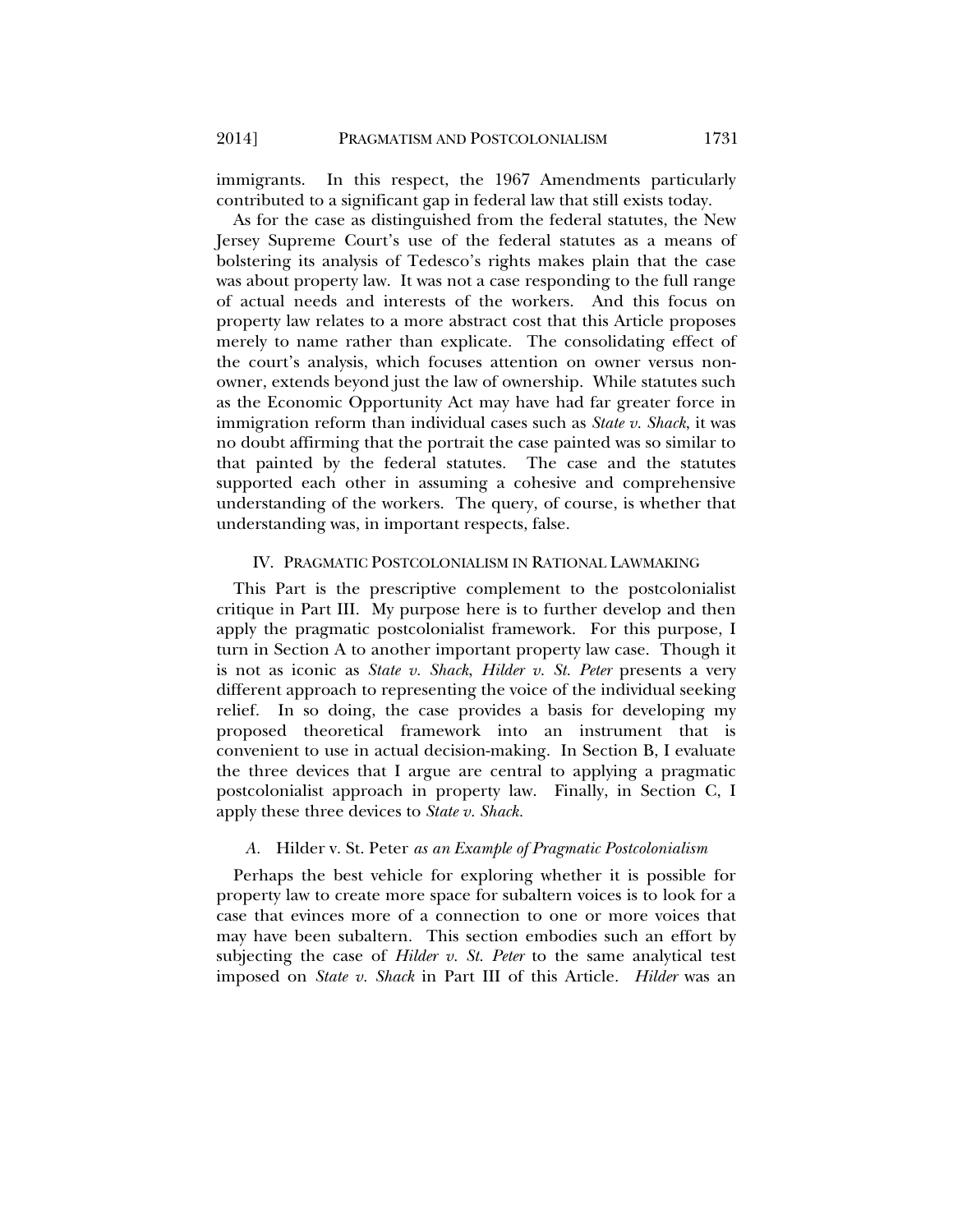important contribution in the group of cases, beginning with *Javins v. First National Realty Corp.*, 253 that established the implied warranty of habitability as a powerful protection for residential tenants. It is a case brought by a woman against her landlords for their failure to provide her and her family with a habitable apartment.254

It is not clear whether the plaintiff, Ella Hilder, was in fact "subaltern," even as defined using the broader and more modern definitions of that term.255 We know a great deal more about Hilder than we do about the migrant workers with whom Shack and Tejeras tried to meet. But we still do not know most of the central facts that would allow us to divine her membership in such a class. This is both a strength and a weakness of my theoretical model. It is a strength because my use of *Hilder* ought to demonstrate the accessibility of subaltern perspectives by means of the legal devices I discuss. Even a case that failed to answer the basic question of subaltern status can point us in the direction of protecting subaltern voices. But *Hilder* is also a weakness in my analysis because it does not provide a wholly successful demonstration of pragmatic postcolonialism. We cannot know, for example, whether the remedies that the *Hilder* court suggested actually protected subalternity. Such a demonstration must be left to other analyses.

#### *1. Differing representations*

#### *a. The plaintiff's testimony*

The difference between *Shack* and *Hilder* in their preservation of "voice" becomes immediately apparent when one begins to consider the very different representation of the plaintiff by the Vermont Supreme Court in *Hilder*. Most palpably, one of the parties in the case, the plaintiff Ella Hilder, was also one of the ultimate targets of the Supreme Court of Vermont's protection.256 In contrast to *Shack*, therefore, it was much more natural for one of the relevant "texts" in this case to be the plaintiff's own testimony. This text, indeed, was where the court's opinion began.

After introducing the basis for appeal by the defendants-landlords, the court immediately provided an "uncontested" description of the

 <sup>253. 428</sup> F.2d 1071 (D.C. Cir.).

 <sup>254.</sup> *Hilder v. St. Peter*, 478 A.2d 202, 205–06 (Vt. 1984). The court quite clearly was also targeting Hilder's children, as well as other tenants in the State of Vermont. *Id.* at 208 (explicitly adopting the implied warranty of habitability in Vermont).

 <sup>255.</sup> *See supra* Part II.A (analyzing the problem of representing subaltern voices). 256. *Hilder*, 478 A.2d at 206 (using the implied warranty of habitability as a basis for protecting the plaintiff).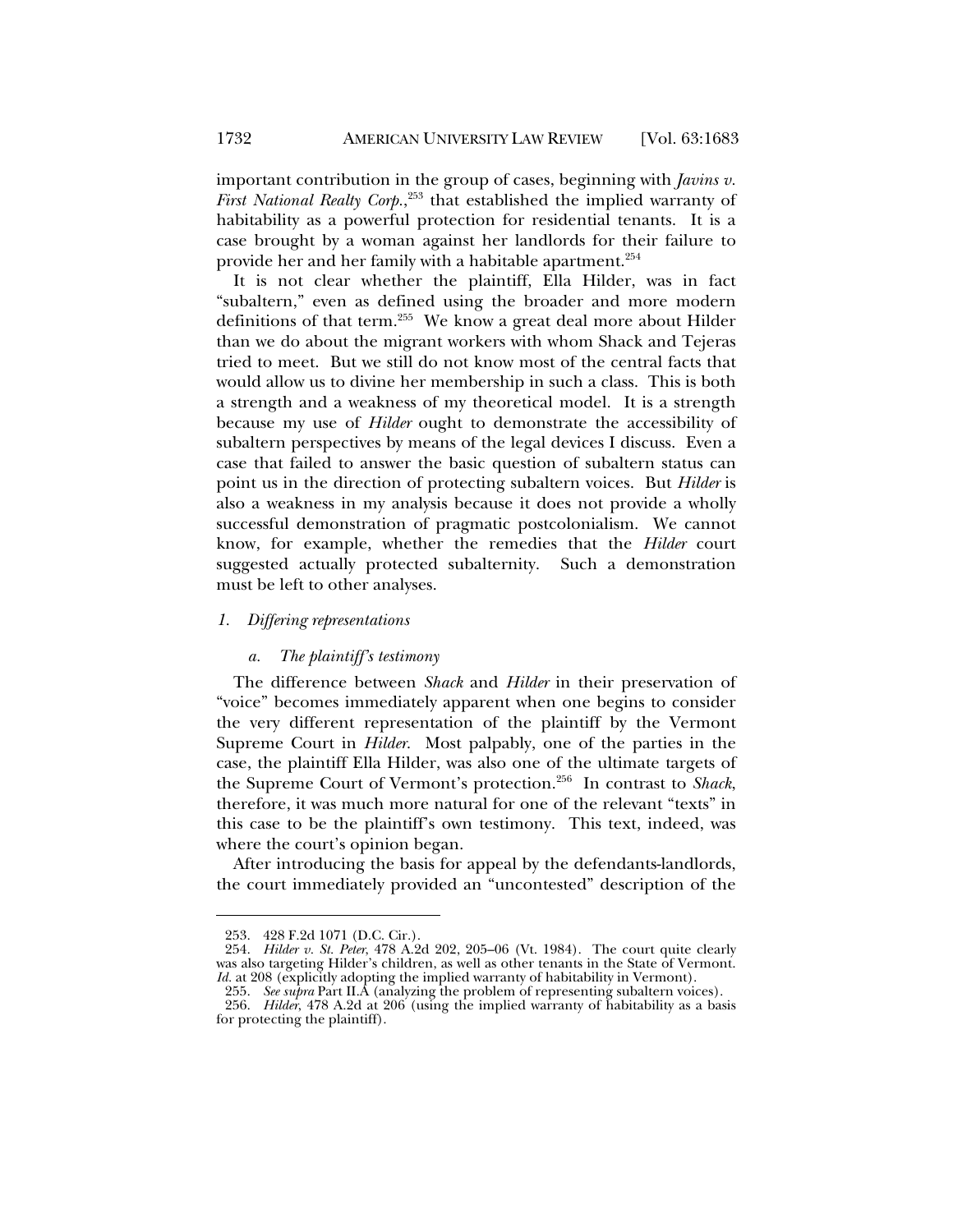facts that drew extensively from the plaintiff's testimony.<sup>257</sup> As the court described, the plaintiff, her three children, and a newborn grandson lived in two different apartments in a building owned by the defendants (who were a married couple) for a period of twentyfive months.258 The court described:

Upon moving into the apartment, plaintiff discovered a broken kitchen window. Defendant promised to repair it, but after waiting a week and fearing that her two year old child might cut herself on the shards of glass, plaintiff repaired the window at her own expense. Although defendant promised to provide a front door key, he never did. For a period of time, whenever plaintiff left the apartment, a member of her family would remain behind for security reasons. Eventually, plaintiff purchased and installed a padlock, again at her own expense. After moving in, plaintiff discovered that the bathroom toilet was clogged with paper and feces and would flush only by dumping pails of water into it. Although plaintiff repeatedly complained about the toilet, and defendant promised to have it repaired, the toilet remained clogged and mechanically inoperable throughout the period of plaintiff's tenancy. In addition, the bathroom light and wall outlet were inoperable. Again, the defendant agreed to repair the fixtures, but never did. In order to have light in the bathroom, plaintiff attached a fixture to the wall and connected it to an extension cord that was plugged into an adjoining room. Plaintiff also discovered that water leaked from the water pipes of the upstairs apartment down the ceilings and walls of both her kitchen and back bedroom. Again, defendant promised to fix the leakage, but never did. As a result of this leakage, a large section of plaster fell from the back bedroom ceiling onto her bed and her grandson's crib. Other sections of plaster remained dangling from the ceiling. This condition was brought to the attention of the defendant, but he never corrected it. Fearing that the remaining plaster might fall when the room was occupied, plaintiff moved her and her grandson's bedroom furniture into the living room and ceased using the back bedroom. During the summer months an odor of raw sewage permeated plaintiff's apartment. The odor was so strong that the plaintiff was ashamed to have company in her apartment. Responding to plaintiff's complaints, Rutland City workers unearthed a broken sewage pipe in the basement of defendants' building. Raw sewage littered the floor of the basement, but defendant failed to clean it up. Plaintiff also

 <sup>257.</sup> *Id.* at 205–06. *See also* Transcript of Record at 6–22, *Hilder*, 478 A.2d 202 (No. 82-440).

 <sup>258.</sup> *Hilder*, 478 A.2d at 205.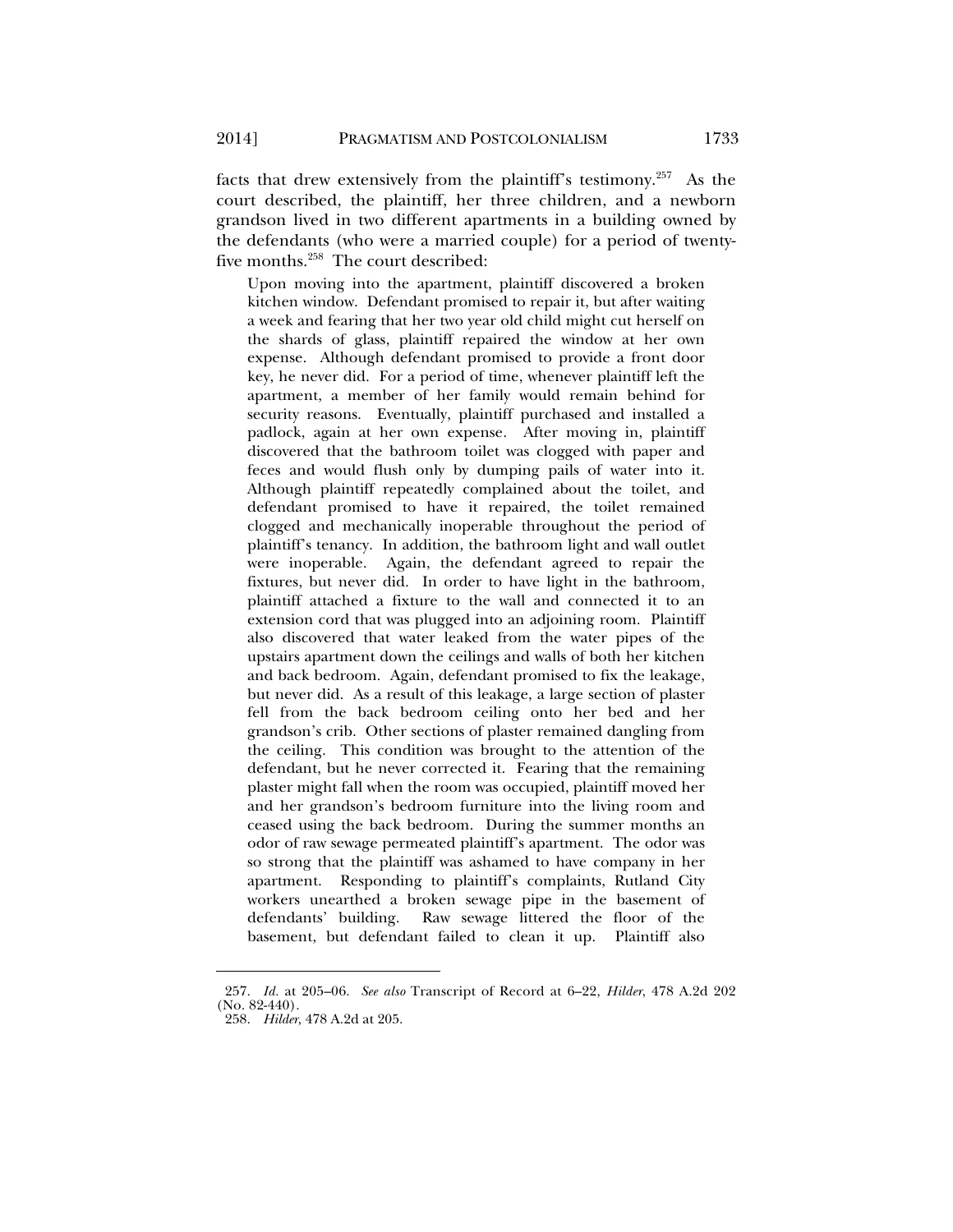discovered that the electric service for her furnace was attached to her breaker box, although defendant had agreed, at the commencement of plaintiff's tenancy, to furnish heat. $259$ 

Several features about the plaintiff's testimony as "text" are relevant, especially when contrasted with the texts used to represent the migrant workers in *State v. Shack*. First, the portrait that was presented of the plaintiff and her family was quite detailed. There was very little question who the plaintiff was, what had happened, and why she was pursuing legal relief. The kinds of basic questions one might ask about the migrant workers in *Shack*—How long had they lived on the property? Did they have children? How did their legal problems arise?—were easily answered by the statement of the facts in *Hilder*. Second, this description of the plaintiff was not translated into a more abstract portrait of people "like her." Obviously, the fact that the picture of the plaintiff was taken largely from the plaintiff's own testimony rendered superfluous the question of whether that picture actually "represented" the lived experience of the plaintiff and her children. Contrast this with the picture of migrant workers presented by Dr. Coles in the legislative history for the 1967 Amendments to the federal Economic Opportunity Act<sup>260</sup> or even with the claims made by the defendants about the migrant workers in *State v. Shack*. 261 The lens of interpretation was not required in *Hilder*. There was no need for such an abstraction.

Third, it was very clear from the plaintiff's testimony that she herself had articulated the legal and political representation, *vertreten*, that she desired. It was plain that the plaintiff desired a more decent form of housing than the defendants had afforded her over the prior two years.<sup>262</sup>

Fourth, therefore, the portrait, *darstellen*, that was presented was narrowly tailored to the legal question before the court. While the court did not have occasion to examine the broader set of reasons that resulted in the plaintiff having no option but to live in defendants' apartments, the court did work hard to connect the plaintiff's lived experience to her legal experience. In part, that effort was accomplished by choice of legal question. In part, as I will

 <sup>259.</sup> *Id.* at 206.

 <sup>260.</sup> *See supra* note 168 and accompanying text (describing Dr. Coles's psychological portrait of migrant workers as distinct from American citizens in a variety of ways).

 <sup>261.</sup> *See generally* Brief of the Defendants-Appellants, *supra* note 146, at 29 (citing the difficulty of working with migrant workers due to their "cultural alienation").

 <sup>262.</sup> *Hilder*, 478 A.2d at 206 (listing examples of ways the plaintiff attempted to rectify her deplorable living conditions when the defendant repeatedly failed to correct problems).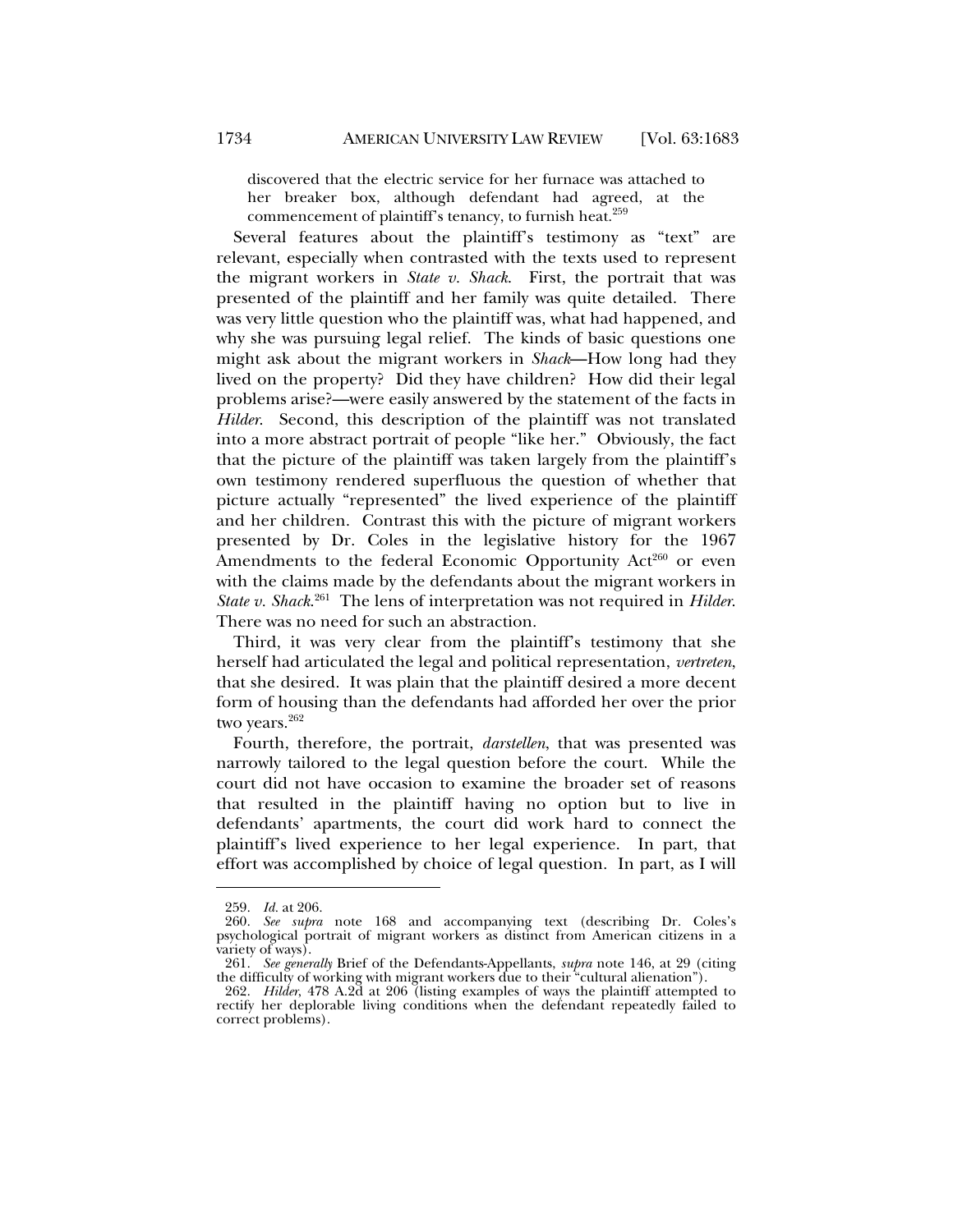discuss below, it was accomplished by the choice of remedies that the court preserved for the plaintiff.

Fifth, and again in contrast to the portrait presented of migrant workers by the 1967 Amendments to the Economic Opportunity Act, the portrait that emerged of the plaintiff was as someone who was neither incompetent nor in need of being "fixed." Rather, it was of someone who required the aid of a court to prevent the defendants from acting on their avarice.

#### *b. Vermont landlord-tenant law*

As in *State v. Shack*, a second "text" that the court had before it in *Hilder* was state landlord-tenant law—this time, the law of the State of Vermont. Also as in *Shack*, the use of this text raised the question of whether the representation of tenants within this area of law captured the voice(s) of the particular parties who claimed that status. $263$ 

Just as in New Jersey, Vermont law in 1984 was bending in the direction of recognizing leases as a form of contract, thereby importing all of the norms of contract law into this form of property conveyance. But rather than rejecting these norms as the Supreme Court of Jersey did in *Shack*, the *Hilder* court embraced and ultimately used them as a vehicle for preserving the plaintiff's voice in that case.<sup>264</sup>

In Vermont, the legal recognition of leases as contracts followed the path laid by the iconic case of *Javins v. First National Realty Corp.* and its progeny. Such a trajectory began with the important recognition that it no longer reflected reality to enforce the principle of *caveat lessee* where the tenant was typically not a farmer "capable of making whatever repairs were necessary to his primitive dwelling."265 Rather it was the landlord who was "more familiar with the dwelling unit and mechanical equipment attached to that unit, and [was] more financially able to 'discover and cure' any faults and breakdowns."266 The designation of leases as a form of contract therefore justified eliminating the requirement that a tenant's choices when faced with inferior living conditions were to abandon the premises and stop paying rent or to remain and continue to pay rent.<sup>267</sup>

 <sup>263.</sup> *Id.* at 208, 211 (noting that the legislature has officially recognized the need for adequate housing to protect public health and safety).

 <sup>264.</sup> *Id.* at 208–09, 211 (holding that a lease of a residential dwelling "creates a contractual relationship between the landlord and tenant" and that contract remedies are available for breach of these agreements).

 <sup>265.</sup> *Id.* at 207.

 <sup>266.</sup> *Id.*

 <sup>267.</sup> *Id.*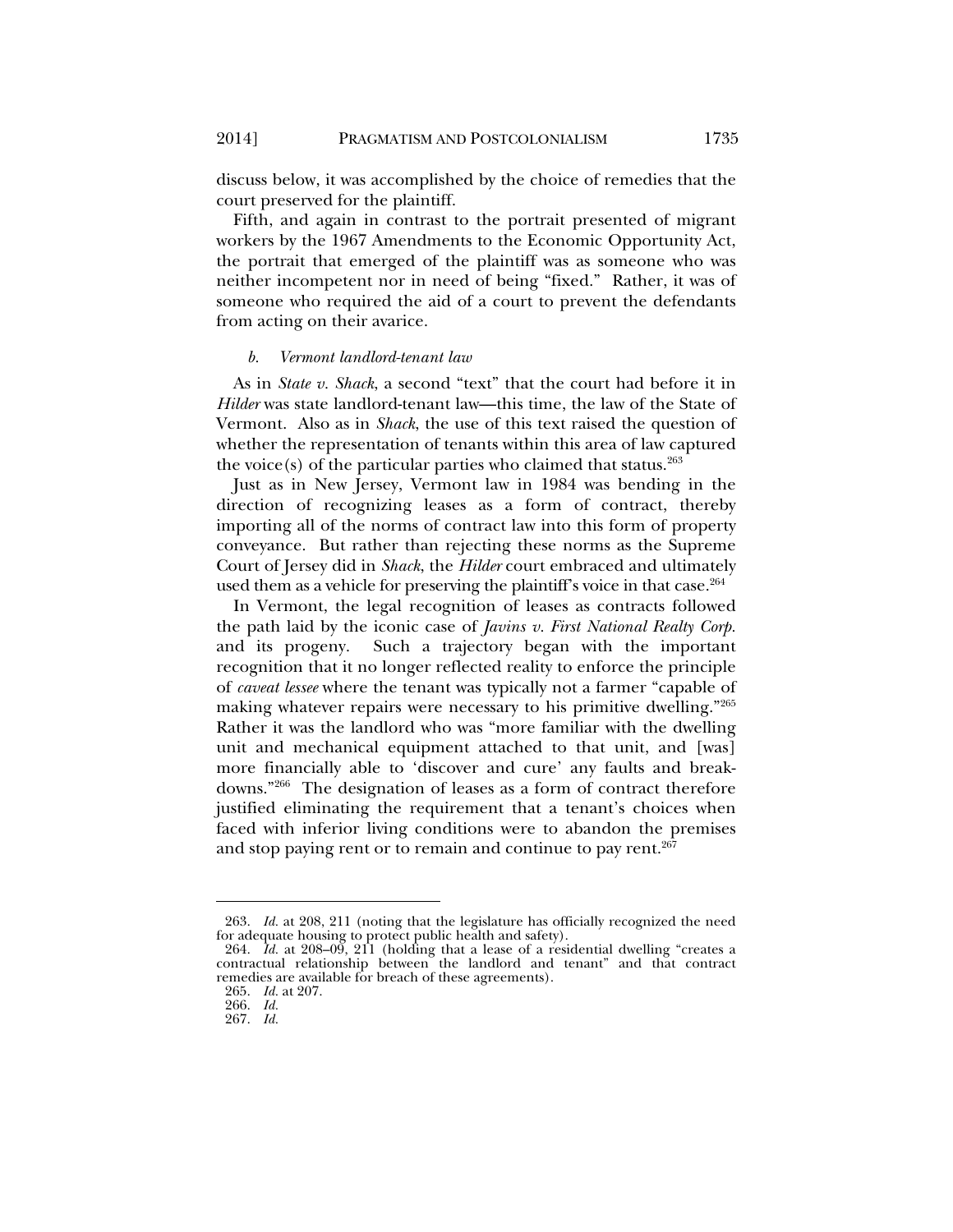Instead, under Vermont law, parties to leases had the right to avail themselves of the covenants, implied terms, and prevailing norms undergirding contract law, as well as contract remedies.<sup>268</sup> For consumer products and services, such implied terms and covenants included the important warranties of quality (such as fitness and merchantability), which the *Javins* court identified in the lease context to amount to an implied warranty of habitability.<sup>269</sup> As for remedies, the court claimed to follow Vermont law in holding that, because "the lease of a residential dwelling creates a contractual relationship between the landlord and tenant, the standard contract remedies of rescission, reformation and damages are available to the tenant when suing for breach of the implied warranty of habitability."270

At the same time, in recognizing the contractual nature of residential leases, Vermont law was quite specific in its understanding of the type of contract at issue in this context. These were consumer contracts, practically in the nature of contracts of adhesion. The *Hilder* court followed *Javins* and other warranty of habitability cases in recognizing that tenants in residential leases were "virtually powerless to compel the performance of essential services."<sup>271</sup> Residential leases under the landlord-tenant law of Vermont thus fell within a special category of contract law in which one party received additional statutory and common law protections as a result of her inferior bargaining status.272 In Vermont, this recognition came in the form of a statutory pronouncement:

[S]ubstandard and decadent areas exist in certain portions of the state of Vermont and ... there is not ... an adequate supply of decent, safe and sanitary housing for persons of low income and/or elderly persons of low income, available for rents which such persons can afford to pay . . . this situation tends to cause an increase and spread of communicable and chronic disease . . . [and] constitutes a menace to the health, safety, welfare and comfort of the inhabitants of the state and is detrimental to property values in the localities in which it exists  $[.]^{273}$ 

 <sup>268.</sup> *Supra* note 264.

 <sup>269.</sup> Javins v. First Nat'l Realty Corp., 428 F.2d 1071, 1075–78, 1080 (D.C. Cir. 1970) ("Contract principles established in other areas of the law provide a more rational framework for the apportionment of landlord-tenant responsibilities; they strongly suggest that a warranty of habitability be implied into all contracts for urban dwellings." (footnote omitted)).

 <sup>270.</sup> *Hilder*, 478 A.2d at 209.

 <sup>271.</sup> *Id.* at 207 (internal quotation marks omitted); *see also Javins*, 428 F.2d at 1079 (describing a lease as a contract).

 <sup>272.</sup> *Javins*, 428 F.2d at 1079–80; *Hilder*, 478 A.2d at 209.

 <sup>273.</sup> *Hilder*, 478 A.2d at 208 (first, second, third, fourth, and fifth alterations in original) (citation omitted).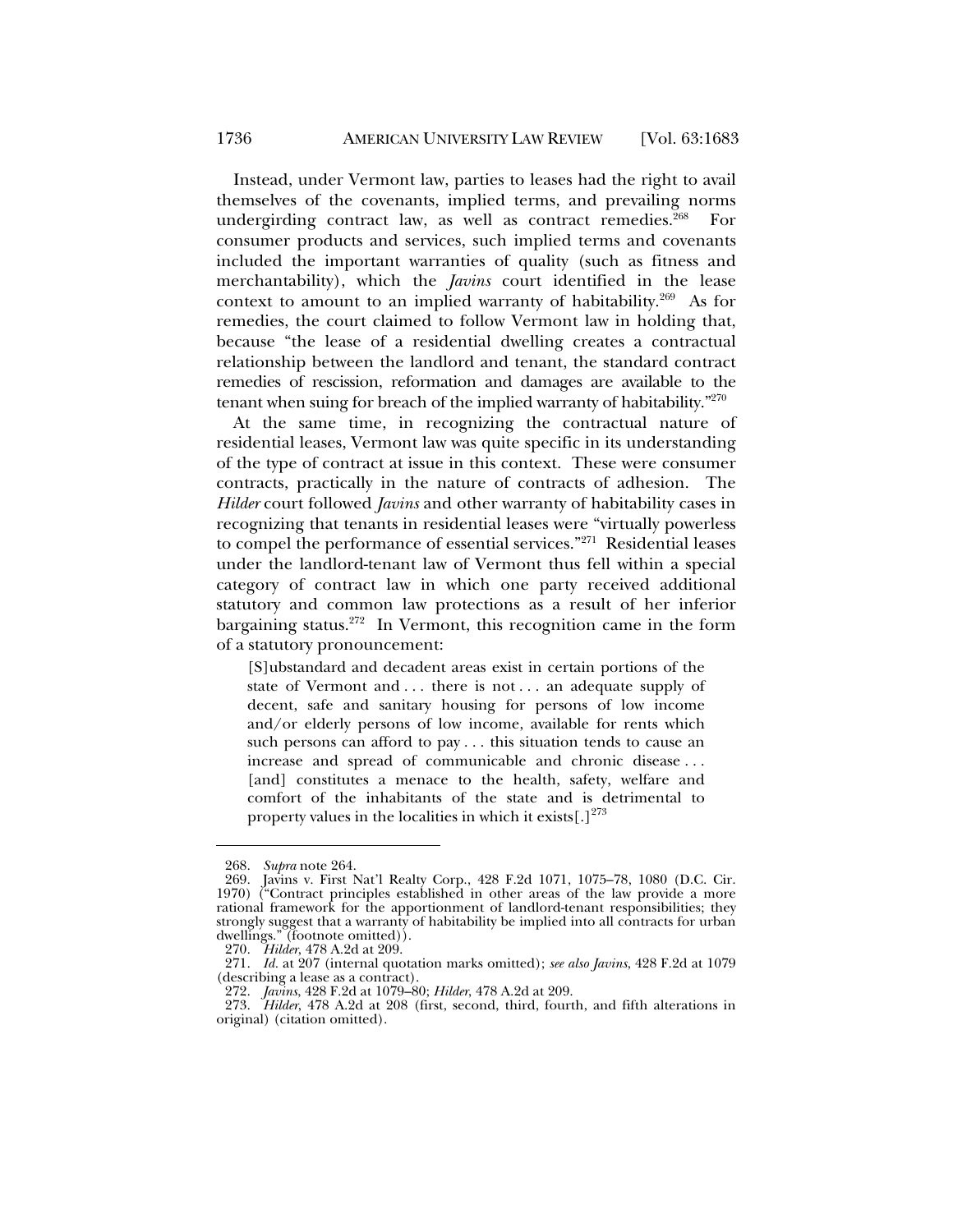The *Hilder* court identified this special species of contract with particular remedies that were not necessarily available in other contractual settings. One clear example that existed in Vermont law was the important remedy of rent abatement.<sup>274</sup> By connecting this remedy to a breach of warranty claim, the court firmly eliminated the property law requirement that a tenant must abandon an apartment to avoid paying rent. $275$ 

Through what may have been a happy accident, the portrait of tenants that emerges from the court's presentation of Vermont landlord-tenant law is noteworthy from a postcolonialist perspective. Even though the law effectively defined a class of tenants in need of legal protections, that definition was relatively narrow in its scope and imagery.<sup>276</sup> The purpose of the representation was merely to afford enough protections to tenants to allow them access to safe, decent, and sanitary housing, although that may well have meant different things in different contexts. There was no obvious broader agenda, such as economic or political integration or even poverty alleviation. This allowed for a class definition narrowly tailored to the political purpose. At the same time, the vision of tenants under Vermont law was also pluralist. At a basic level, while it was clear that the class of tenants at issue consisted of city dwellers, not farmers, $277$  the court acknowledged that some were elderly, some were of low income, some had relatively more bargaining power and sophistication, and some had less.<sup>278</sup> This recognition matched the law: while confirming that a lease was a form of contract, the court also found it to be a contract regularly used by parties with unequal bargaining power.279 Thus, what we see in Vermont law is a baseline definition of a basic class deserving of protection by means of consumer warranties. But beyond that baseline, there is a recognition that tenants within the class are different. There is a basic pluralism of needs discernable in the Vermont jurisprudence.

#### *2. The Supreme Court of Vermont's opinion*

In working with these two texts—these two different portraits of tenants in Vermont—the *Hilder* court made some markedly different choices from those made by the *Shack* court. One explanation for the

 <sup>274.</sup> *Id.* at 209–10.

 <sup>275.</sup> *Id.* at 210 n.3.

 <sup>276.</sup> *See id.* at 208 (tying the class definition very specifically to the questions of harm and remedy).

 <sup>277.</sup> *Id.* at 207.

 <sup>278.</sup> *Id.* at 208.

 <sup>279.</sup> *Id.* at 207.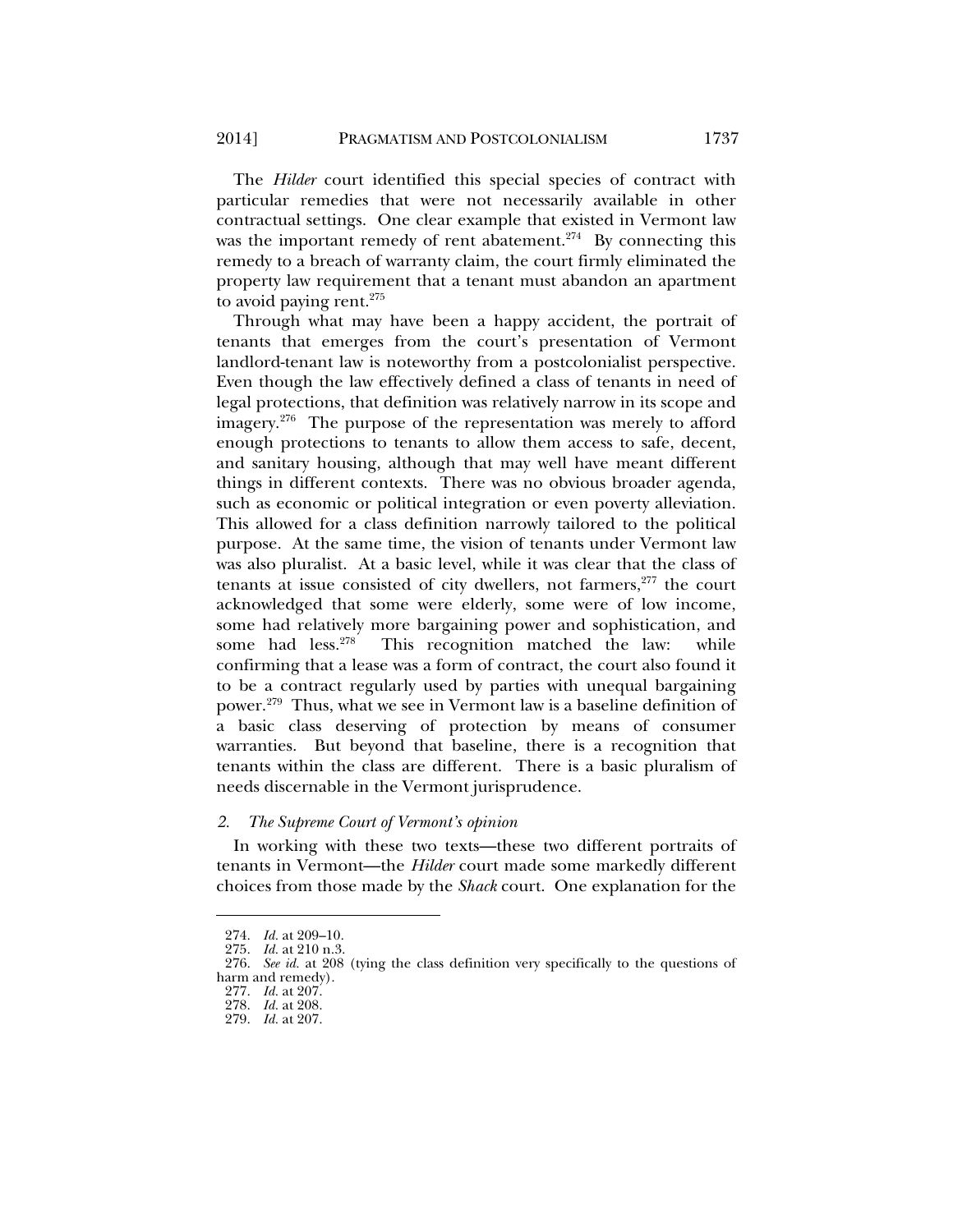difference in adjudicatory choices may be that the *Hilder* court was not obliged to deploy nearly so much rhetorical force as the *Shack* court. In *Hilder*, the court was able to follow the lead of famous cases in nearby jurisdictions to complete a progression already begun by the Vermont legislature and courts.280 As importantly, the progression did not involve the marshaling of rights powerful enough to overwhelm the countervailing right of property ownership. In the landlord-tenant context, it was settled long before *Hilder* that the landlord had voluntarily relinquished her right of possession and use to the tenant in return for rent. In *Shack*, by contrast, all of the skills of Llewellyn's "skilful judge" were required to overcome the owner's right to exclude for the purpose of giving a broadly defined class access to the norms of middle class American life.<sup>281</sup>

The markers of this difference are evident throughout *Hilder*. The *beginning* point for the court's discussion was with the plaintiff's own testimony.282 Thus, in effect, it was the plaintiff's voice that defined the class (tenants) of which she was a member for purposes of legal representation. Both the specificity of the legal representation required and the obvious match between the individual plaintiff and the class obviated the need for the court to generalize the details of the plaintiff's circumstances or to consolidate her experience with those of other tenants. The plaintiff clearly qualified as a member of the class entitled to protection from breaches of the warranty of habitability.

But what makes *Hilder* an extraordinary case is the court's reaction to this easy task of class definition. The court could have simply concluded that the plaintiff was entitled to the protections clearly evident in Vermont law. Doing so would have required the court simply to match the facts to the current state of the law on breaches of the warranty, and that in turn would have meant looking for violations of the housing code. As the court stated:

In determining whether there has been a breach of the implied warranty of habitability, the courts may first look to any relevant local or municipal housing code; they may also make reference to the minimum housing code standards . . . . A substantial violation of an applicable housing code shall constitute prima facie evidence that there has been a breach of the warranty of habitability.<sup>283</sup>

 <sup>280.</sup> *See id.* at 207–11 (listing and describing cases).

 <sup>281.</sup> Llewellyn, *supra* note 127, at 70–76 (describing a skillful judge as one who uses logic and wisdom to overcome the barriers of precedent).

 <sup>282.</sup> *Hilder*, 478 A.2d at 205–06.

 <sup>283.</sup> *Id.* at 208.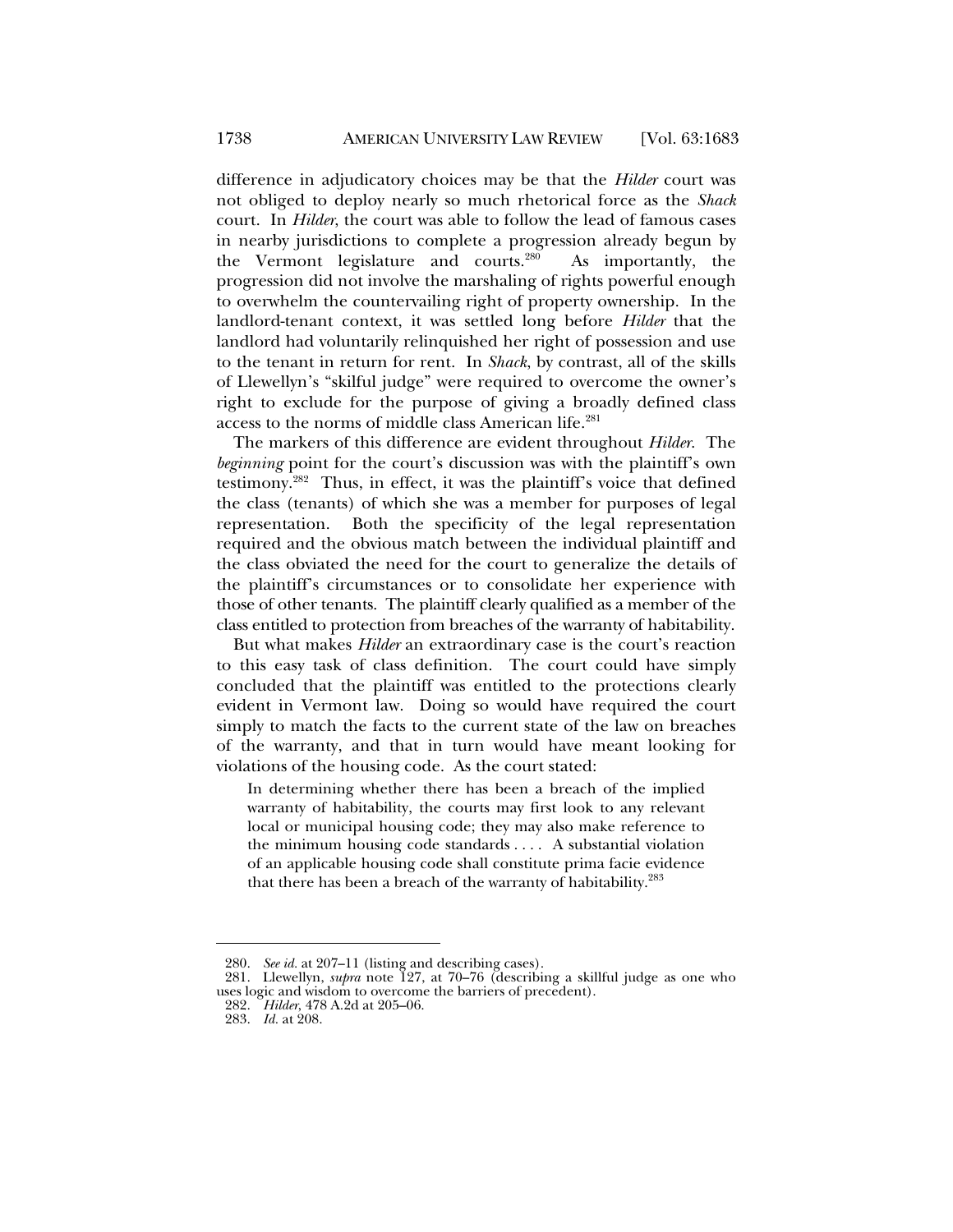Any such violations would then be remedied by rent abatement and standard damages available for breach of contract.<sup>284</sup>

But the court did not stop there. Instead, the court deployed the two texts, not to filter out the pluralism within the portrait of tenants presented by Vermont law, but rather to accentuate and *protect* those individualisms. In doing so, the court both extended the warranty of habitability claim at the same time that it adopted it in Vermont and expanded the range of remedies available for such a breach.<sup>285</sup> Regarding the claim itself, the court held that it was "merely . . . a starting point" to look at the housing codes to determine whether a breach of the warranty had occurred.<sup>286</sup> The court also inquired into "whether the claimed defect has an impact on the safety or health of the tenant."287 In so doing, the court combined an objective standard relating to "safety" and "health" with a highly individualized look at the particular tenant bringing the claim. In *Hilder*, for example, that likely meant that the plaster falling from the ceiling in one of the bedrooms was not merely an inconvenience.<sup>288</sup> Rather, it was a safety and health issue for the newborn child into whose crib the plaster was falling.289

The court also required this type of individualized inquiry in determining remedies for the breach. For example, in addition to affirming the important remedy of rent abatement, the court cited a Vermont employment case in concluding that damages ought to be available to the plaintiff for the "discomfort and annoyance" she and her family experienced at the hands of the defendants.<sup>290</sup> Similarly, the court concluded that, although punitive damages are not the norm in contract cases, a landlord's "willful and wanton or fraudulent" behavior could justify such damages in cases adjudicating breaches of lease agreements.<sup>291</sup>

In these details, the "skilful judg[ing]" in *Hilder* was of an entirely different sort than in *Shack*. 292 In *Shack*, the court filtered out

 <sup>284.</sup> *Id.* at 209.

 <sup>285.</sup> *See id.* at 208–09 (asserting that a breach of the warranty of habitability can be remedied through standard contractual remedies, and that a court, when determining if a breach has occurred, should look to relevant municipal housing codes, statutory standards, and the claimed defect's impact on the health and safety of the tenant).

 <sup>286.</sup> *Id.* at 209.

 <sup>287.</sup> *Id.* 

 <sup>288.</sup> *See id.* at 206 (noting the plaster fell into the plaintiff's grandchild's crib). Of course, this would need to be determined by a trial court on remand. *Id.* at 211.

 <sup>289.</sup> *Id.* at 206.

 <sup>290.</sup> *Id.* at 209.

 <sup>291.</sup> *Id.* at 210.

 <sup>292.</sup> Llewellyn, *supra* note 127, at 73.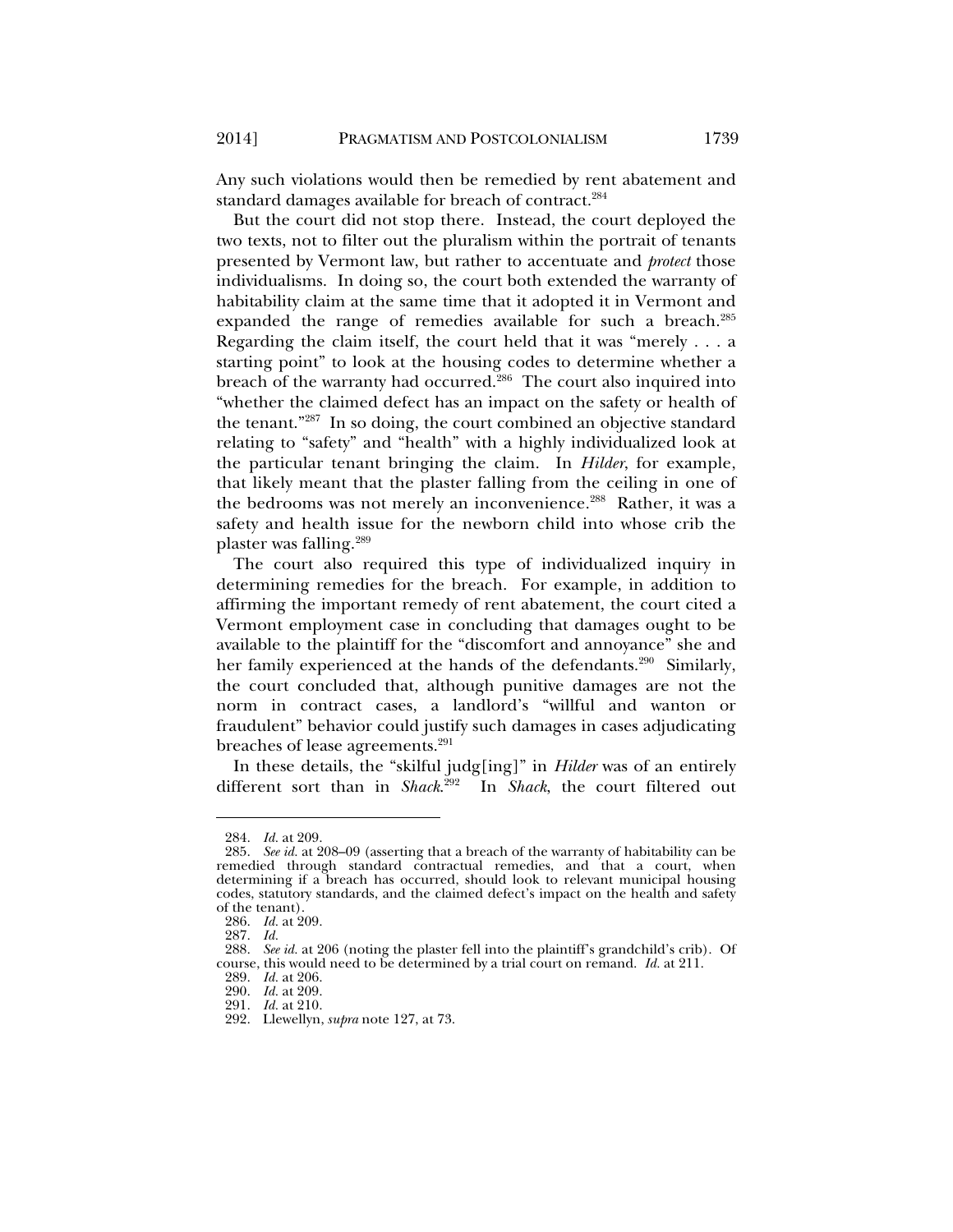differences in order to create a class that appeared as a paragon of cohesion and compelling need. In *Hilder*, the court identified differences that required different legal responses at different times. The need for housing required a property response.<sup>293</sup> The basic reality of bargaining required contract protections.<sup>294</sup> The inequality of bargaining required consumer law protections in the form of an implied warranty.<sup>295</sup> The public health and sanitation issues required reference to housing and health codes.<sup>296</sup> The court inquired into the plaintiff's particular health and safety to protect a newborn, the plaintiff's desire to be a host in her own home, and her individualized sense of dignity.297 It also raised the possibility of reparation by means of punitive damages.298 The court matched the pluralism in legal values to the pluralism in values of the individuals in the class of tenants.

It should be clear, then, that there is room for skillful judging to pay more attention to voice while remaining very skillful. At bottom, *Hilder* demonstrates that postcolonialism can have an instrumentalist edge. While Spivak may not have advocated, approved of, or even thought of the instrumentalist manifestations of her critique, the pieces of postcolonialist analysis that I adopt here are intended for use by a court required to make a rational decision.<sup>299</sup>

#### *B. Three Devices for Protecting Subaltern Voices in Property Law*

*Hilder* thus provides a rich basis for developing my pragmatic postcolonialist framework into a workable instrument for legal decision-making. Built on a foundation of pluralism, the case provides three specific devices that can be enormously useful in unearthing and protecting subaltern voices. This Section explicates both the foundation and the features of each device.

The foundation for incorporating the subaltern perspective into property law is to acknowledge the importance of pluralism. As

 <sup>293.</sup> *Hilder*, 478 A.2d at 208 (emphasizing the Vermont legislature's interest in strengthening property values through local housing authorities).

 <sup>294.</sup> *See* Javins v. First Nat'l Realty Corp., 428 F.2d 1071, 1079–80 (D.C. Cir. 1970) (noting that tenants and landlords generally have unequal bargaining power and that contractual protections help ensure tenants' legitimate expectations of quality). 295. *Id.* at 1079.

 <sup>296.</sup> *Hilder*, 478 A.2d at 208.

 <sup>297.</sup> *See id.* at 205–06 (detailing the plaintiff's various health and safety concerns and the landlord's failure to respond to each one).

 <sup>298.</sup> *See id.* at 210 (holding punitive damages are appropriate when a landlord fails to repair a facility that is "essential to the health and safety of his or her tenant" after he receives notice of a defect).

 <sup>299.</sup> *See* Alexander, *Pluralism and Property*, *supra* note 16, at 1045–51 (discussing the imperative for judges to make rational choices between values).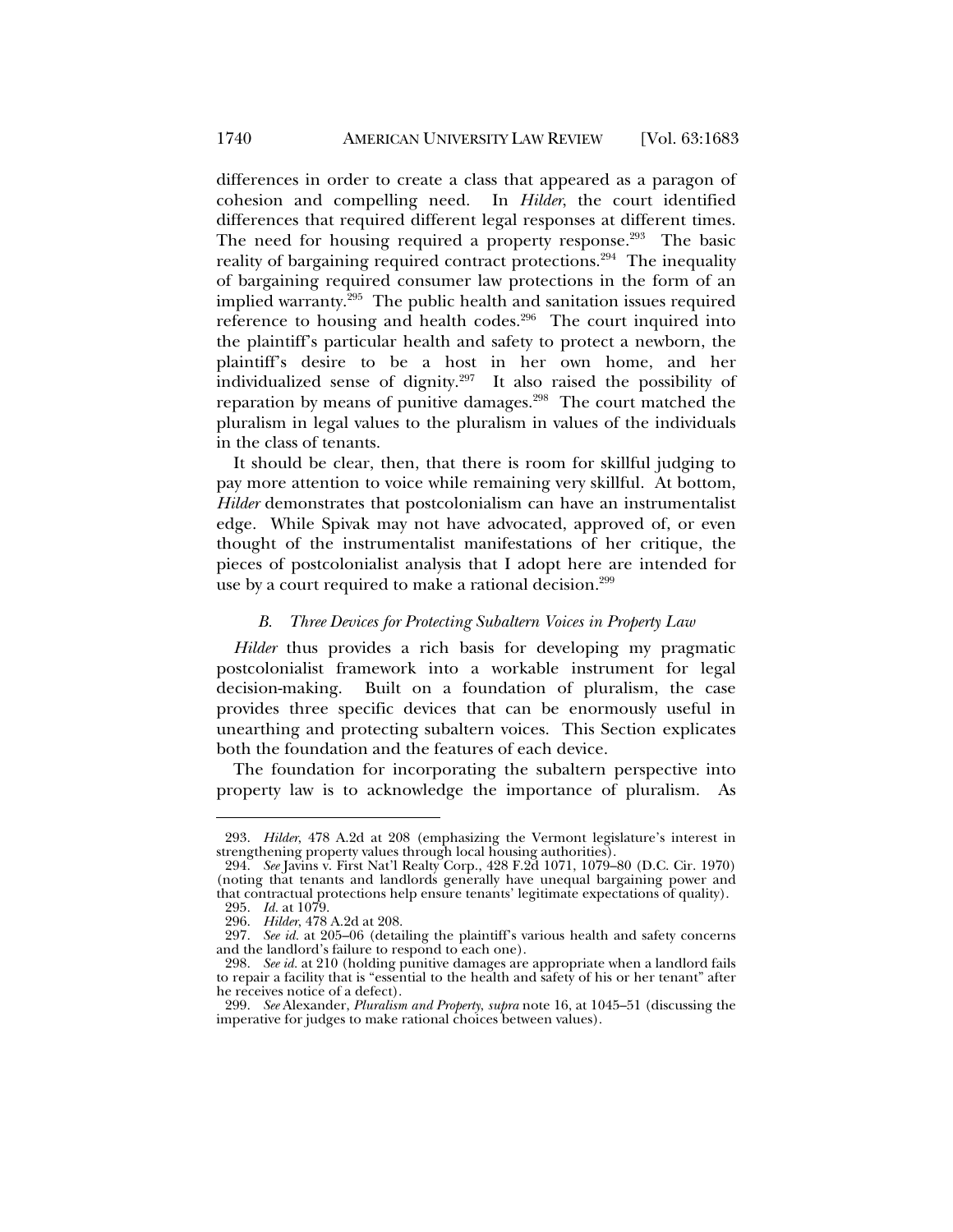recent scholarship has compellingly demonstrated, a monist perspective in property law relentlessly reduces individual values into a more cohesive and unitary understanding of needs, welfare, and desires about and through property.<sup>300</sup> Such a reductive influence emphasizes the economic importance of ownership over other values, and as we have seen in *Shack*, dictates a framework in which something really extraordinary is required to overcome rights of ownership.301 When courts recognize multiple values that may at times conflict, we can expect them to use legal mechanisms to protect those values as coequal with the economic rights of owners. This not only has the benefit of more widely distributed legal protection, but as we have seen in *Hilder*, it creates and protects opportunities for subaltern voices to be heard.

But adopting a more instrumentalist version of postcolonialism in property law requires more. In particular, what is required are mechanisms that expose pluralist, even fragmented, perspectives in the process of constructing a class for the purpose of legal representation. Stated differently, the pragmatic postcolonialist challenge is to preserve the fragmentation in *darstellen* even as instrumentalist cohesion is achieved at some beneficial level for the purpose of *vertreten*. *Hilder* is particularly instructive here because the *Hilder* court made such accomplished use of three reliable legal devices that serve that purpose.

The first device is the case attorney's love of stories. As Llewellyn so eloquently described, those of us steeped in the common law "have learned that the concrete instance, the heaping up of concrete instances, the present, vital memory of a multitude of concrete instances, is necessary in order to make any general proposition, be it rule of law or any other, *mean* anything at all."302 The particular facts of a case are what give it meaning. But as *Hilder* shows, from a postcolonialist perspective, sharing facts can be a powerful way to create space for the unique voice of subaltern individuals. The statement of facts, including facts that appear irrelevant to the legal conclusion, can serve to separate the aesthetic representation of the parties from the legal and political representation. But *Hilder* also shows us that the device of fact stating in common law jurisprudence

 <sup>300.</sup> *Id.* at 1045; Hanoch Dagan, Pluralism and Perfectionism in Private Law 2–3, 10, 12–13 (June 20, 2011) (unpublished manuscript), *available at* http://ssrn.com/abstract=1868198 (promoting instead a pluralistic approach to "account for the vast heterogeneity of . . . private law doctrines").

 <sup>301.</sup> *See* State v. Shack, 277 A.2d 369, 370–71 (N.J. 1971) (detailing Tedesco's refusal to allow the defendants on to the property to aid the workers).

 <sup>302.</sup> Llewellyn, *supra* note 127, at 12.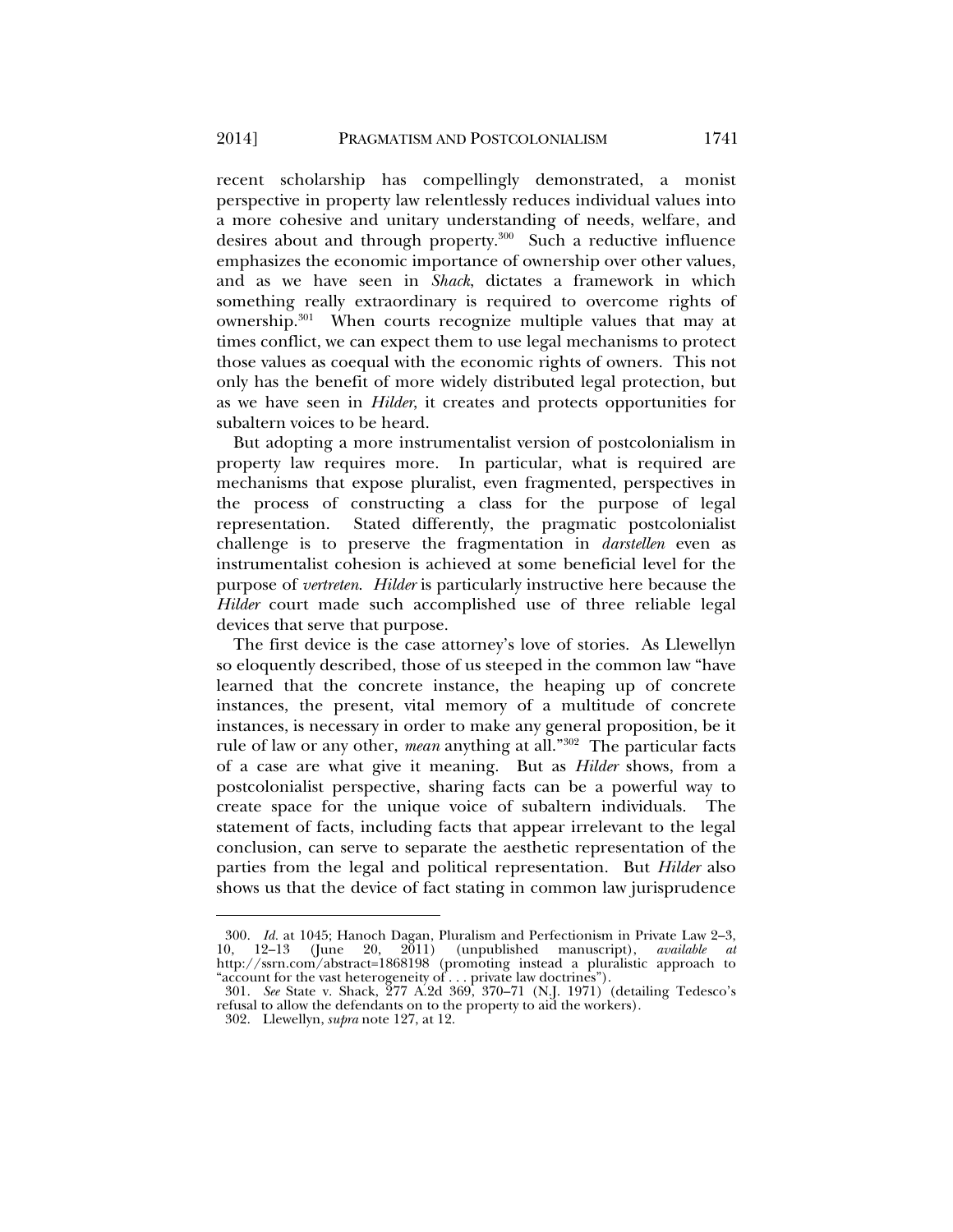is not merely aesthetic or rhetorical. Unlike the technique of creating space for personal narratives in the process of client interviewing, fact stating of the kind that occurred in *Hilder* did more than "empower" the client.303 In *Hilder*, the plaintiff's story also had the power to serve as a basis for an individualized claim of breach of warranty—grounded in the unique health and safety concerns of the plaintiff and her family—as well as a basis for uniquely tailored remedies. $304$  In these respects, the use of the plaintiff's testimony as text made the most beneficial advantage of the storytelling process in litigation.

The second device that *Hilder* teaches is the importance of tying the legal claims to the individualized portrait of the parties pursuing those claims. In *Hilder*, the court accomplished this task by requiring future courts investigating breach of warranty claims to consider the individualized health and safety of the tenant in the case.<sup>305</sup> Spivak may well not have approved of such a move because of the risk that it would further intertwine the aesthetic with the political forms of representation.306 But from a pragmatic postcolonialist perspective, the infusion of the plaintiff's voice into the *legal* claim forced recognition of the fragmented nature of that claim. For some tenants, falling plaster would be un-concerning; for this one, it was an important safety concern.<sup>307</sup> Some tenants would be able to find better, more expensive housing; this one presumably could not. Even though the plaintiff may not have been at risk of catching communicable diseases from her living situation, elderly tenants likely would encounter such risks.308

The counterpart to recognizing the fragmented nature of tenants' claims is recognizing that the landlord's rights are also fragmented in nature because the landlord transfers rights of possession and use to the tenant. But the *Hilder* court also *de facto* determined that

 <sup>303.</sup> For leading discussions of the value of client narratives, *see* Anthony V. Alfieri, *Reconstructive Poverty Law Practice: Learning Lessons of Client Narrative*, 100 YALE L.J. 2107, 2109–11 (1991) (starting an essay with a client's personal narrative of living without gas and electricity while on public assistance); López, *supra* note 104, at 618, 623–25 (discussing undocumented Mexican workers); Lucie E. White, *Subordination, Rhetorical Survival Skills, and Sunday Shoes: Notes on the Hearing of Mrs. G*., 38 BUFF. L. REV. 1, 21–28 (1990) (providing the story of a client to "trace how the complex realities of social inequality undermine the law's formal promise of procedural justice").

 <sup>304.</sup> *See* Hilder v. St. Peter, 478 A.2d 202, 208–09 (Vt. 1984).

 <sup>305.</sup> *Id.*

 <sup>306.</sup> Spivak, *Can the Subaltern Speak?*, *supra* note 12, at 275–79 (expounding on the importance of fragmented voice).

 <sup>307.</sup> *See Hilder*, 478 A.2d at 206 (explaining the plaster fell from the ceiling onto the plaintiff's bed and her grandson's crib).

 <sup>308.</sup> *Id.* at 208 (noting the Vermont legislature's concern for low income and elderly people).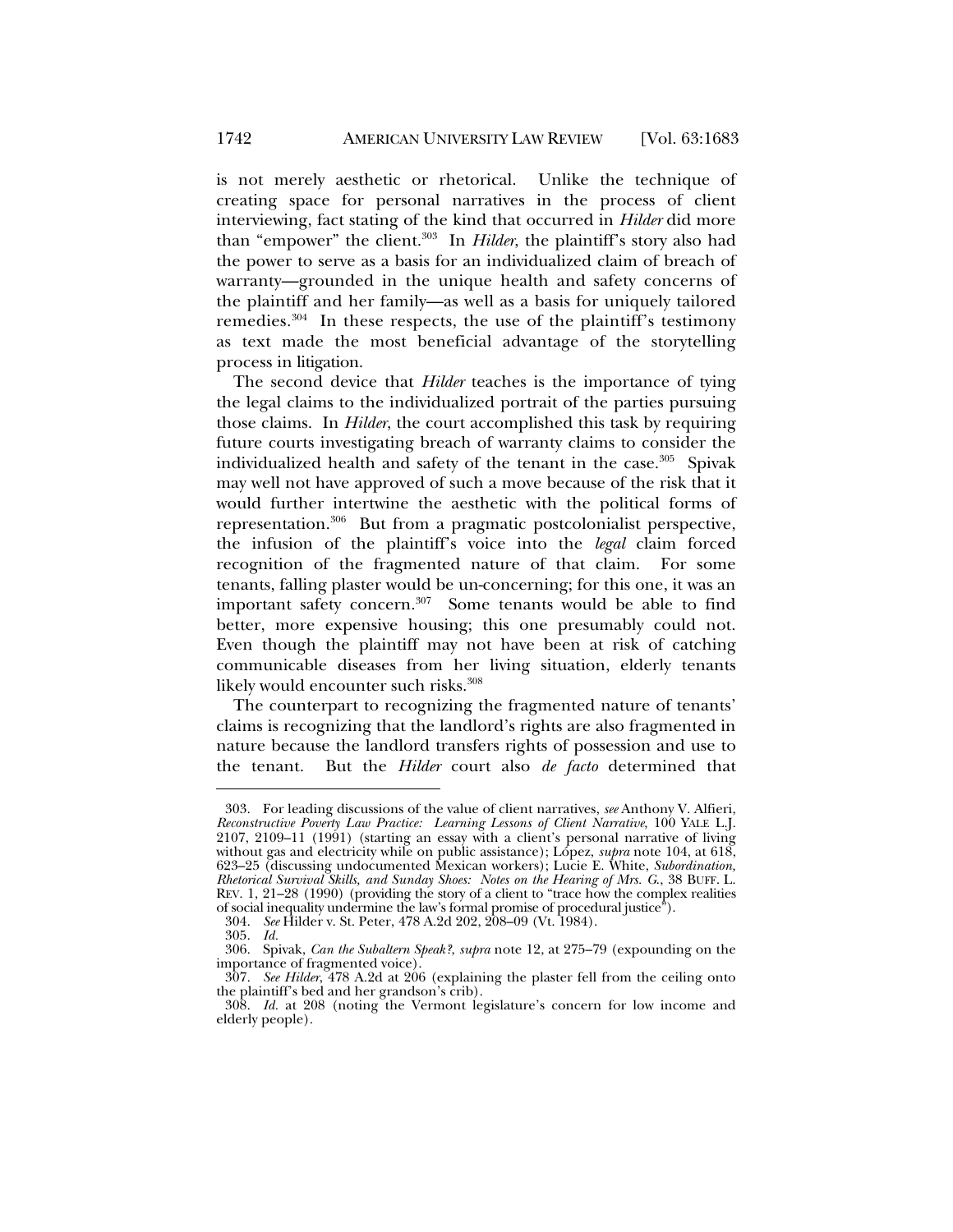sometimes a landlord breaches a warranty by failing to replace plaster, and sometimes not.309 More broadly, as against different tenants in different circumstances, the same landlord may be constrained by different contract limitations. The pluralism in legal values, as between property law and contract law for instance,  $310$  can serve as the basis for recognizing the pluralism in values and rights. Indeed, a court could extend the device of preserving individual (and fragmented) voice *through* the legal claims even beyond its use in *Hilder* by reading precedent with an eye toward identifying the fragmented nature of the rights protected by the legal decisions in those cases. By reading cases for fragmentation rather than cohesion, courts can reinforce and extend *Hilder*'s methodology for protecting voice in the course of legal representation.

The third, and perhaps most potent, device from *Hilder* is the deconsolidation of voice and identity by means of choice of remedy. In *Hilder*, this device allowed the court to recognize the unique impact of the defendants' actions on the plaintiff at the point when the breach of warranty claim had already been proven.<sup>311</sup> The individualized recognition of needs through remedies is by no means new. All that the postcolonialist perspective adds is a special inquiry into whether particular remedies might better reflect the subaltern voice.

Examples abound in property law of courts acknowledging the unique details of a dispute through remedies. Very often, in doing so courts recognize the unique relationships among the different parties.312 For example, in *Rase v. Castle Mountain Ranch, Inc.*, 313 after balancing the parties' rights to real property surrounding a lake owned by the plaintiff but on which the defendants had built their homes with the encouragement of the plaintiff's predecessor in ownership, the court included in its remedy a period of time in which defendants could disassemble their homes with dignity and find other places to live.<sup>314</sup> Demonstrating the extraordinary potential of remedies, in *Southern Burlington County N.A.A.C.P. v. Township of* 

 <sup>309.</sup> *See id.* at 206, 208–09 (noting the claimed defect must "affect the health or safety of a tenant," and implying, in this case, the plaster could affect the health and safety of the tenant if it fell from the ceiling when the tenant's room was occupied).

 <sup>310.</sup> *Cf.* Thomas W. Merrill & Henry E. Smith, *The Property/Contract Interface,* 101 COLUM. L. REV. 773, 774–77 (2001) (discussing contract law as a set of default rules and property law as a set of mandatory rules that cannot be changed by mutual agreement).

 <sup>311.</sup> *Hilder*, 478 A.2d at 209–10.

 <sup>312.</sup> In so much of his work, Professor Singer has emphasized the importance of relationships in property lawmaking. *See, e.g.*, Singer, *Reliance Interest*, *supra* note 8, at 690–91 (explaining the common law rule that "impose[s] a duty to act to help others when a special relationship exists between the parties").

 <sup>313. 631</sup> P.2d 680 (Mont. 1981).

 <sup>314.</sup> *Id.* at 686.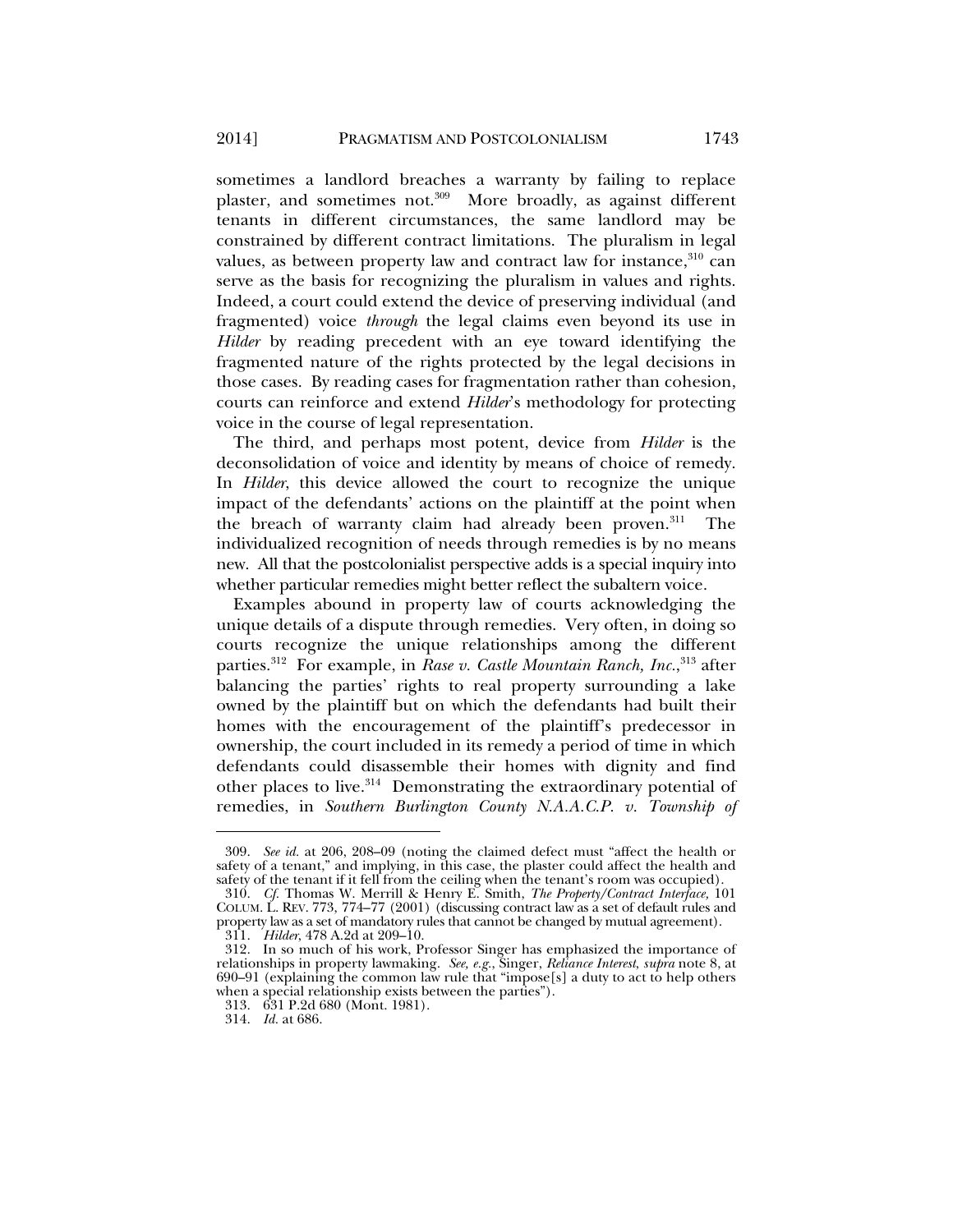*Mount Laurel*, 315 the court created a state-wide administrative structure designed to inquire extensively into whether municipalities in the State of New Jersey were providing meaningful housing opportunities<br>for all their residents.<sup>316</sup> This was a remarkable example of This was a remarkable example of recognizing the structural inability of some residents to speak. The court chose a remedy that addressed the structural problem with care and precision.

More broadly, property law is teeming with examples of injunctions awarded in recognition of the uniqueness of land.<sup>317</sup> Pragmatic postcolonialism would only slightly expand the inquiry in such cases to recognize the uniqueness of the parties and their relationships to the land and each other as well. In other cases, however, where courts seeking cohesion might be tempted to view a property dispute involving written contracts through the lens of contract law to the exclusion of property law, pragmatic postcolonialism could have a distinctive impact. In such cases, a focus on the voices of the parties could well dictate injunctive relief, thereby importing a property value into a contract context. Doing so would result in greater pluralism of legal values as a reflection of the pluralistic values of the parties themselves.

From the perspective of pragmatic postcolonialism, remedies are valuable devices partly because of timing. They have the potential to undo—at an appropriate point in the litigation—that which courts (and counsel for the parties) may feel utterly compelled to do at an earlier stage in the case. As I have discussed, it may often appear impossible to pursue a claim on behalf of a party without matching her facts to the facts of precedential cases. Doing so is a consolidating process. Ella Hilder may not have cared about the housing code violations. She may have felt much more harmed by her inability to host dinner guests and by the plaster falling on her newborn. But even in Vermont, the code violations were the starting point for determining whether the defendants had breached the warranty of habitability. $318$  The legal imperative of pursuing claims may require the formation of a class that must, to some extent, be

 <sup>315. 336</sup> A.2d 713 (N.J. 1975).

 <sup>316.</sup> *See id.* at 731–33 (discussing the role of a state planning agency in determining a municipality's fair share of the present and prospective regional need).

 <sup>317.</sup> *See* Douglas Laycock, *The Death of the Irreparable Injury Rule*, 103 HARV. L. REV. 687, 704–05 (1990) (listing a number of types of property cases involving "wrongs" and indicating that courts "almost never withhold injunctive relief in these cases on the ground that damages are an adequate remedy").

 <sup>318.</sup> Hilder v. St. Peter, 478 A.2d 202, 208–09 (Vt. 1984).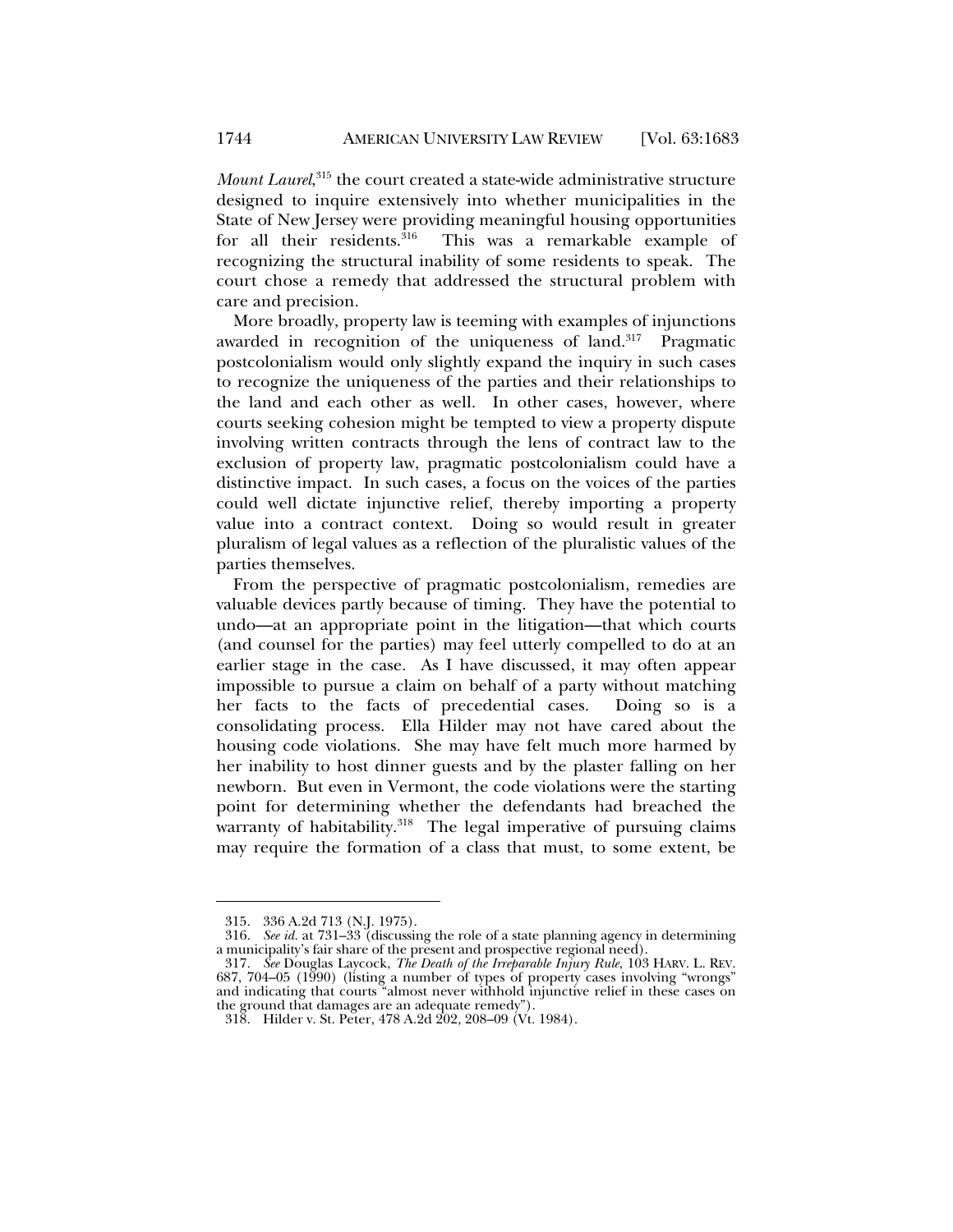unified and represented by someone outside of that class.<sup>319</sup> As we saw in *Shack*, this process of class formation also has the tendency to superimpose a more general set of "moral" claims to strengthen the legal claims, a process of abstraction that makes the portrait less representative of reality.320 But at the stage of determining remedies, the members of that class can be given the opportunity to reassert control by voicing those particular harms that most injured them. The portrait can be used at this stage to enunciate the injury, even if that injury conflicts with aspects of the legal claim. At the remedial stage, conflicting interests and rights do not destroy the case. The more general moral claims are no longer relevant. By means of remedies, then, the individual features of the portrait can serve the instrumentalist purpose of giving the parties that which they sought through litigation.

Finally, one of the really special advantages of using remedies as a means of protecting voice is that it provides a structural framework that fits relatively seamlessly within the current structure of dispute resolution. It may be relatively more unusual in claim construction to individualize the inquiry to the extent the *Hilder* court did. Such a level of individualized inquiry might be subject to critiques that any benefits would be outweighed by the administrative costs required to adjudicate such claims. $321$  But it is commonplace that individualized inquiry occurs at the level of allocating remedies. Thus the current framework supports the protection of voice through the remedial inquiry.

Together, these three devices from *Hilder* achieve a meaningful protection of subaltern voices while also preserving (indeed enhancing) the judge's ability to make rational choices in the face of conflicting values. There is sufficient space in the precedential process for instilling the localism that Sen seeks in his insistence against universal values.<sup>322</sup> A rational legal decision-maker may often conclude that universal values have a place. But both in the construction of claims, and much more often in the awarding of remedies, such universalism can be replaced with the unique voices of the parties in the case.

 <sup>319.</sup> Spivak, *Can the Subaltern Speak?*, *supra* note 12, at 276–78 (suggesting that such a representative "must appear simultaneously as their master, as an authority over them, as unrestricted government power").

 <sup>320.</sup> *See supra* Part III.A.1 (explaining that migrant workers as a class did not clearly evidence a desire to live as middle class Americans, but that desire was reflected in legislation aimed to remedy extreme circumstances of poverty).

 <sup>321.</sup> For an example of such a critique, *see* Smith, *Property and Property Rules supra* note 111, at 1741 (arguing "liability rule is not warranted" if administrative costs outweigh the benefits).

 <sup>322.</sup> Sen, *supra* note 89, at 244.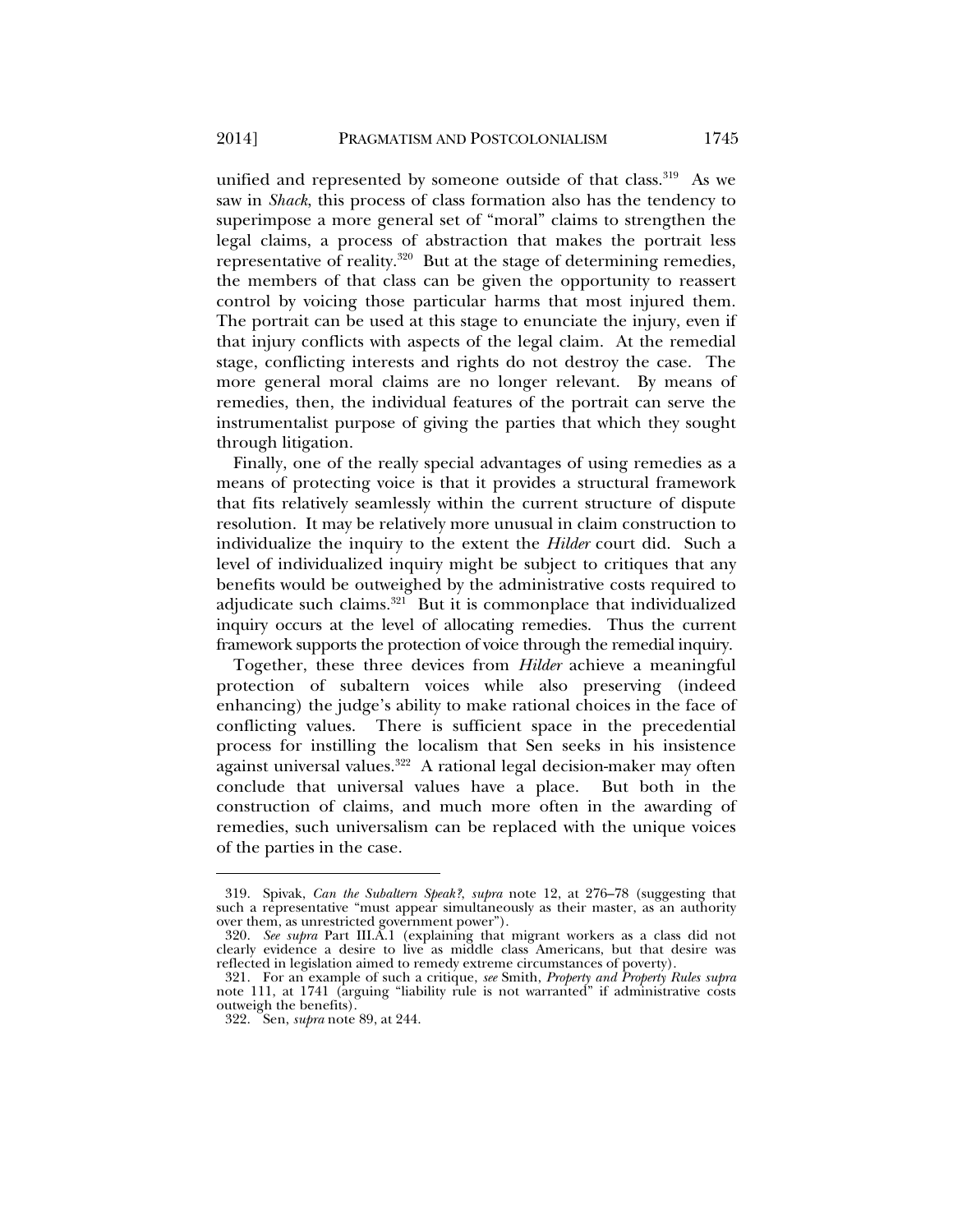# *C. Reconsidering* State v. Shack *from a Pragmatic Postcolonialist Perspective*

Reconsidering *Shack* from the perspective of pragmatic postcolonialism, it is immediately striking that as a remedial matter, the most promising claim for the migrant workers may well have been the landlord-tenant argument. The problem with both the Supremacy Clause and First Amendment claims was that they focused remedial attention on Shack and Tejeras (the service providers) rather than on the migrant workers.<sup>323</sup> In the case of the Supremacy Clause claim, the remedy would have been to allow people like Shack and Tejeras access to the camp. The result would have been the provision on-site of the types of services provided by those two defendants, but it would not have allowed much space for the migrant workers to articulate whether they needed those services more than other types of services. Nor of course would such a remedy have created any room for articulating the need for services that could not be provided by workers who were performing work funded by either the Economic Opportunity Act or one of the other federal statutes that funded the defendants' work.<sup>324</sup> If a court was to conclude that Tedesco's camp qualified as a "company town" or similarly public space, the migrant workers might have had a slightly larger opportunity to articulate their particular needs relating to free association and speech.<sup>325</sup> But in the First Amendment context, the remedy is bluntly negative: Tedesco might have been required to allow assembly and affiliation with guests of the workers, but not much more.<sup>326</sup>

The two federal claims were also problematic foundations for applying the first and second devices from *Hilder*. Both as a launching point for storytelling and as a basis for individualizing a claim, these two claims are troublesome because they impose such rigid requirements for creating a class and establishing rights. As we have seen, the Economic Opportunity Act, which served as the basis for the Supremacy Clause claim, propagated an integrationist view of migrant workers that was so well developed that it left little room for

 <sup>323.</sup> *See* State v. Shack, 277 A.2d 369, 371 (N.J. 1971).

 <sup>324.</sup> *Id.* at 371–72.

 <sup>325.</sup> *See id.* at 371 (discussing Marsh v. Alabama, 326 U.S. 501 (1946), where the U.S. Supreme Court held a Jehovah's Witness who gave out materials on a sidewalk was not a trespasser because the person was in a company-owned town that was open to the public).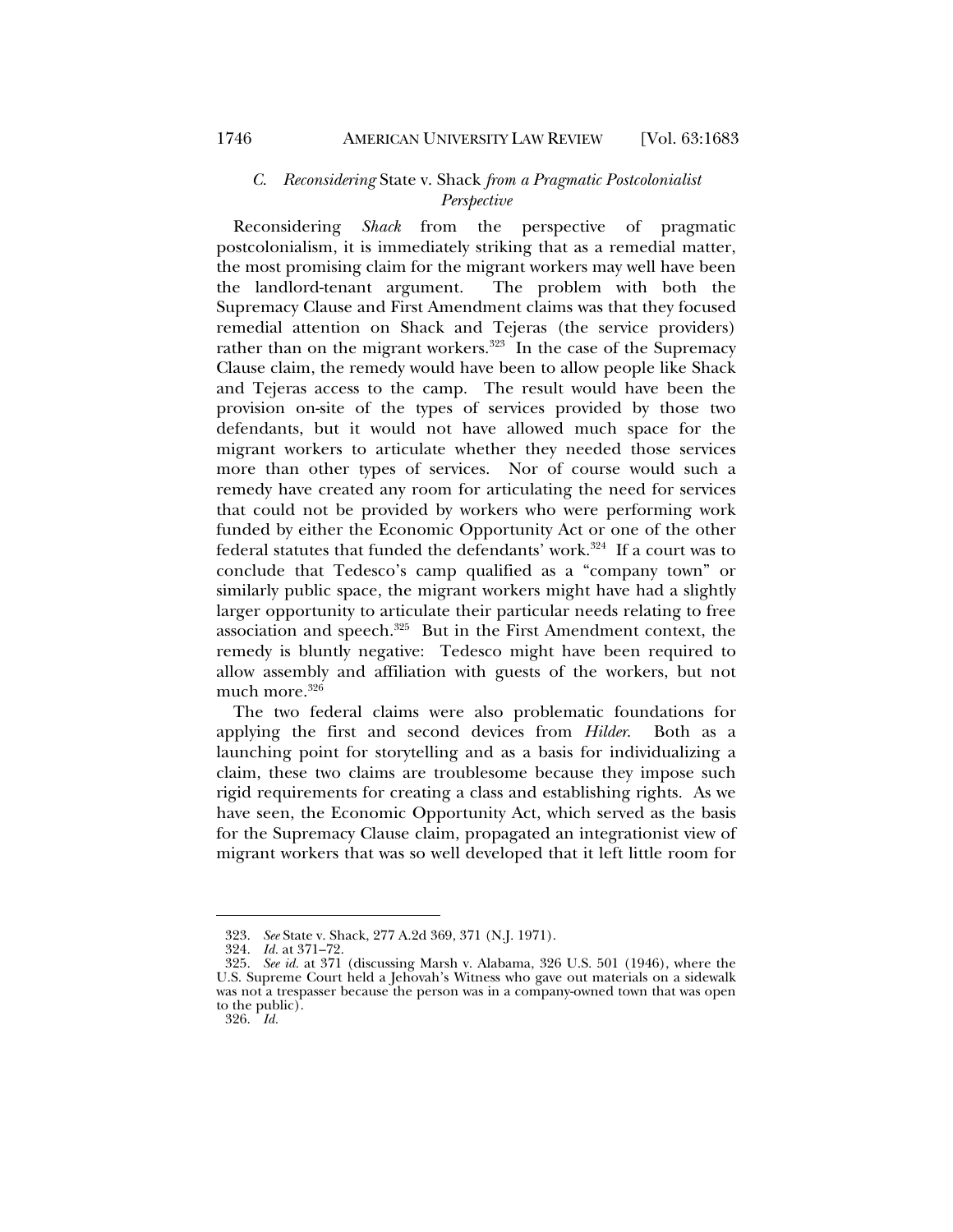personalization.327 To qualify migrant workers for aid, it would be necessary to portray them as desperately needy, lacking basic civil and political rights, and singularly focused on achieving a long-term existence in middle class America.<sup>328</sup> Thus, those who were seen as not caring about property would have a difficult time meeting the requirements for joining the class of those qualifying for aid under the statute. $329$  Similarly with the First Amendment claims, the inquiry would focus on whether the migrant workers were interested in affiliation, free speech, and association. Facts that did not lend themselves to these claims and rights would be irrelevant to the story.

Meanwhile, from a remedial perspective, the trouble with the trespass claim is that the explicit focus is on the owner's right to exclude. Definition of the workers' rights is tangential to that issue, though it is certainly possible that such definition could produce tangible results akin to remedies for the migrant workers. For example, without changing the legal positioning in the case much at all, the court could have remanded for the lower court to conduct a remedial inquiry into what exactly the migrant workers *and* the service providers needed by way of access to and use of Tedesco's property. Those particular needs and the injuries with which they were connected could have been the basis for creating exceptions within the law of trespass. In this respect, the remedial inquiry also could have been linked to the second device from *Hilder*: the court could have created exceptions to trespass that would require more specific inquiries into the non-owner's uses of the owner's property. But as we have seen, up against the formidable right of ownership, these exceptions would have to be grounded in well-articulated, powerful, and cohesive countervailing rights.<sup>330</sup> There would not be much room for storytelling that did not lead to the central moral of the story.

This leaves the landlord-tenant claim. As *Hilder* suggests, a focus on whether Tedesco violated the rights of the migrant workers as his

 <sup>327.</sup> *See id.* (explaining that the purpose of the Economic Opportunity Act was to improve the migrant workers' living conditions, to develop important skills for employment, and to provide funding for programs to meet the immediate needs of workers and their families).

 <sup>328.</sup> *See supra* Part III.A.1 (noting the Economic Opportunity Act was intended to benefit those migrant workers who were living in extreme poverty but was not intended to benefit those who planned to stay in America for a short time or who sought work in America solely for the purpose of sending money back home).

 <sup>329.</sup> S. REP. NO. 91-83, at 16 (1969) (noting it is "hard to dispute" complaints about migrants who do not want to take advantage of benefits of integrating in American society).

 <sup>330.</sup> *See supra* Part II.B (discussing ownership as a powerful consolidating impulse in property law that requires unequivocal and forceful opposition to overcome).